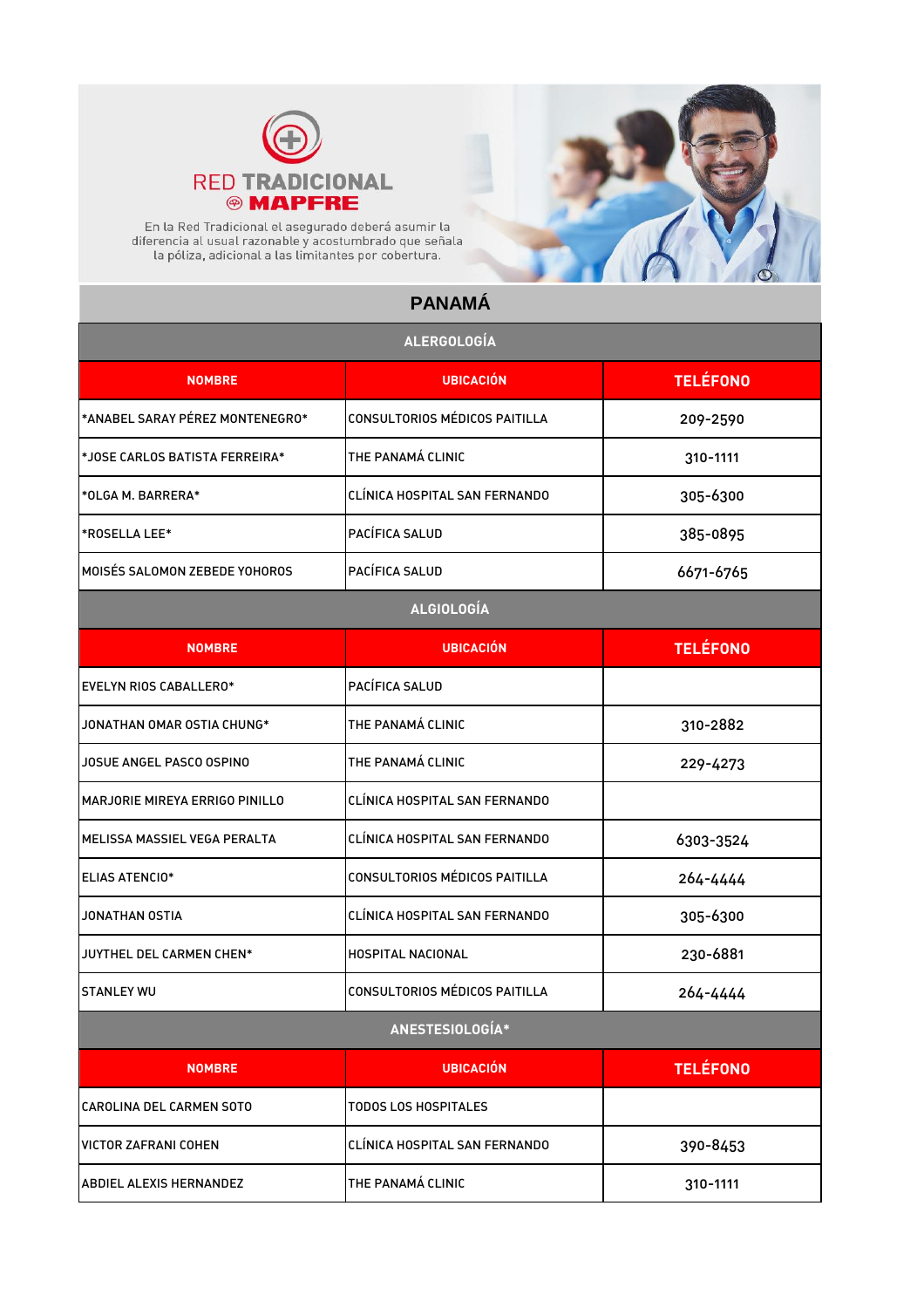| ABEL EUSEBIO NEWBALL B.       | PACÍFICA SALUD                | 204-8000 |
|-------------------------------|-------------------------------|----------|
| IABRAHAM CORELLA              | TODOS LOS HOSPITALES          | 204-8312 |
| <b>ABRAHAM GARCIA</b>         | CLÍNICA HOSPITAL SAN FERNANDO | 204-8312 |
| ADRIAN CEDEÑO                 | TODOS LOS HOSPITALES          | 204-8312 |
| <b>ADRIANA VELÁSQUEZ</b>      | <b>TODOS LOS HOSPITALES</b>   | 204-8312 |
| <b>AGUEDA PEDRESCHI</b>       | <b>TODOS LOS HOSPITALES</b>   | 204-8312 |
| AILEEN MARTÍNEZ               | TODOS LOS HOSPITALES          | 204-8312 |
| ALEJANDRA GARZÓN              | <b>TODOS LOS HOSPITALES</b>   | 204-8312 |
| ALEJANDRA MEJIA TAPIA         | CLÍNICA HOSPITAL SAN FERNANDO | 204-8312 |
| ALEJANDRO HERNÁNDEZ           | TODOS LOS HOSPITALES          | 204-8312 |
| ALEJANDRO OLIVARDIA           | TODOS LOS HOSPITALES          | 204-8312 |
| ALEX ORLANDO ORTEGA PINTO     | HOSPITAL NACIONAL             | 204-8312 |
| ALEXANDRA LEÓN G.             | <b>TODOS LOS HOSPITALES</b>   | 204-8312 |
| <b>ALEXIS SOUSA</b>           | TODOS LOS HOSPITALES          | 204-8312 |
| <b>ALINA PLATA</b>            | TODOS LOS HOSPITALES          | 204-8312 |
| <b>ALNIE NIATOS</b>           | TODOS LOS HOSPITALES          | 204-8312 |
| AMARILDO MIRANDA              | TODOS LOS HOSPITALES          | 204-8312 |
| ANA LUISA RIOS VARELA         | THE PANAMÁ CLINIC             | 204-8312 |
| ANA SOFÍA DEL CASTILLO        | <b>TODOS LOS HOSPITALES</b>   | 204-8312 |
| ANDRÉS JUAN CARRASCO RIVERA   | <b>TODOS LOS HOSPITALES</b>   | 204-8312 |
| ANETTE B. MURILLO R.          | HOSPITAL NACIONAL             | 204-8312 |
| ANGELICA HOWELL YOUNG         | PACÍFICA SALUD                | 204-8000 |
| ANSELMO M. ADAMS KAM          | CLÍNICA HOSPITAL SAN FERNANDO | 305-6300 |
| <b>ANTONIO SERRACIN</b>       | <b>HOSPITAL NACIONAL</b>      | 207-8100 |
| ARIADNE ITZEL SANCHEZ ORDOÑEZ | CLÍNICA HOSPITAL SAN FERNANDO | 305-6300 |
| ARIEL ALEXIS GONZALEZ BATISTA | PACÍFICA SALUD                | 204-8000 |
| <b>ARIEL ALMANZA</b>          | <b>TODOS LOS HOSPITALES</b>   |          |
| ARIEL GONZALEZ MURILLO        | PACÍFICA SALUD                | 204-8000 |
| ARNULFO NEREIRA               | <b>TODOS LOS HOSPITALES</b>   | 204-8312 |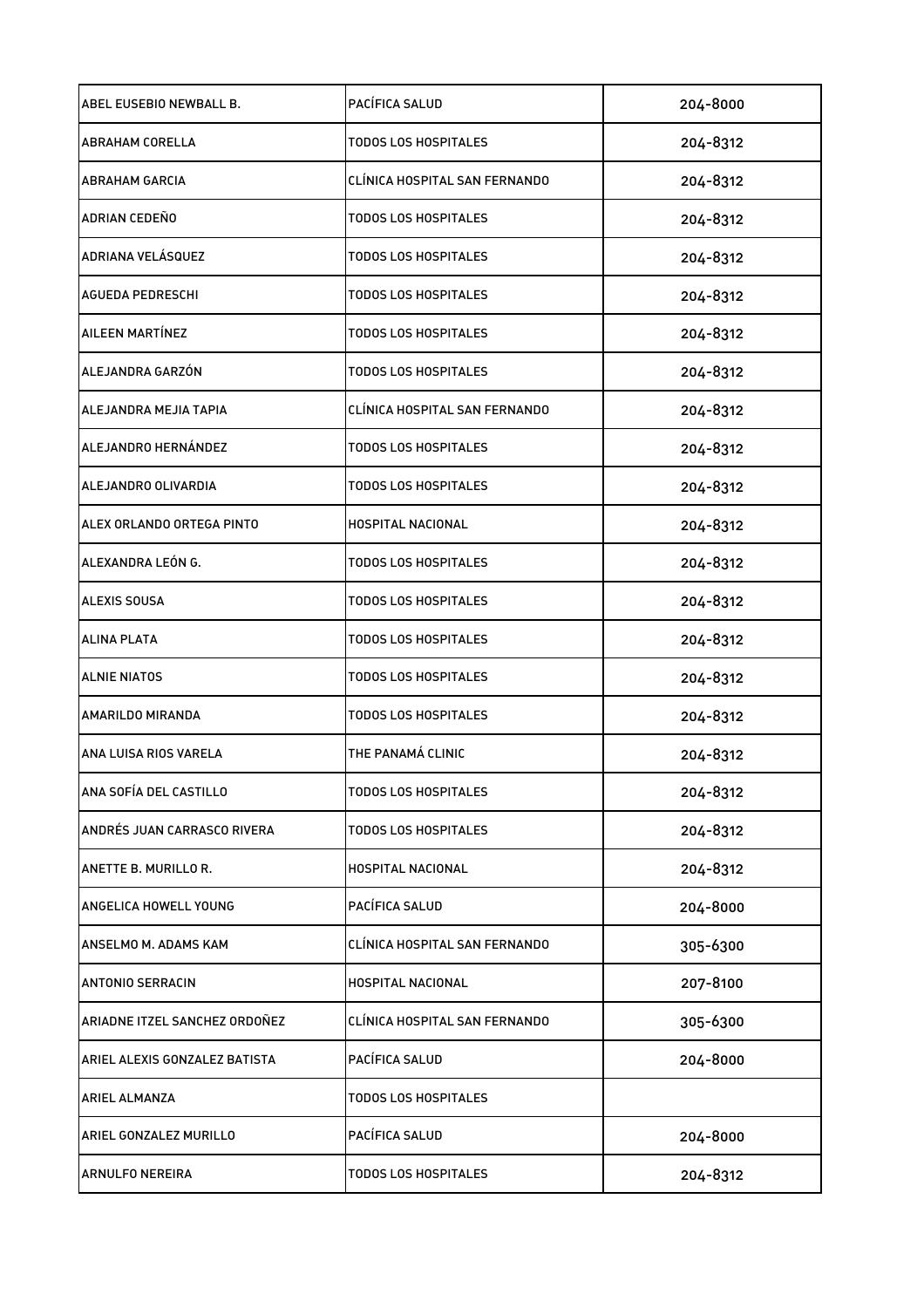| AUGUSTO WOLFSCHOON                     | <b>HOSPITAL SANTA FÉ</b>             | 360-7400 |
|----------------------------------------|--------------------------------------|----------|
| AYMÉ JUNISSE GONZÁLEZ TORRERO          | <b>TODOS LOS HOSPITALES</b>          | 204-8312 |
| BEATRIZ HELENA ZAPATEIRO PEREZ         | THE PANAMÁ CLINIC                    | 204-8312 |
| <b>BEATRIZ RUIZ NAJERA</b>             | THE PANAMÁ CLINIC                    | 204-8312 |
| BÉLGICA CARRERA                        | <b>TODOS LOS HOSPITALES</b>          | 204-8312 |
| BERNARDO E. DUTARY                     | <b>TODOS LOS HOSPITALES</b>          | 204-8312 |
| <b>BERTA GORDILLO</b>                  | <b>TODOS LOS HOSPITALES</b>          | 204-8312 |
| <b>BORIS BISHOP</b>                    | <b>TODOS LOS HOSPITALES</b>          | 204-8312 |
| BRITANIA BARRAGAN GARCIA               | THE PANAMÁ CLINIC                    | 204-8312 |
| CAMILO ANTONIO LOPEZ MOCK              | CLÍNICA HOSPITAL SAN FERNANDO        | 204-8312 |
| CAMILO LOPEZ ATENCIO                   | <b>HOSPITAL NACIONAL</b>             | 204-8312 |
| CARLA P. AVILA LAM                     | <b>HOSPITAL NACIONAL</b>             | 204-8312 |
| CARLOS ARTURO DIAZ SANCHEZ             | PACÍFICA SALUD                       | 204-8000 |
| CARLOS CÁRDENAS                        | TODOS LOS HOSPITALES                 | 204-8312 |
| CARLOS FU                              | TODOS LOS HOSPITALES                 | 204-8312 |
| CARLOS UGALDE                          | TODOS LOS HOSPITALES                 | 204-8312 |
| CARMEN IBÁÑEZ DE GÓMEZ                 | <b>TODOS LOS HOSPITALES</b>          | 204-8312 |
| CAROLINA DEL CARMEN SOTO               | <b>TODOS LOS HOSPITALES</b>          | 204-8312 |
| CESAR HERNÁNDEZ,                       | <b>TODOS LOS HOSPITALES</b>          | 204-8312 |
| CRISTOBAL ADAN DE URRIOLA R.           | CLÍNICA HOSPITAL SAN FERNANDO        | 204-8312 |
| <b>DALIA HERNANDEZ</b>                 | THE PANAMÁ CLINIC                    | 204-8312 |
| DALVYS ELVIRA BARIA QUINTERO DE BEITIA | THE PANAMÁ CLINIC                    | 204-8312 |
| DAMY G. KIM CHUNG                      | <b>CONSULTORIOS MÉDICOS PAITILLA</b> | 204-8312 |
| DAVID DARIO CEDEÑO PINO                | THE PANAMÁ CLINIC                    | 204-8312 |
| DENISE BELEN SAENZ LOO                 | HOSPITAL SANTA FÉ                    | 360-7400 |
| DEYKA SANTOS                           | TODOS LOS HOSPITALES                 | 204-8312 |
| DIANA BATISTA                          | PACÍFICA SALUD                       | 204-8000 |
| DIONISIA ACOSTA                        | <b>TODOS LOS HOSPITALES</b>          | 204-8312 |
| DIONISIA EDITH ACOSTA CHAVEZ           | THE PANAMÁ CLINIC                    | 204-8312 |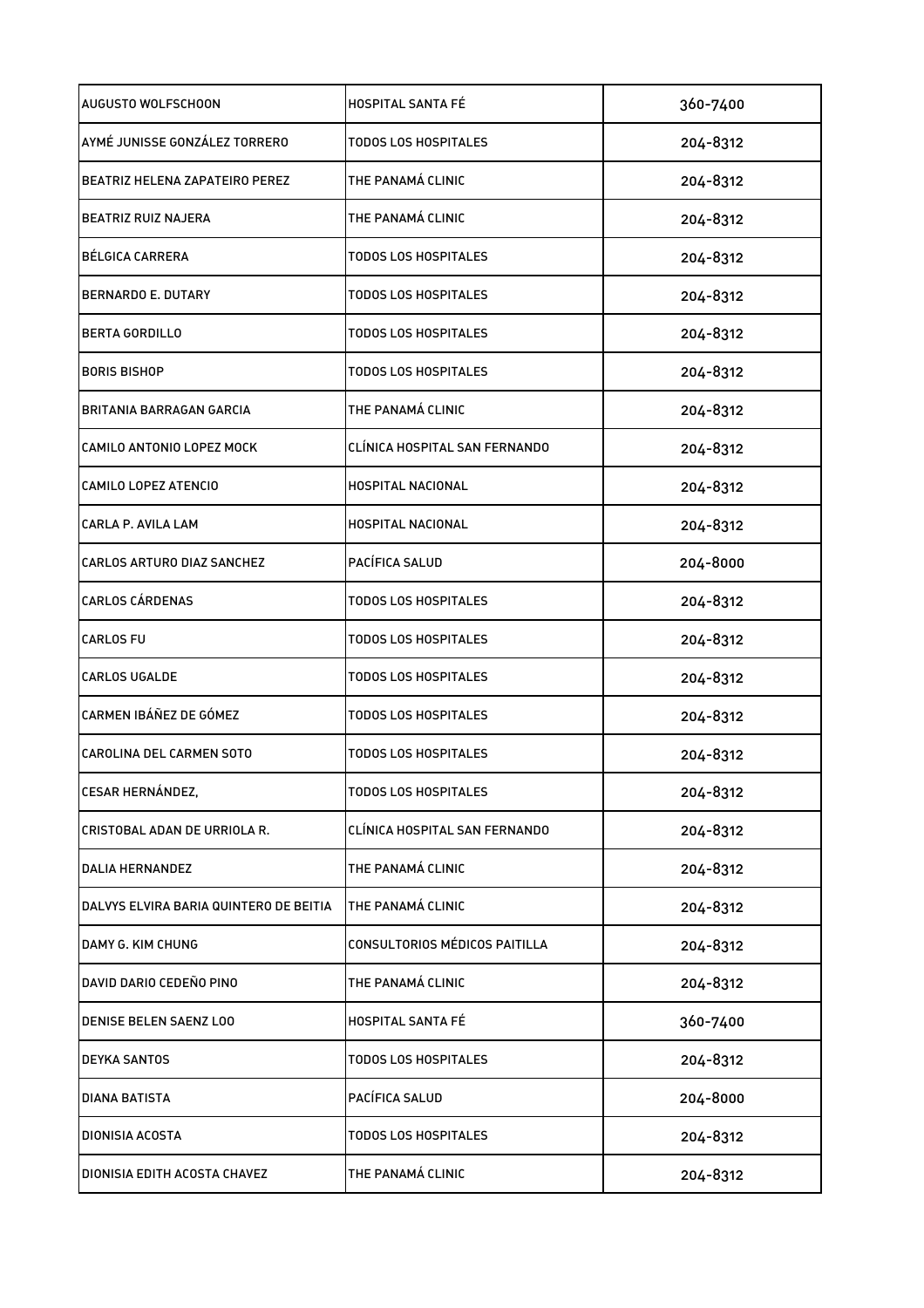| DORIS ALLEN                          | TODOS LOS HOSPITALES          | 204-8312 |
|--------------------------------------|-------------------------------|----------|
| <b>EDGAR ANTONIO LUNA HOQUEE</b>     | TODOS LOS HOSPITALES          | 204-8312 |
| <b>EDUARDO MORENO</b>                | <b>TODOS LOS HOSPITALES</b>   | 204-8312 |
| EDUARDO ROMULO SEGOVIA PAZ           | THE PANAMÁ CLINIC             | 204-8312 |
| ELIAS ANTONIO ATENCIO                | <b>TODOS LOS HOSPITALES</b>   | 204-8312 |
| <b>ELIAS COHEN</b>                   | HOSPITAL NACIONAL             | 204-8312 |
| ELIECER A. LU OSORIO                 | THE PANAMÁ CLINIC             | 204-8312 |
| <b>ELOÍSA RODRÍGUEZ</b>              | TODOS LOS HOSPITALES          | 204-8312 |
| ELOY ENRIQUE JARAMILLO CARBALLO      | <b>HOSPITAL SANTA FÉ</b>      | 360-7400 |
| <b>EMANUEL THOMPSON SALDAÑA</b>      | PACÍFICA SALUD                | 204-8000 |
| <b>ENDER FRANCISCO BEJARANO RUIZ</b> | <b>TODOS LOS HOSPITALES</b>   | 204-8312 |
| <b>ERIC CASAL</b>                    | <b>TODOS LOS HOSPITALES</b>   | 204-8312 |
| <b>ERICK MORÁIS</b>                  | TODOS LOS HOSPITALES          | 204-8312 |
| ESMERALDA BATISTA ESTUARIN           | TODOS LOS HOSPITALES          | 204-8312 |
| EUSEBIO AUGUSTO DUBOIS PEÑA          | <b>HOSPITAL NACIONAL</b>      | 204-8312 |
| EVA DEL CARMEN SAN MARTIN GONZALEZ   | <b>HOSPITAL SANTA FE</b>      | 360-7400 |
| EYDA SÁENZ                           | TODOS LOS HOSPITALES          | 204-8312 |
| <b>FABIOLA CARDENAS VASQUEZ</b>      | CLÍNICA HOSPITAL SAN FERNANDO | 204-8312 |
| FERNANDO JOSÉ CANDANEDO DE LUCA      | <b>TODOS LOS HOSPITALES</b>   | 204-8312 |
| <b>FERNANDO URRIOLA</b>              | <b>TODOS LOS HOSPITALES</b>   | 204-8312 |
| <b>FRANCESCO MELILLO ACEVEDO</b>     | <b>TODOS LOS HOSPITALES</b>   | 204-8312 |
| <b>FRANCISCO ACEVEDO</b>             | THE PANAMÁ CLINIC             | 204-8312 |
| FRANCISCO ADOLFO VLIEG AGUILAR       | THE PANAMÁ CLINIC             | 204-8312 |
| FRANCISCO ESPINOSA ROSS              | PACÍFICA SALUD                | 204-8000 |
| <b>FRANCISCO NUÑEZ</b>               | CLÍNICA HOSPITAL SAN FERNANDO | 305-6300 |
| FRANKLIN JESUS PAULINO TAPIA         | HOSPITAL SANTA FÉ             | 360-7400 |
| FRANSISCO A. RESTOM DÍAZ             | <b>TODOS LOS HOSPITALES</b>   |          |
| FREDERICK ANTONIO GOMEZ HAWKINS      | THE PANAMÁ CLINIC             | 310-1111 |
| GABRIEL CACÓ                         | <b>TODOS LOS HOSPITALES</b>   |          |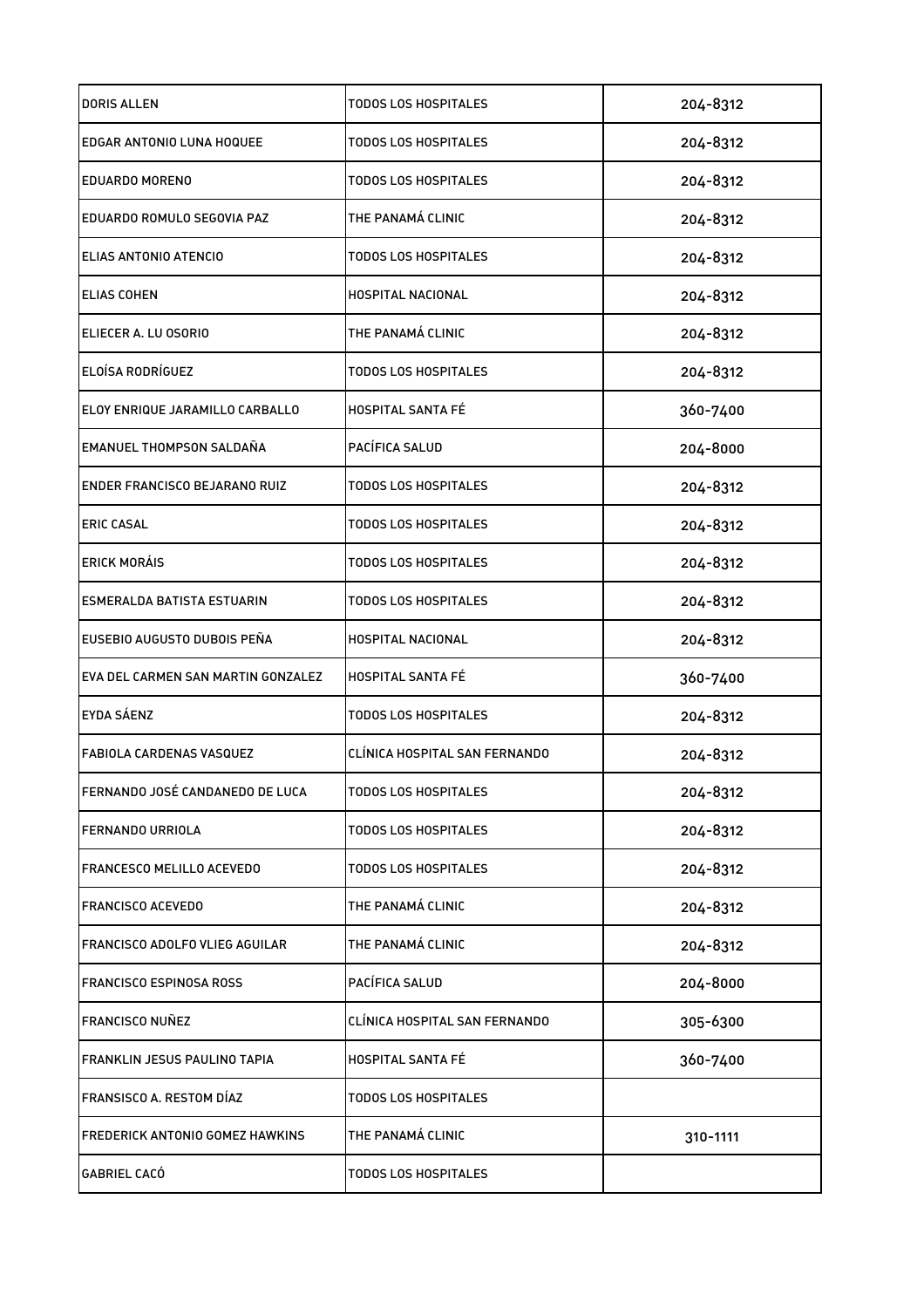| <b>GABRIELA MCKAY</b>               | TODOS LOS HOSPITALES          |          |
|-------------------------------------|-------------------------------|----------|
| <b>GABRIELA VELARDE</b>             | <b>TODOS LOS HOSPITALES</b>   |          |
| <b>GABRIELA VELARDE R.</b>          | THE PANAMÁ CLINIC             | 310-1111 |
| <b>GALILEO SARASQUETA</b>           | PACÍFICA SALUD                | 204-8000 |
| <b>GEMMA VELÁSQUEZ</b>              | <b>TODOS LOS HOSPITALES</b>   |          |
| <b>GESELY ANNET ABREGO BARCENAS</b> | CLÍNICA HOSPITAL SAN FERNANDO | 305-6300 |
| GILIANA SOLIMAR CONTÉ SALDAÑA       | <b>TODOS LOS HOSPITALES</b>   |          |
| GILMA GISELA ESPINOSA GUEVARA       | THE PANAMÁ CLINIC             | 310-1111 |
| <b>GINA BEQUER POVEA</b>            | HOSPITAL SANTA FÉ             | 360-7400 |
| GISELA A. GIL LASSO                 | CONSULTORIOS MÉDICOS PAITILLA | 230-0877 |
| GISELA SANCHEZ DE RIOS              | <b>HOSPITAL NACIONAL</b>      | 207-8164 |
| <b>GLADYS MERCEDES DE DE GRACIA</b> | CLÍNICA HOSPITAL SAN FERNANDO | 305-6300 |
| <b>GLORIA VREUX</b>                 | TODOS LOS HOSPITALES          |          |
| GUILLERMO RAUL MC LEOD SOSA         | <b>HOSPITAL SANTA FÉ</b>      | 360-7400 |
| GUSTAVO A GONZÁLEZ VISSUETTI        | <b>TODOS LOS HOSPITALES</b>   |          |
| <b>GUSTAVO RAMBOA</b>               | TODOS LOS HOSPITALES          |          |
| HECTOR OMAR HENRIQUEZ DE GRACIA     | THE PANAMÁ CLINIC             | 310-1111 |
| <b>HECTOR TORRES COTES</b>          | PACÍFICA SALUD                | 204-8000 |
| <b>HELEN CORREA</b>                 | PACÍFICA SALUD                | 204-8000 |
| <b>HENDRIZ BATISTA</b>              | TODOS LOS HOSPITALES          |          |
| <b>HILDA ESQUIVEL</b>               | TODOS LOS HOSPITALES          |          |
| HOWARD ISAAC CARLEY RUIZ            | PACÍFICA SALUD                | 204-8000 |
| HUMBERTO ANGEL RANGEL GARCIA        | THE PANAMÁ CLINIC             | 204-8312 |
| ILEANA ENID JAEN R RIOS DE AHUMADA  | HOSPITAL NACIONAL             | 204-8312 |
| ILMA ARACELLY DE LEON ROJAS         | THE PANAMÁ CLINIC             | 204-8312 |
| INDIRA CARRASQUILLA GARCÍA          | TODOS LOS HOSPITALES          | 204-8312 |
| <b>IRMA LLAMAS</b>                  | HOSPITAL NACIONAL             | 204-8312 |
| ISIS MARLENE GUERRA MUÑOZ           | HOSPITAL NACIONAL             | 204-8312 |
| <b>IVETTE CARROLL</b>               | TODOS LOS HOSPITALES          | 204-8312 |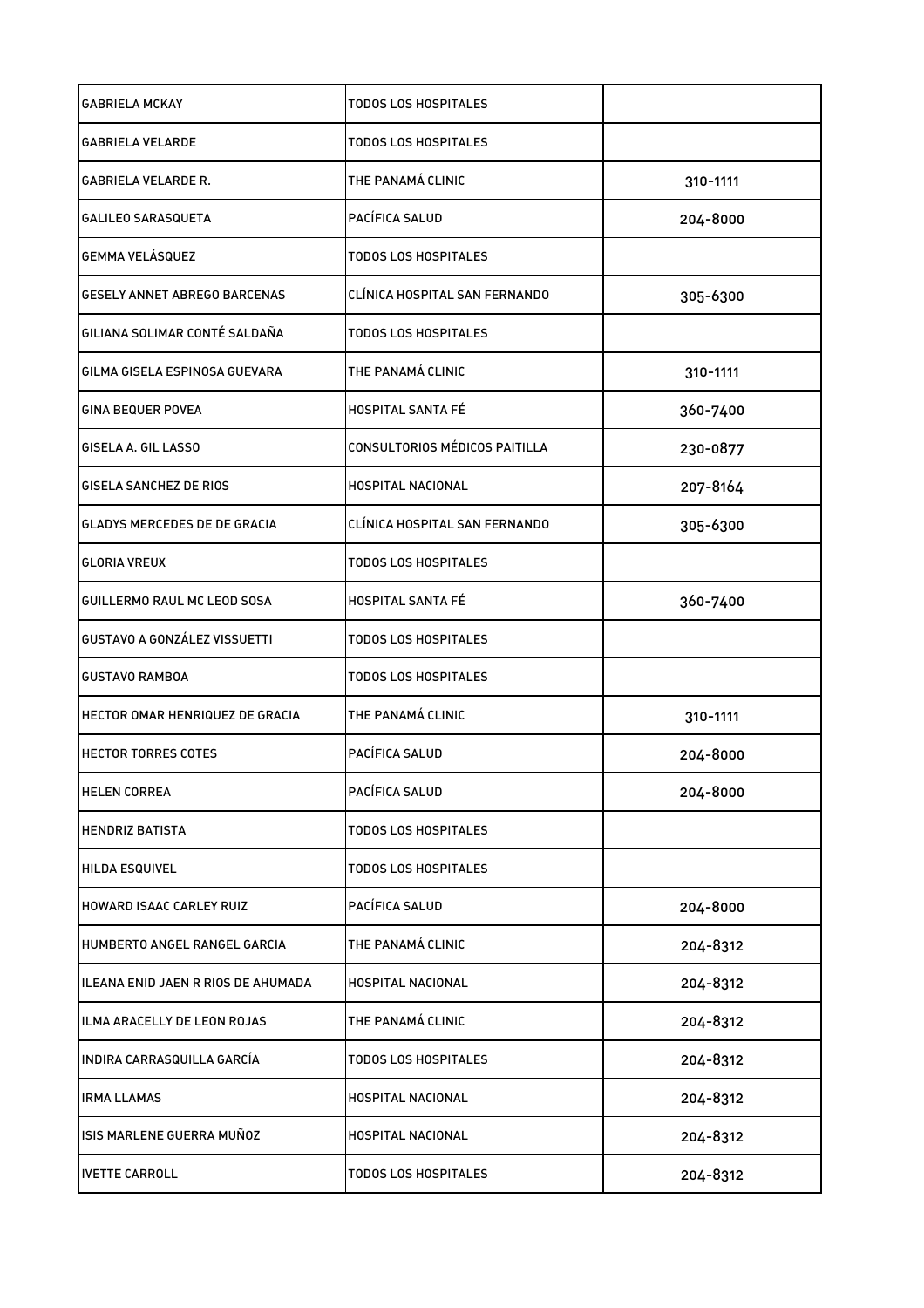| JACQUELINE PRADO                | TODOS LOS HOSPITALES          | 204-8312 |
|---------------------------------|-------------------------------|----------|
| JADER A. LEON PUCHE             | <b>TODOS LOS HOSPITALES</b>   | 204-8312 |
| JAIRO ALAN MACIAS               | PACÍFICA SALUD                | 204-8000 |
| <b>JANETT RANGEL</b>            | <b>TODOS LOS HOSPITALES</b>   | 204-8312 |
| JANIA GISELA MOSCOSO UGARTE     | CLÍNICA HOSPITAL SAN FERNANDO | 204-8312 |
| JAVIER GONZALEZ VEGA            | PACÍFICA SALUD                | 204-8000 |
| JAVIER JELENSZKY CARVAJAL       | PACÍFICA SALUD                | 204-8000 |
| JENIFFER PINO                   | HOSPITAL NACIONAL             | 230-2885 |
| JENNY CHEN JIMENEZ              | THE PANAMÁ CLINIC             | 310-1111 |
| JESUS PORTUGAL                  | THE PANAMÁ CLINIC             | 310-1111 |
| JETZABEL MILENA COSSIO RAMOS    | TODOS LOS HOSPITALES          |          |
| JOAN COLLINS GAITAN             | THE PANAMÁ CLINIC             | 310-1111 |
| JONATHAN ABDIEL BATISTA BARRIAS | PACÍFICA SALUD                | 204-8000 |
| JONATHAN OSTIA                  | TODOS LOS HOSPITALES          |          |
| JORGE E. MARTINEZ               | <b>HOSPITAL SANTA FÉ</b>      | 360-7400 |
| JORGE ISAAC GUEVARA MORAN       | THE PANAMÁ CLINIC             | 310-1111 |
| JORGE L. VANEGAS P.             | HOSPITAL NACIONAL             | 227-5213 |
| JORGE LUIS VERBEL CH            | PACÍFICA SALUD                | 204-8000 |
| <b>JORGE MORA</b>               | <b>TODOS LOS HOSPITALES</b>   | 204-8312 |
| JOSE A. RODRIGUEZ TORRES        | PACÍFICA SALUD                | 204-8000 |
| JOSE ANTONIO CROSTON            | HOSPITAL NACIONAL             | 204-8312 |
| JOSÉ I. PÉREZ GONZÁLEZ          | TODOS LOS HOSPITALES          | 204-8312 |
| JOSE LUIS GOMEZ DE LA LASTRA    | CLÍNICA HOSPITAL SAN FERNANDO | 204-8312 |
| JOSUÉ ÁNGEL PASCO OSPINO        | <b>TODOS LOS HOSPITALES</b>   | 204-8312 |
| JUAN ATILA FIERRO GUTIERREZ     | PACÍFICA SALUD                | 204-8000 |
| JUAN CARLOS CHEUNG YAU          | <b>HOSPITAL SANTA FÉ</b>      | 360-7400 |
| JUAN DE DIOS CASTILLO           | TODOS LOS HOSPITALES          | 204-8312 |
| JUAN PABLO RODRÍGUEZ L.         | <b>TODOS LOS HOSPITALES</b>   | 204-8312 |
| JULEEN NASTASSJA AUSTIN HOWELL  | HOSPITAL NACIONAL             | 204-8312 |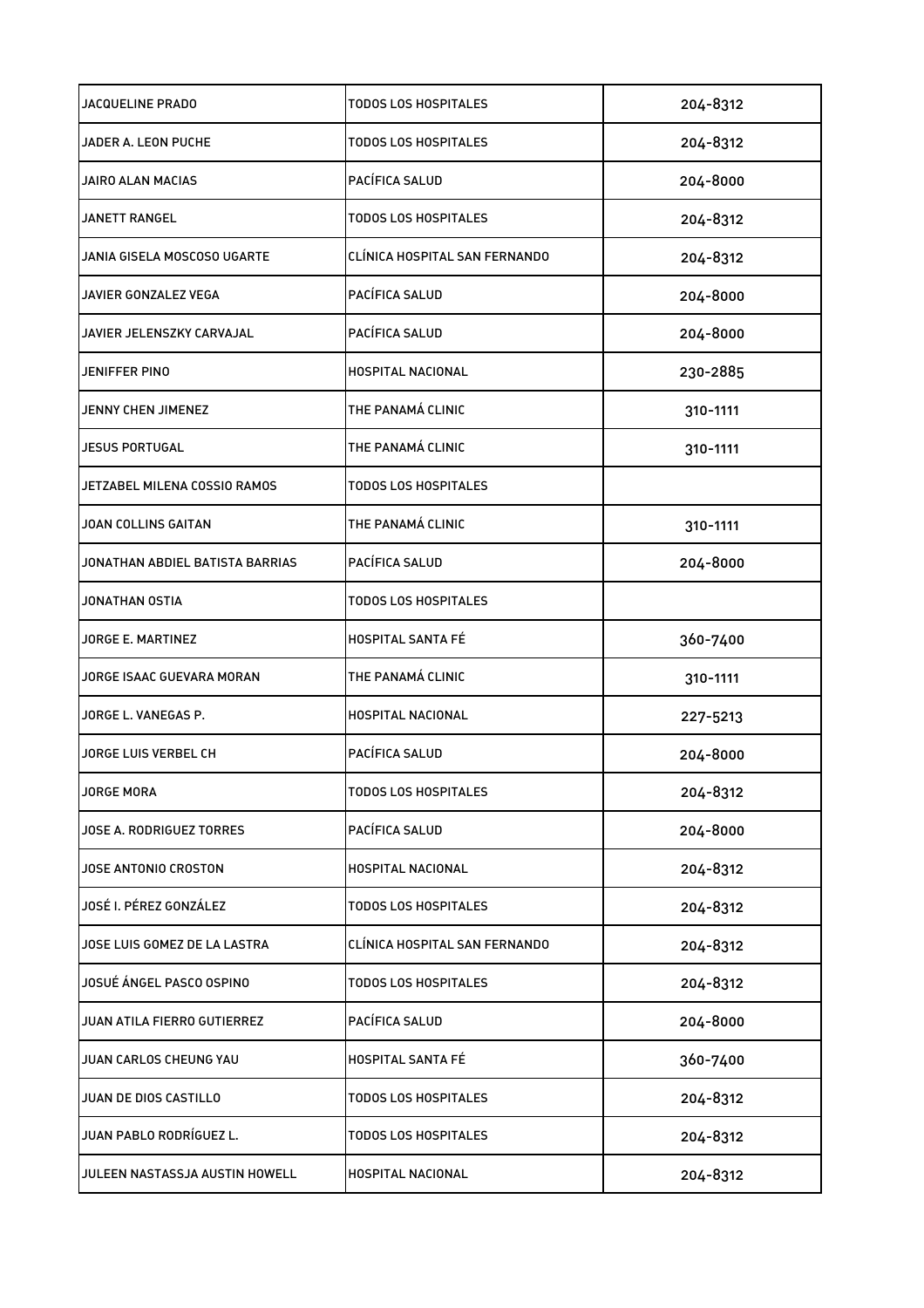| JULIA GONZÁLEZ DE ROVIRA          | TODOS LOS HOSPITALES          | 204-8312 |
|-----------------------------------|-------------------------------|----------|
| JULIETA SÁNCHEZ                   | TODOS LOS HOSPITALES          | 204-8312 |
| JULIO PERALTA SUAREZ              | PACÍFICA SALUD                | 204-8000 |
| <b>JULISSA TREJOS</b>             | <b>TODOS LOS HOSPITALES</b>   | 204-8312 |
| KAREN GONZALEZ SALINAS            | PACÍFICA SALUD                | 204-8000 |
| KARINA ITZEL HUERTA BUSTAVINO     | THE PANAMÁ CLINIC             | 204-8312 |
| KATHERINE SAIED ESQUIVEL          | <b>TODOS LOS HOSPITALES</b>   | 204-8312 |
| KATHIA DE SALAS                   | PACÍFICA SALUD                | 204-8000 |
| KATHLEEN DEL C. QUINTERO DELGADO  | TODOS LOS HOSPITALES          | 204-8312 |
| <b>KETSY Y. ESPINOSA C</b>        | TODOS LOS HOSPITALES          | 204-8312 |
| <b>KIRIA BARCENAS</b>             | TODOS LOS HOSPITALES          | 204-8312 |
| LEANDRO GONZALEZ ALVARADO         | CONSULTORIOS MÉDICOS PAITILLA | 204-8312 |
| LILIAN COHEN                      | PACÍFICA SALUD                | 204-8000 |
| LIRIOLA DE LA TORRE               | TODOS LOS HOSPITALES          | 204-8312 |
| LOLITA PINILLA M.                 | PACÍFICA SALUD                | 204-8000 |
| LOURDES SUAREZ MEDINA             | THE PANAMÁ CLINIC             | 204-8312 |
| LUCILA LUCILA BARROSO             | <b>TODOS LOS HOSPITALES</b>   | 204-8312 |
| LUIS ALBERTO NUÑEZ                | HOSPITAL NACIONAL             | 204-8312 |
| LUIS C. ROBLES                    | PACÍFICA SALUD                | 204-8000 |
| LUIS EDUARDO DE LA OSSA VILLA     | HOSPITAL NACIONAL             | 204-8312 |
| LUIS ENRIQUE PRETTO MALCA         | PACÍFICA SALUD                | 204-8000 |
| <b>LUIS MERCHAN</b>               | CLÍNICA HOSPITAL SAN FERNANDO | 204-8312 |
| MANUEL D. VERGARA                 | TODOS LOS HOSPITALES          | 204-8312 |
| MANUEL S. GONZÁLEZ C.             | <b>TODOS LOS HOSPITALES</b>   | 204-8312 |
| MARIA GARCÍA                      | <b>TODOS LOS HOSPITALES</b>   | 204-8312 |
| MARIA ISABEL CERVANTES DE OBALDÍA | <b>TODOS LOS HOSPITALES</b>   | 204-8312 |
| MARIA LORENA RIOS JURADO          | THE PANAMÁ CLINIC             | 204-8312 |
| <b>MARÍA LUISA TODD</b>           | <b>TODOS LOS HOSPITALES</b>   | 204-8312 |
| MARIA MARQUELA GUERRA M.          | HOSPITAL NACIONAL             | 204-8312 |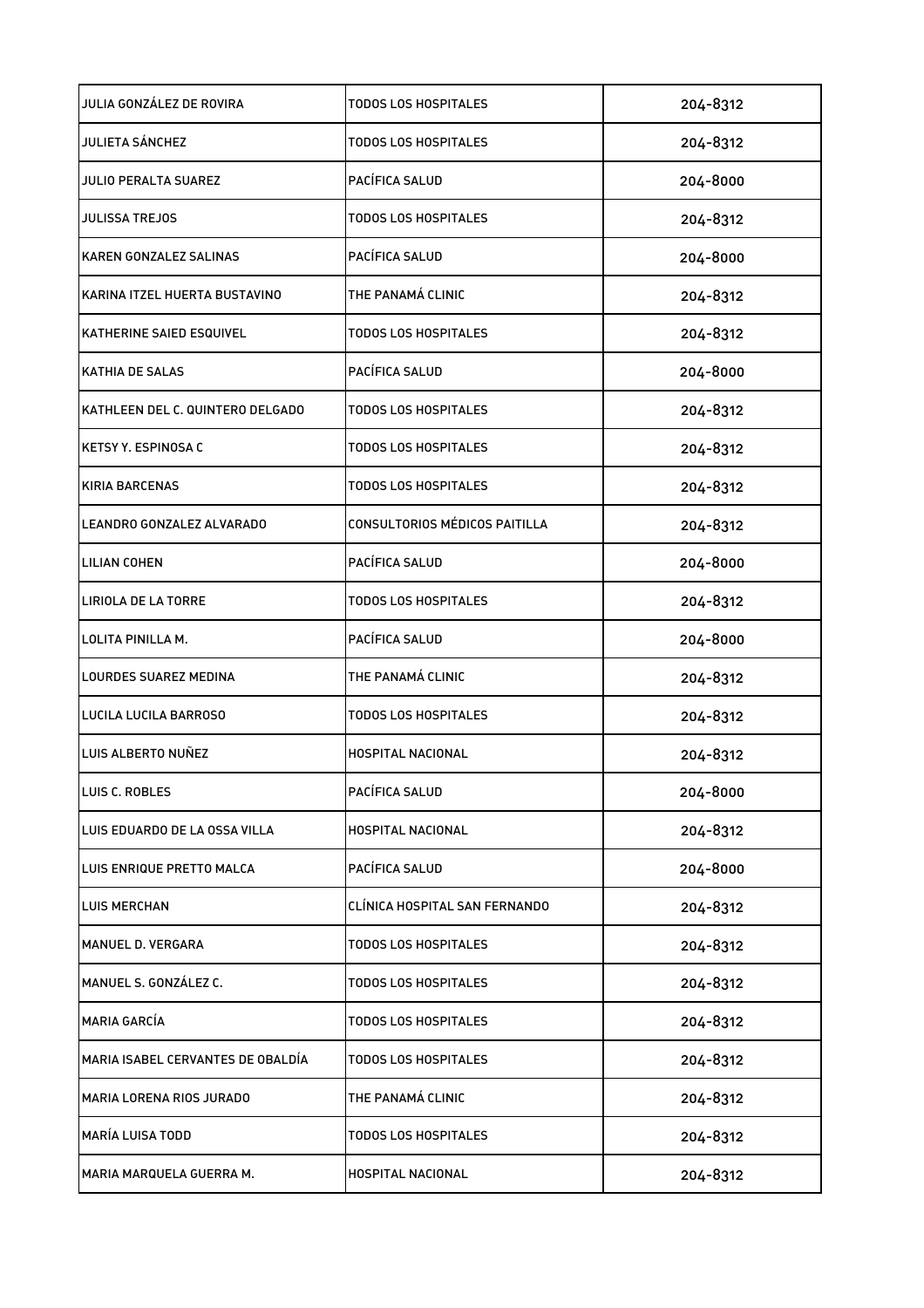| <b>MARIBEL GRANADOS</b>      | TODOS LOS HOSPITALES        | 204-8312 |
|------------------------------|-----------------------------|----------|
| MARIEL L RIVERA,             | TODOS LOS HOSPITALES        | 204-8312 |
| <b>MARIO A. QUINTERO V</b>   | TODOS LOS HOSPITALES        | 204-8312 |
| MARIO J GARIBALDI            | HOSPITAL NACIONAL           | 204-8312 |
| <b>MARIOLA HERRERO MUÑOZ</b> | <b>HOSPITAL SANTA FÉ</b>    | 360-7400 |
| <b>MARION BRITO</b>          | TODOS LOS HOSPITALES        | 204-8312 |
| MARJORIE ERRIGO              | <b>TODOS LOS HOSPITALES</b> | 204-8312 |
| <b>MARKO MISLOV</b>          | TODOS LOS HOSPITALES        | 204-8312 |
| MARLENE DEL C PONCE MORALES  | THE PANAMÁ CLINIC           | 204-8312 |
| <b>MARLENE GUARDIA</b>       | TODOS LOS HOSPITALES        | 204-8312 |
| <b>MARLENE PONCE</b>         | TODOS LOS HOSPITALES        | 204-8312 |
| MARVIN MIGUEL OROCU GAITAN   | PACÍFICA SALUD              | 204-8000 |
| MARVIN MIGUEL OROCU GAITÁN   | TODOS LOS HOSPITALES        | 204-8312 |
| <b>MAYTHE SÁNCHEZ</b>        | TODOS LOS HOSPITALES        | 204-8312 |
| <b>MELBA FRÍAS</b>           | HOSPITAL NACIONAL           | 204-8312 |
| <b>MELISSA DENIS</b>         | TODOS LOS HOSPITALES        | 204-8312 |
| MELISSA MASSIEL VEGA PERALTA | THE PANAMÁ CLINIC           | 204-8312 |
| MIGUEL BUSTAVINOS            | TODOS LOS HOSPITALES        | 204-8312 |
| MIGUEL GUEVARA UREÑA         | PACÍFICA SALUD              | 204-8000 |
| <b>MIGUEL MEANA</b>          | <b>TODOS LOS HOSPITALES</b> | 204-8312 |
| MINDA LISA PATT, MD          | THE PANAMÁ CLINIC           | 204-8312 |
| MOISES SALDAÑA               | <b>TODOS LOS HOSPITALES</b> | 204-8312 |
| NADIN SÁNCHEZ                | TODOS LOS HOSPITALES        | 204-8312 |
| <b>NADJHI LINETTE DUQUE</b>  | THE PANAMÁ CLINIC           | 204-8312 |
| NANCY V. PLOCHÉ SALGADO      | HOSPITAL NACIONAL           | 204-8312 |
| NELIO ERNESTO GUERRA ADAMES  | HOSPITAL NACIONAL           | 204-8312 |
| NG WEI MAN YIN CHAN          | THE PANAMÁ CLINIC           | 204-8312 |
| NICANOR TINOCO               | <b>TODOS LOS HOSPITALES</b> | 204-8312 |
| NICOLE COHEN LEE             | THE PANAMÁ CLINIC           | 204-8312 |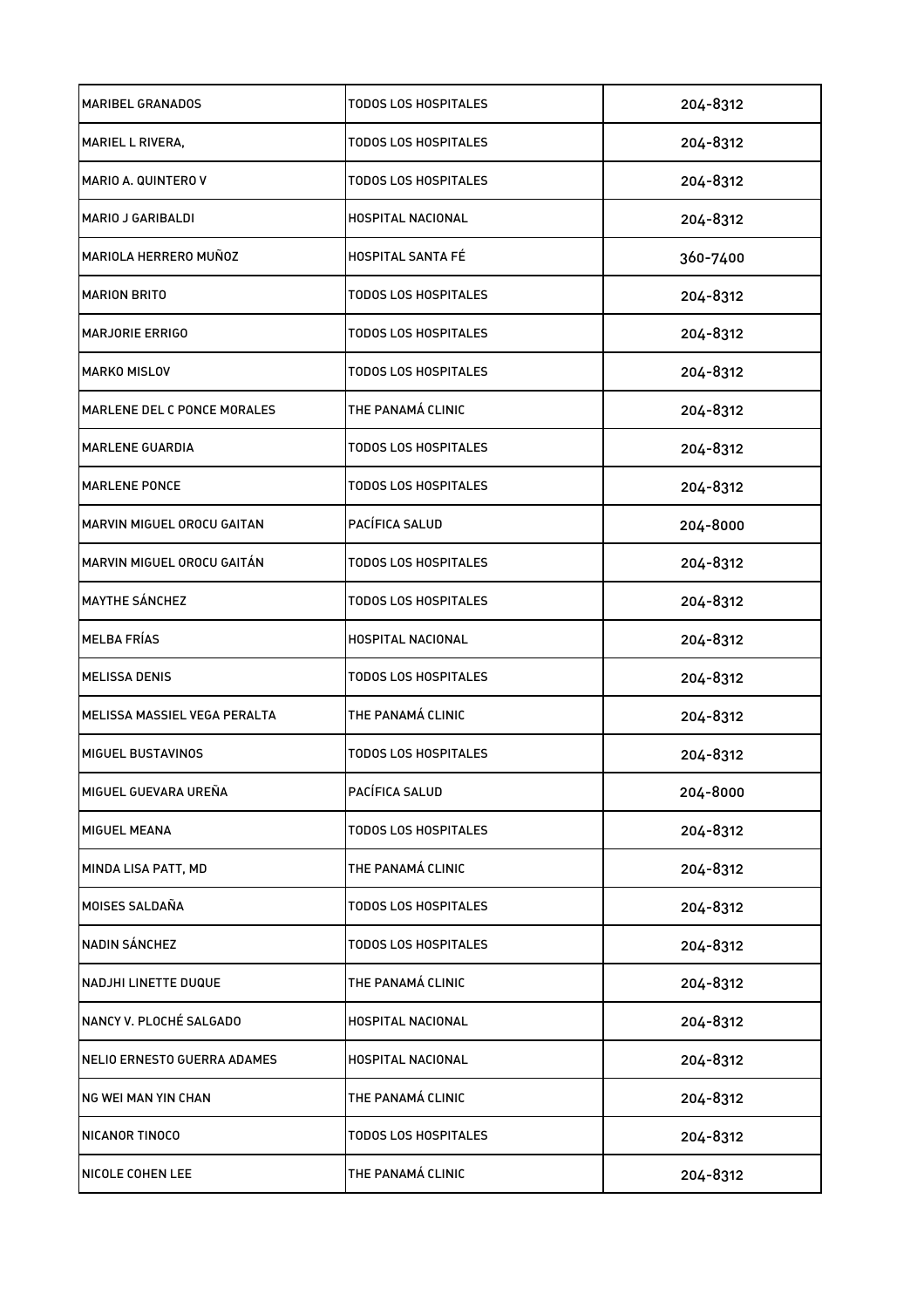| <b>NOEMI ATENCIO AGUILAR</b>              | THE PANAMÁ CLINIC             | 204-8312 |
|-------------------------------------------|-------------------------------|----------|
| NORI E NORERO V                           | PACÍFICA SALUD                | 204-8000 |
| NURISABEL FLORES DE GARCIA                | TODOS LOS HOSPITALES          | 204-8312 |
| <b>ODALIS AGUILAR M.</b>                  | TODOS LOS HOSPITALES          | 204-8312 |
| ODERAY SANTAMARIA DE TRUJILLO             | <b>TODOS LOS HOSPITALES</b>   | 204-8312 |
| <b>OSVALDO OBREGON</b>                    | TODOS LOS HOSPITALES          | 204-8312 |
| PAOLA HERMINIA VANEGAS BATISTA            | THE PANAMÁ CLINIC             | 204-8312 |
| PLINIO JAÉN SANTANA                       | TODOS LOS HOSPITALES          | 204-8312 |
| <b>RAFAEL CHAN MOCK</b>                   | <b>HOSPITAL SANTA FÉ</b>      | 360-7400 |
| <b>RAFAEL SEIXAS ULLOA</b>                | TODOS LOS HOSPITALES          | 204-8312 |
| RAMIRO BARBA                              | <b>TODOS LOS HOSPITALES</b>   | 204-8312 |
| RAMON M. VALDES R.                        | THE PANAMÁ CLINIC             | 204-8312 |
| RAUL ALBERTO CARRIZO AGUILERA             | CLÍNICA HOSPITAL SAN FERNANDO | 204-8312 |
| RAUL EDGARDO JAEN SANCHEZ                 | <b>HOSPITAL SANTA FÉ</b>      | 360-7400 |
| REBECA HAYDEE MORALES A. DE<br>VILLARREAL | TODOS LOS HOSPITALES          | 204-8312 |
| REINALDO VON CHONG ON                     | <b>TODOS LOS HOSPITALES</b>   | 204-8312 |
| <b>REYES ODERAY SANTAMARIA</b>            | PACÍFICA SALUD                | 204-8000 |
| RICARDO A. DELGADO                        | THE PANAMÁ CLINIC             | 204-8312 |
| RICARDO CASTRO                            | TODOS LOS HOSPITALES          | 204-8312 |
| RICHARD ALEXANDER ANDERSON PANG           | THE PANAMÁ CLINIC             | 204-8312 |
| <b>RODRIGO BRAVO</b>                      | <b>TODOS LOS HOSPITALES</b>   | 204-8312 |
| RONIEL Y. WEINBERG, MD                    | THE PANAMÁ CLINIC             | 204-8312 |
| <b>ROQUE DIAZ FUNG</b>                    | THE PANAMÁ CLINIC             | 204-8312 |
| ROSA NICOSIA                              | <b>TODOS LOS HOSPITALES</b>   | 204-8312 |
| ROSA ROSA MOLINA                          | TODOS LOS HOSPITALES          | 204-8312 |
| ROY EDUARDO RODRIGUEZ                     | HOSPITAL NACIONAL             | 204-8312 |
| RUBERTO PALMA TUÑÓN                       | CONSULTORIOS MÉDICOS PAITILLA | 204-8312 |
| <b>RUBY MOLINA VILLAVERDE</b>             | <b>TODOS LOS HOSPITALES</b>   | 204-8312 |
| <b>RUSBEL BATISTA</b>                     | CLÍNICA HOSPITAL SAN FERNANDO | 204-8312 |
|                                           |                               |          |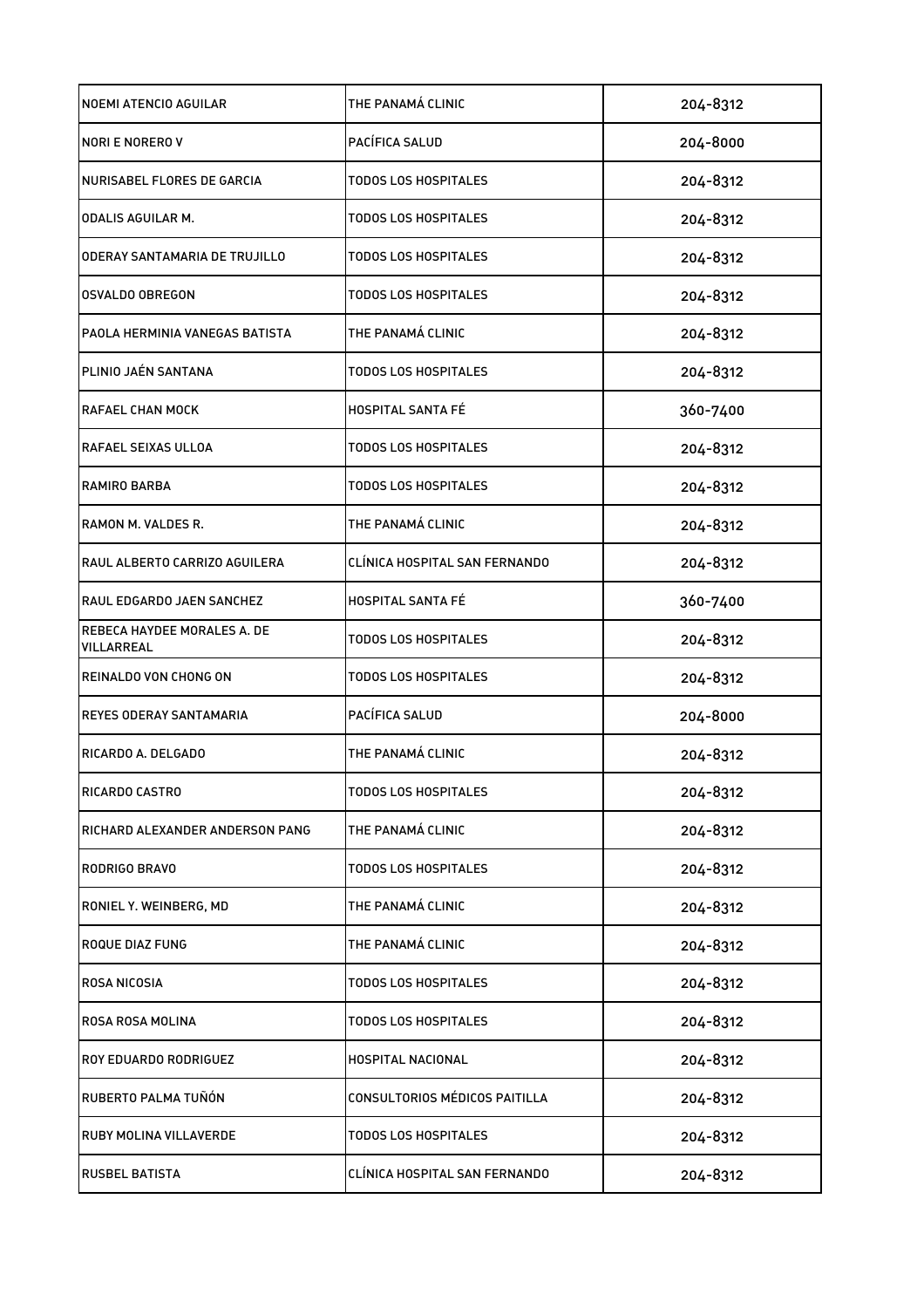| <b>SAMUEL ALVEO</b>             | TODOS LOS HOSPITALES          | 204-8312 |
|---------------------------------|-------------------------------|----------|
| <b>SARA DE MORENO</b>           | <b>HOSPITAL SANTA FE</b>      | 360-7400 |
| <b>SARI MARITZA RAMOS</b>       | TODOS LOS HOSPITALES          | 204-8312 |
| <b>SERGIO CARTER RICHARDSON</b> | TODOS LOS HOSPITALES          | 204-8312 |
| <b>SERGIO SILVA</b>             | HOSPITAL NACIONAL             | 204-8312 |
| SIER GAN H.                     | <b>TODOS LOS HOSPITALES</b>   | 204-8312 |
| SILKA LOPEZ SOLIS               | HOSPITAL NACIONAL             | 204-8312 |
| SIXTO ABREGO                    | TODOS LOS HOSPITALES          | 204-8312 |
| SOLANGE DE LOS RIOS             | <b>HOSPITAL SANTA FÉ</b>      | 360-7400 |
| <b>SONIA ALVAREZ</b>            | <b>TODOS LOS HOSPITALES</b>   | 204-8312 |
| <b>SONIA CASTILLO</b>           | TODOS LOS HOSPITALES          | 204-8312 |
| SONIA PORTILLO                  | TODOS LOS HOSPITALES          | 204-8312 |
| STANLEY WU TAI                  | TODOS LOS HOSPITALES          | 204-8312 |
| <b>STEFANY WHITEMAN</b>         | TODOS LOS HOSPITALES          | 204-8312 |
| TANIA MAYTA RODRIGUEZ           | HOSPITAL NACIONAL             | 204-8312 |
| TATIANA RAQUEL GAERLAN          | TODOS LOS HOSPITALES          | 204-8312 |
| <b>TESILA URIBE</b>             | <b>TODOS LOS HOSPITALES</b>   | 204-8312 |
| THAIS CORONADO                  | TODOS LOS HOSPITALES          | 204-8312 |
| THAIS PATRICIA CORONADO BROCE   | PACÍFICA SALUD                | 204-8000 |
| THAYRA ÁBREGO VARGAS            | <b>TODOS LOS HOSPITALES</b>   |          |
| THELMA ARROCHA                  | TODOS LOS HOSPITALES          |          |
| <b>UZIEL MONSALVES</b>          | <b>TODOS LOS HOSPITALES</b>   |          |
| VICTOR ZAFRANI COHEN            | CLÍNICA HOSPITAL SAN FERNANDO | 305-6300 |
| VIRGINIA GUERRERO               | TODOS LOS HOSPITALES          |          |
| <b>WENDY MORRISON</b>           | TODOS LOS HOSPITALES          |          |
| <b>WHITNEY SANCHEZ JUAREZ</b>   | TODOS LOS HOSPITALES          |          |
| XIOMARA MENESES                 | HOSPITAL NACIONAL             | 207-8100 |
| YARAVY ITZEL RUIZ CASTRO        | THE PANAMÁ CLINIC             | 310-1111 |
| YARIELA CÁCERES                 | <b>TODOS LOS HOSPITALES</b>   |          |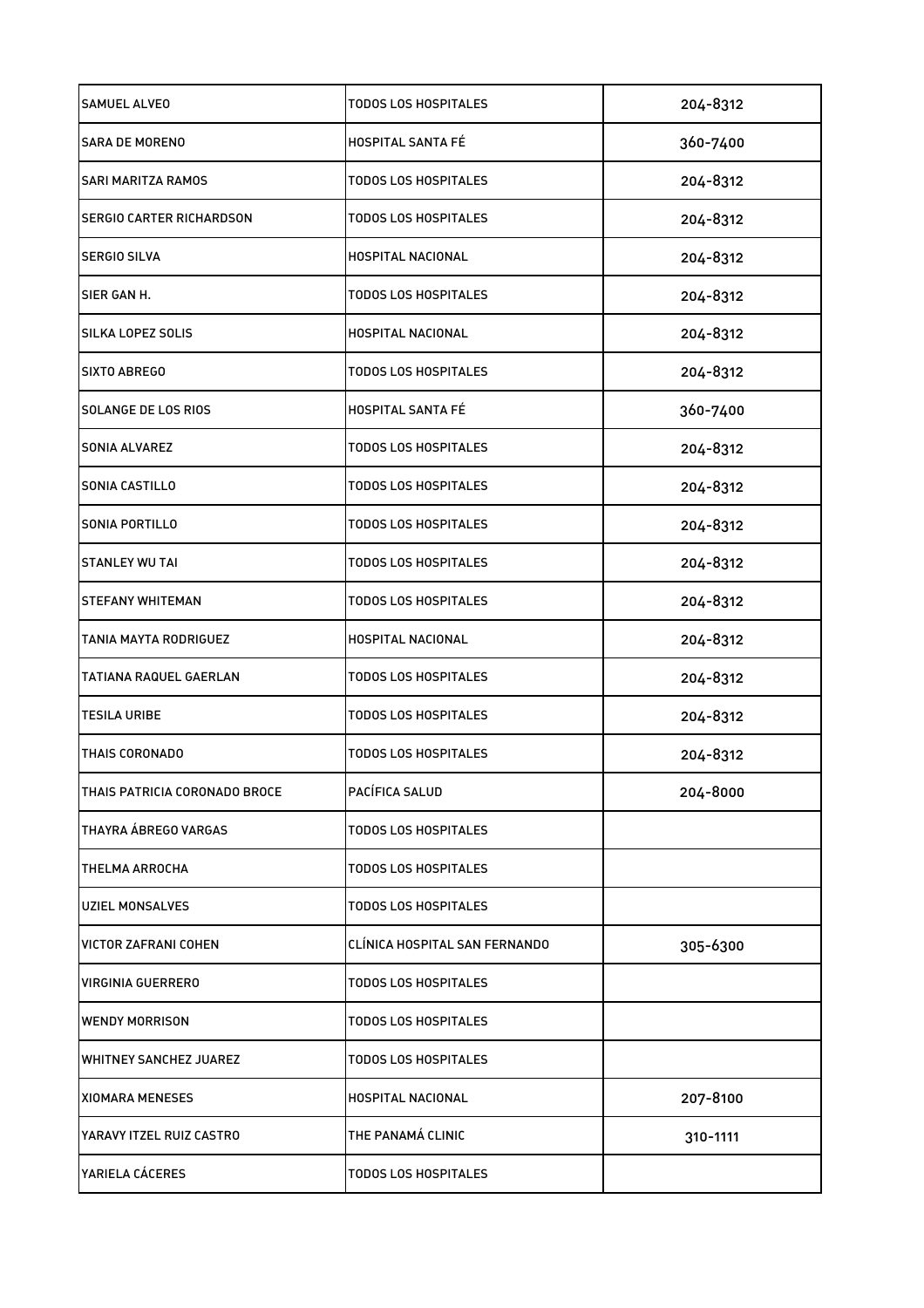| YASHIRA NEBWALL               | TODOS LOS HOSPITALES                               |                 |
|-------------------------------|----------------------------------------------------|-----------------|
| YETSYBETH ASUNCION HERNANDEZ  | THE PANAMÁ CLINIC                                  | 310-1111        |
| YEXENIA E. OBANDO NUÑEZ       | TODOS LOS HOSPITALES                               |                 |
| YORELDA E. GONZÁLEZ DÍAZ      | TODOS LOS HOSPITALES                               |                 |
| ZUDISADAY Z. GÓMEZ            | <b>TODOS LOS HOSPITALES</b>                        |                 |
| ZULIA CABALLERO               | TODOS LOS HOSPITALES                               |                 |
|                               | <b>CARDIOLOGÍA</b>                                 |                 |
| <b>NOMBRE</b>                 | <b>UBICACIÓN</b>                                   | <b>TELÉFONO</b> |
| ALEXANDER ROMERO GUERRA*      | HOSPITAL NACIONAL                                  | 399-6637        |
| ALFARO N. MARCHENA*           | CONSULTORIOS AMÉRICA                               | 229-4388        |
| BALDOMERO GONZALEZ*           | CONSULTORIOS AMÉRICA                               | 229-4388        |
| <b>BEY MARIO LOMBANA</b>      | CONSULTORIOS MÉDICOS PAITILLA                      | 206-2585        |
| <b>BOLIVAR DOMÍNGUEZ*</b>     | CLÍNICA HOSPITAL SAN FERNANDO                      | 227-5818        |
| <b>ENRIQUE MENDEZ TAYLOR*</b> | CONSULTORIOS MÉDICOS PAITILLA                      | 264-4444        |
| <b>GUILLERMO MORRISON*</b>    | CLÍNICA HOSPITAL SAN FERNANDO                      | 305-6300        |
| JAIME ROLANDO DUTARY TORRES   | CONSULTORIOS MÉDICOS PAITILLA                      | 209-5745        |
| JOSE MANUEL AGUIRRE VIQUEZ*   | CONSULTORIOS MÉDICOS PAITILLA                      | 396-4886        |
| JOSE PINTO*                   | <b>CONSULTORIOS AMÉRICA</b>                        | 229-4388        |
| JULIO A. EFFIO*               | PACÍFICA SALUD                                     | 302-6820        |
| LUIS CARLOS TEJERA J.*        | CLÍNICA HOSPITAL SAN FERNANDO                      | 305-6300        |
| PAULINA A ROGNONI             | CENTRO MÉDICO NACIONAL                             | 261-9966        |
| SERGIO BOLAÑOS*               | <b>HOSPITAL SANTA FE</b>                           | 390-4200        |
| SERGIO SOLÍS DÍAZ             | PACÍFICA SALUD                                     | 302-6820        |
| SILVINO SIMON RUIZ            | CENTRO MÉDICO ESPECIALIZADO SAN<br><b>FERNANDO</b> | 229-6648        |
| VICTOR MANUEL VALDERRAMA C.   | CONSULTORIOS MÉDICOS PAITILLA                      | 206-2597        |
|                               | <b>CARDIOLOGÍA PEDÍATRICA</b>                      |                 |
| <b>NOMBRE</b>                 | <b>UBICACIÓN</b>                                   | <b>TELÉFONO</b> |
| LUIS A. MORALES TRIBALDOS*    | CONSULTORIOS MÉDICOS ROYAL CENTER                  | 340-9980        |
|                               |                                                    |                 |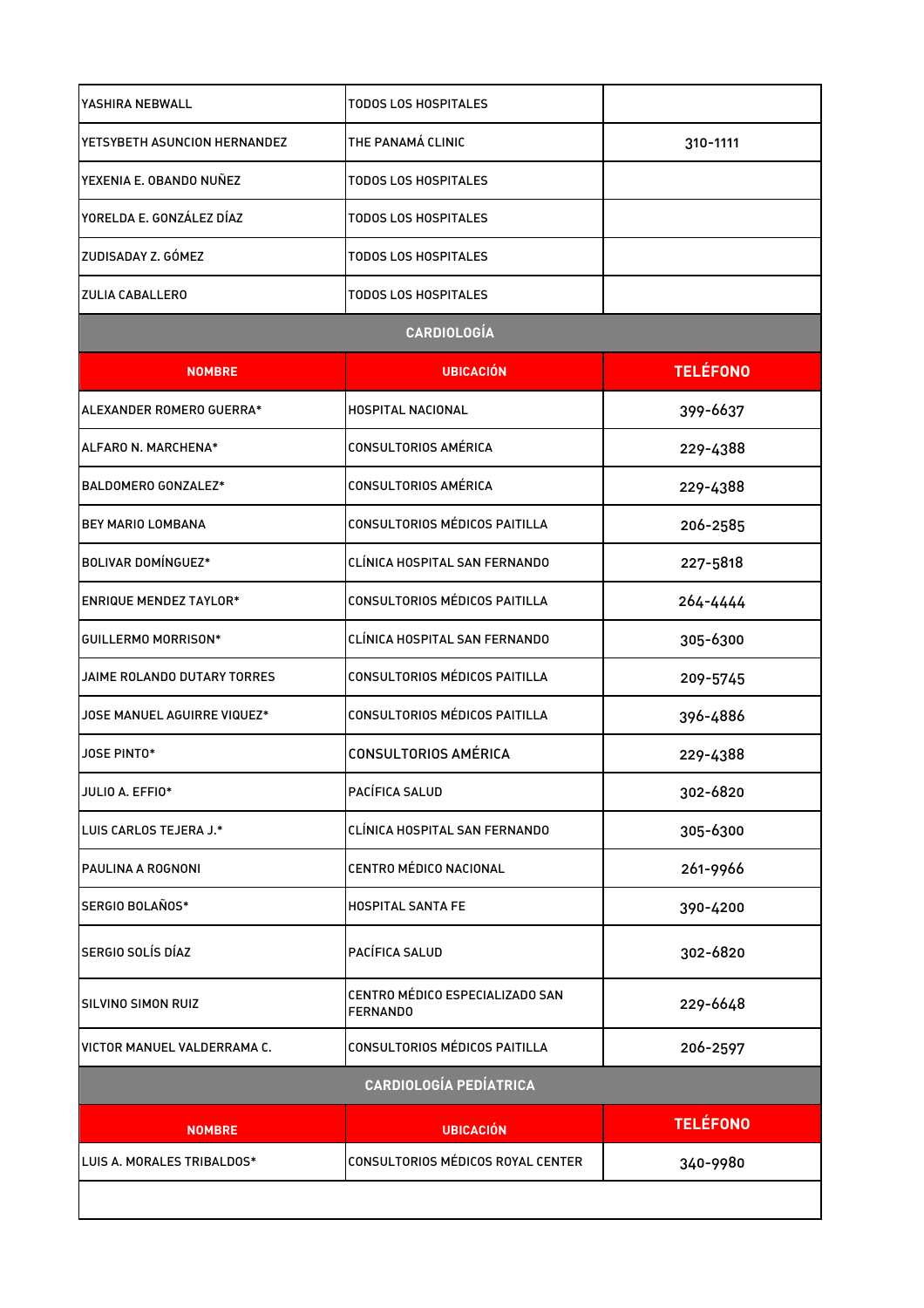| <b>CIRUGÍA CARDIOVASCULAR</b>           |                                                 |                   |
|-----------------------------------------|-------------------------------------------------|-------------------|
| <b>NOMBRE</b>                           | <b>UBICACIÓN</b>                                | <b>TELÉFONO</b>   |
| CAMILO ADALBERTO RODRIGUEZ<br>ZAMBRANO* | HOSPITAL NACIONAL                               | 236-7484          |
| <b>CESAR SIBAUSTE*</b>                  | CONSULTORIOS MÉDICOS PAITILLA                   | 229-2407          |
| <b>FELIX ANTONIO PITTY CEBALLOS*</b>    | CONSULTORIOS ROYAL CENTER; THE<br>PANAMA CLINIC | 340-9900/310-9911 |
| <b>GERARDO ENRIQUE VICTORIA MIRONES</b> | CENTRO MÉDICO NACIONAL                          | 214-7184          |
| GREGORIO DE LOS RIOS*                   | THE PANAMÁ CLINIC                               | 310-9910          |
| <b>GUSTAVO HIGUERO Z.*</b>              | CLÍNICA HOSPITAL SAN FERNANDO                   | 305-6300          |
| MANUEL OCHOA ARBOLEDA*                  | <b>CONSULTORIOS MÉDICOS PAITILLA</b>            | 397-9359          |
| MANUEL S. JAEN M.*                      | PACÍFICA SALUD                                  | 204-8311          |
| MIGUEL GUERRA                           | CLÍNICA HOSPITAL SAN FERNANDO                   | 305-6300          |
| PEDRO ECHEVERRIA*                       | HOSPITAL NACIONAL                               | 302-0178          |
| RICARDO M. JARAMILLO GUERRERO           | PACÍFICA SALUD                                  | 204-8316          |
|                                         | <b>CIRUGÍA GENERAL</b>                          |                   |
| <b>NOMBRE</b>                           | <b>UBICACIÓN</b>                                | <b>TELÉFONO</b>   |
| ALBERTO NAVARRO LOPEZ                   | CONSULTORIOS MÉDICOS PAITILLA                   | 223-3902          |
| ALDO A. AVILA                           | HOSPITAL NACIONAL                               | 229-3524          |
| ALONSO ANTONIO ALVARADO                 | PACÍFICA SALUD                                  | 229-3916          |
| ALEJANDRO YUIL VALDEZ*                  | CLÍNICA HOSPITAL SAN FERNANDO                   | 305-6300          |
| CARLOS ALBERTO PERURENA VALLARINO*      | CLÍNICA HOSPITAL SAN FERNANDO                   | 305-6300          |
| LUIS SAMUEL MON BARRIOS*                | CLÍNICA HOSPITAL SAN FERNANDO                   | 305-6300          |
| PATRICIA ANN WONG GOLDING*              | PACÍFICA SALUD; THE PANAMA CLINIC               | 305-6300/310-9911 |
| GUILLERMO ALBERTO BAILEY MOISES *       | HOSPITAL NACIONAL                               | 317-0567          |
| ELIECER G. TELLO RODRIGUEZ              | CONSULTORIOS MÉDICOS PAITILLA                   | 230-6315          |
| <b>ERIC JAVIER ARCE ATENCIO</b>         | HOSPITAL NACIONAL                               | 399-5307          |
| <b>INTI PEREZ</b>                       | CENTRO MÉDICO NACIONAL                          | 263-5159          |
| JORGE E. MARTIN                         | CLÍNICA HOSPITAL SAN FERNANDO                   | 229-6721          |
| JOSE MIGUEL CABADA                      | CLÍNICA HOSPITAL SAN FERNANDO                   | 305-6362          |
| <b>MARIO QUIEL</b>                      | CLÍNICA HOSPITAL SAN FERNANDO                   | 6677-5986         |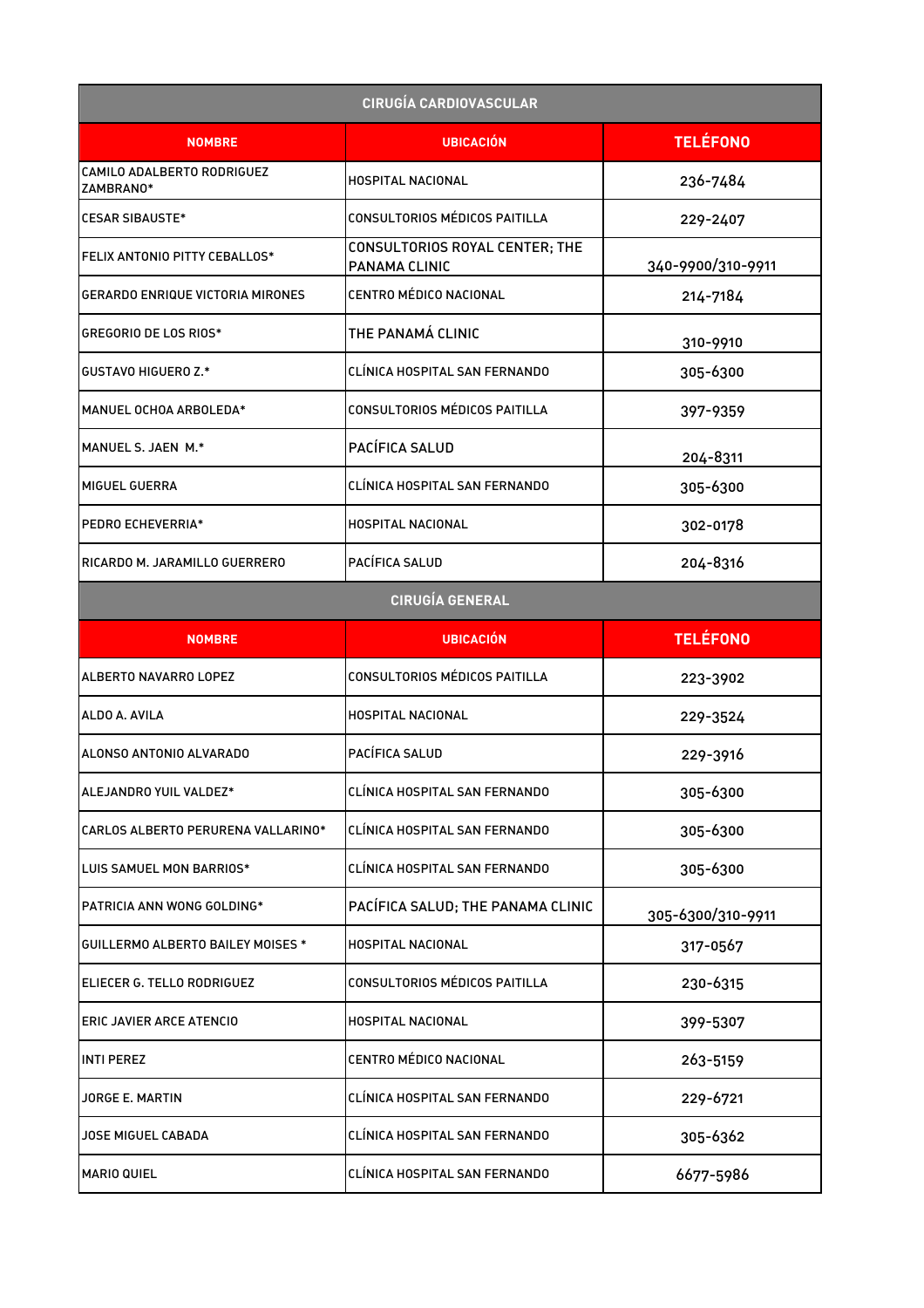| LEONARDO NELSON SANTAMARIA  GALEOTTI  CLÍNICA HOSPITAL SAN FERNANDO                                                                |                                      | 305-6350        |
|------------------------------------------------------------------------------------------------------------------------------------|--------------------------------------|-----------------|
| <b>MARTHA QUIODETTIS PONCE</b>                                                                                                     | CLINICA HOSPITAL SAN FERNANDO        | 6232-9005       |
| <b>MOISES CHITRIT AMAR</b>                                                                                                         | CLÍNICA HOSPITAL SAN FERNANDO        | 391-0503        |
| VICTOR JULIO ADAMES                                                                                                                | CLÍNICA HOSPITAL SAN FERNANDO        | 305-6362        |
| ALEJANDRO YUIL VALDEZ                                                                                                              | CLÍNICA HOSPITAL SAN FERNANDO        | 305-6300        |
| CARLOS ALBERTO PERURENA VALLARINO                                                                                                  | CLÍNICA HOSPITAL SAN FERNANDO        | 305-6300        |
| LUIS SAMUEL MON BARRIOS                                                                                                            | CLÍNICA HOSPITAL SAN FERNANDO        | 305-6300        |
| PATRICIA ANN WONG GOLDING                                                                                                          | CLÍNICA HOSPITAL SAN FERNANDO        | 305-6300        |
| GUILLERMO ALBERTO BAILEY MOISES                                                                                                    | HOSPITAL NACIONAL                    | 317-0567        |
|                                                                                                                                    | <b>CIRUGÍA HEPATOBILIAR</b>          |                 |
| <b>NOMBRE</b>                                                                                                                      | <b>UBICACIÓN</b>                     | <b>TELÉFONO</b> |
| LIZKA LORENA RICHARDS CANTORAL *                                                                                                   | HOSPITAL NACIONAL                    | 227-5444        |
| <b>MAURICIO RODRÍGUEZ*</b>                                                                                                         | CLÍNICA SAN FERNANDO                 | 305-6300        |
|                                                                                                                                    | <b>CIRUGÍA MAXILO FACIAL*</b>        |                 |
| <b>NOMBRE</b>                                                                                                                      | <b>UBICACIÓN</b>                     | <b>TELÉFONO</b> |
| DANIEL CONSTABLE*                                                                                                                  | <b>HOSPITAL NACIONAL</b>             | 227-5444        |
| JONATTAN ARTURO CHANIS THORP*                                                                                                      | <b>CONSULTORIOS MÉDICOS PAITILLA</b> | 392-5084        |
| <b>MOISES GARCIA MONTENEGRO*</b>                                                                                                   | <b>CENTRO MÉDICO NACIONAL</b>        | 227-5444        |
| YESNEIRA E. RODRIGUEZ Z.*                                                                                                          | <b>CENTRO MÉDICO NACIONAL</b>        | 260-4278        |
|                                                                                                                                    | <b>CIRUGÍA ONCOLÓGICA</b>            |                 |
| <b>NOMBRE</b>                                                                                                                      | <b>UBICACIÓN</b>                     | <b>TELÉFONO</b> |
| ALEJANDRO CRISMATT ZAPATA                                                                                                          | CONSULTORIOS MÉDICOS PAITILLA        | 265-2231        |
|                                                                                                                                    |                                      |                 |
|                                                                                                                                    | CONSULTORIOS MÉDICOS PAITILLA        | 264-4444        |
|                                                                                                                                    | HOSPITAL NACIONAL                    | 207-8210        |
|                                                                                                                                    | HOSPITAL NACIONAL                    | 305-6364        |
| OLIVIA ELIZABETH EL ACHTAR V *.<br>CARLOMAGNO CASTILLERO PINILLA *<br>CARLOS ESTEBAN AGUILAR QUINTERO *<br>RICARDO PEREIRA CROOK * | HOSPITAL NACIONAL                    | 392-8768        |
|                                                                                                                                    | <b>CIRUGÍA GENERAL PEDIÁTRICA</b>    |                 |
| <b>NOMBRE</b>                                                                                                                      | <b>UBICACIÓN</b>                     | <b>TELÉFONO</b> |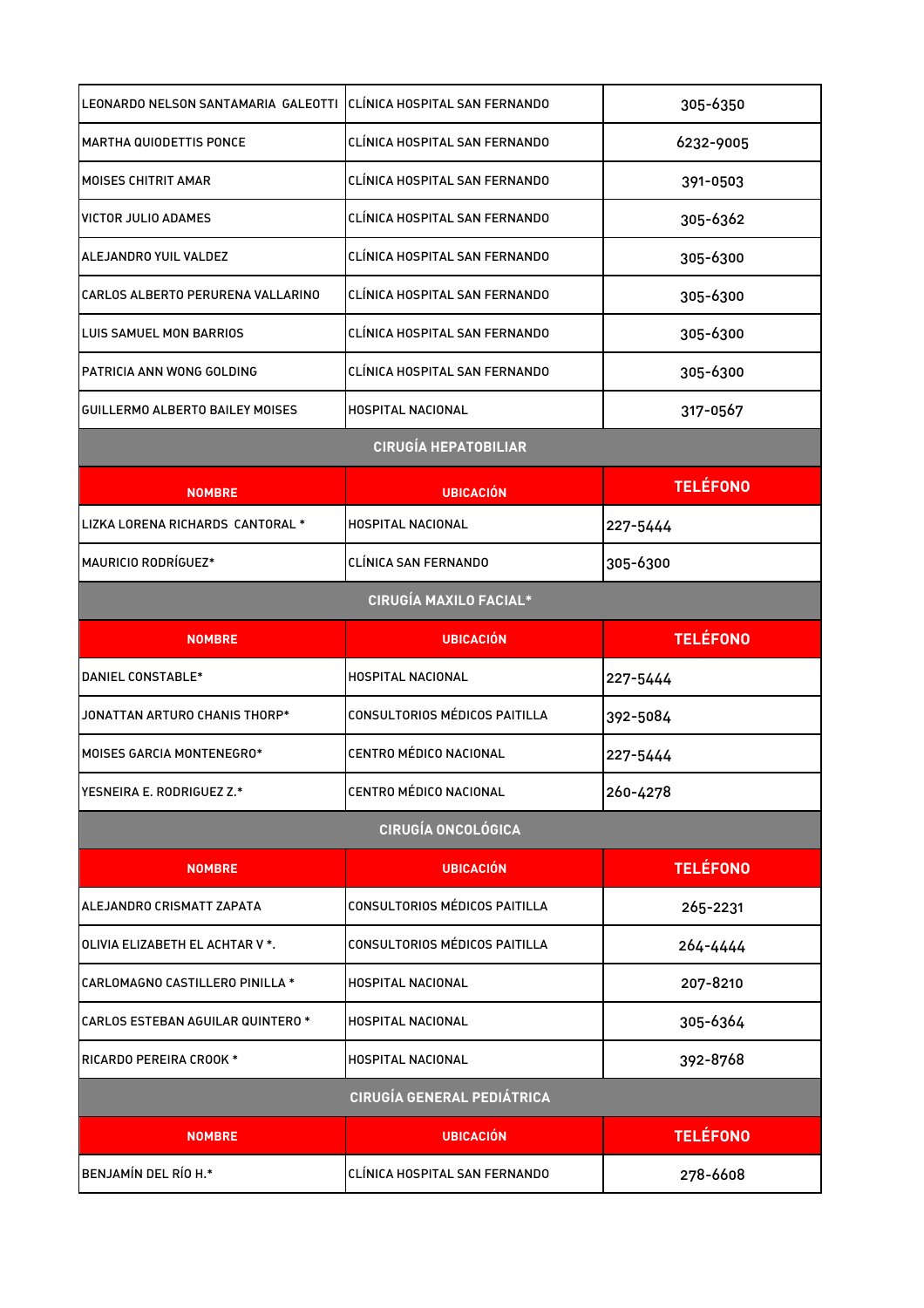| HONORINA DE ESPINOZA             | CONSULTORIOS MÉDICOS PAITILLA                      | 269-1746        |
|----------------------------------|----------------------------------------------------|-----------------|
| LUIS A. MORALES TRIBALDOS        | CONSULTORIOS MÉDICOS ROYAL CENTER                  | 340-9980        |
| <b>REXXIE VALLE</b>              | THE PANAMÁ CLINIC                                  | 310-9925        |
|                                  | <b>CIRUGÍA PLÁSTICA</b>                            |                 |
| <b>NOMBRE</b>                    | <b>UBICACIÓN</b>                                   | <b>TELÉFONO</b> |
| ALBERTO JAVIER COUTTE MAYORA *   | PACÍFICA SALUD                                     | 226-0975        |
| ELIECER RICARDO HERNANDEZ MINA * | HOSPITAL NACIONAL                                  | 209-7868        |
| JACQUELINE MARIE RICHA DE ARCO   | THE PANAMÁ CLINIC                                  | 6378-2957       |
| JOSE AGUSTIN ESPINO              | PACÍFICA SALUD                                     |                 |
| LUIS MANUEL CABALLERO            | PACÍFICA SALUD                                     |                 |
| MONICA LORENA TRIBALDOS JUSTINE  | PACÍFICA SALUD                                     | 206-2595        |
| <b>OMAR DARIO LAMBIS CELY *</b>  | PACÍFICA SALUD                                     | 247-2261        |
|                                  | <b>CIRUGÍA VASCULAR*</b>                           |                 |
| <b>NOMBRE</b>                    | <b>UBICACIÓN</b>                                   | <b>TELÉFONO</b> |
| <b>GISELLE MARIE ORTIZ</b>       | CENTRO MÉDICO ESPECIALIZADO SAN<br><b>FERNANDO</b> | 278-6605        |
| MARIA ALEJANDRA DIAZ             | PACÍFICA SALUD                                     | 302-0178        |
|                                  | COLOPROCTOLOGÍA                                    |                 |
| <b>NOMBRE</b>                    | <b>UBICACIÓN</b>                                   | <b>TELÉFONO</b> |
| ALFREDO MARTIZ FUENTES *         | THE PANAMÁ CLINIC                                  | 310-1111        |
| <b>EDGAR ALEMAN</b>              | CONSULTORIOS MÉDICOS PAITILLA                      | 206-2599        |
| EDGARDO GUILLERMO ARCIA GUERRA   | HOSPITAL NACIONAL                                  | 305-6364        |
| <b>IVAN BEITIA JURADO</b>        | CLÍNICA HOSPITAL SAN FERNANDO                      | 305-6355        |
| <b>JOSE LATORRACA *</b>          | PACÍFICA SALUD                                     | 204-8316        |
| JOSÉ LUIS RÍOS PÉREZ             | CONSULTORIOS MÉDICOS PAITILLA                      | 206-2599        |
| MIGUEL A. VALDES *               | CONSULTORIOS MÉDICOS PAITILLA                      | 206-2418        |
| ROGER NESTOR VEGA BATISTA        | HOSPITAL NACIONAL                                  | 6003-3040       |
|                                  | <b>DERMATOLOGÍA</b>                                |                 |
| <b>NOMBRE</b>                    | <b>UBICACIÓN</b>                                   | <b>TELÉFONO</b> |
| <b>DENNIS PEREIRA *</b>          | CONSULTORIOS MÉDICOS SAN JUDAS<br><b>TADE0</b>     | 277-7600        |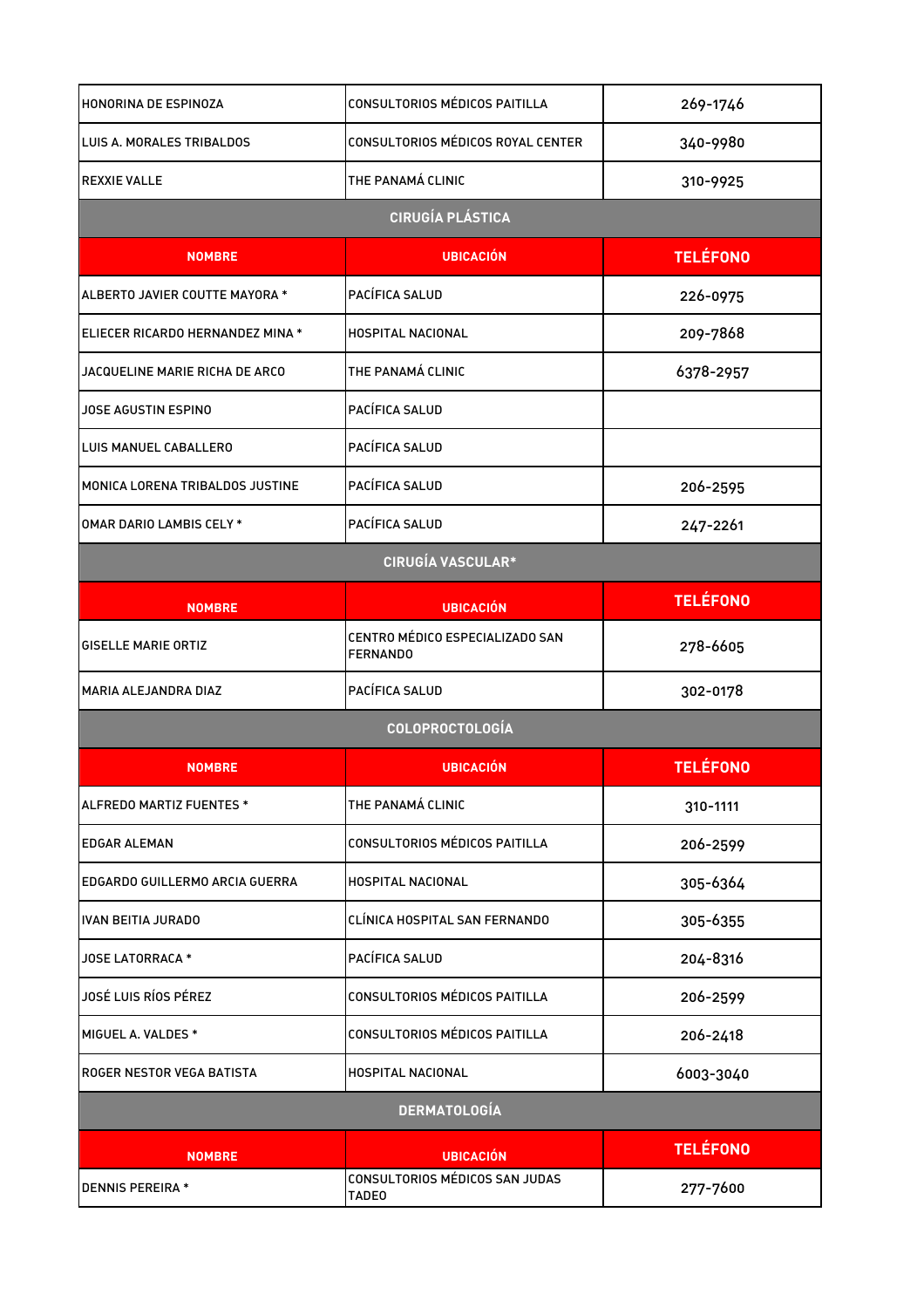| DIANA LUZ TEJADA GARCIA *                  | PACÍFICA SALUD                                     | 261-9720        |
|--------------------------------------------|----------------------------------------------------|-----------------|
| JUAN CARLOS CORREA IBAÑEZ *                | PACÍFICA SALUD                                     | 204-8000        |
| LISETH ALEJANDRA JONES ULATE *             | HOSPITAL NACIONAL                                  | 397-7991        |
| <b>MARYORIE KATYANA BERNAL FERNANDEZ *</b> | <b>HOSPITAL SANTA FÉ</b>                           | 360-7400        |
| TIBERIO AUGUSTO RODRIGUEZ CALVO*           | CENTRO ESPECIALIZADO SAN FERNANDO                  |                 |
|                                            | <b>ENDOCRINOLOGÍA</b>                              |                 |
| <b>NOMBRE</b>                              | <b>UBICACIÓN</b>                                   | <b>TELÉFONO</b> |
| ABDIEL SIERRA ZARAK *                      | CLÍNICA HOSPITAL SAN FERNANDO                      | 305-6300        |
|                                            | <b>GASTROENTEROLOGÍA</b>                           |                 |
| <b>NOMBRE</b>                              | <b>UBICACIÓN</b>                                   | <b>TELÉFONO</b> |
| ALEXIS JAVIER MC KENZIE BALLESTEROS        | PACÍFICA SALUD                                     | 204-8347        |
| CARLOS ALBERTO RETTALLY VARGAS             | PACÍFICA SALUD                                     | 264-5589        |
| IVAN CARLO RAMOS POLO                      | CLÍNICA HOSPITAL SAN FERNANDO                      | 305-6352        |
| JORGE ROBERTO ORILLAC                      | CLÍNICA HOSPITAL SAN FERNANDO                      | 229-0544        |
| JOSE RICARDO RUIZ O.                       | PACÍFICA SALUD                                     | 204-8348        |
| JOSÉ ROGELIO MÉNDEZ                        | CONSULTORIOS MÉDICOS PAITILLA                      | 206-2594        |
| LUIS A. FERRABONE *                        | HOSPITAL NACIONAL                                  | 229-4388        |
| LUIS ERNESTO LAMBRAÑO SANCHEZ *            | CLÍNICA HOSPITAL SAN FERNANDO                      | 305-6300        |
| <b>MANUEL CACHAFEIRO VILAR</b>             | PACÍFICA SALUD                                     | 204-8347        |
| MAXIMINO PEÑA *                            | HOSPITAL NACIONAL                                  | 229-4388        |
| MIGUEL ANTONIO MAYO DI BELLO *             | CENTRO MÉDICO ESPECIALIZADO SAN<br><b>FERNANDO</b> | 278-6605        |
| RAMIRO DA SILVA RODRÍGUEZ                  | HOSPITAL NACIONAL                                  | 6671-5202       |
| <b>RUBEN VON CHONG</b>                     | CENTRO MÉDICO ESPECIALIZADO SAN<br><b>FERNANDO</b> | 278-6605        |
| <b>GERIATRÍA*</b>                          |                                                    |                 |
| <b>NOMBRE</b>                              | <b>UBICACIÓN</b>                                   | <b>TELÉFONO</b> |
| DIOGENES ARJONA PLANO *                    | CLÍNICA HOSPITAL SAN FERNANDO                      | 305-6300        |
| DIOGENES ARJONA WILSON *                   | CLÍNICA HOSPITAL SAN FERNANDO                      | 305-6300        |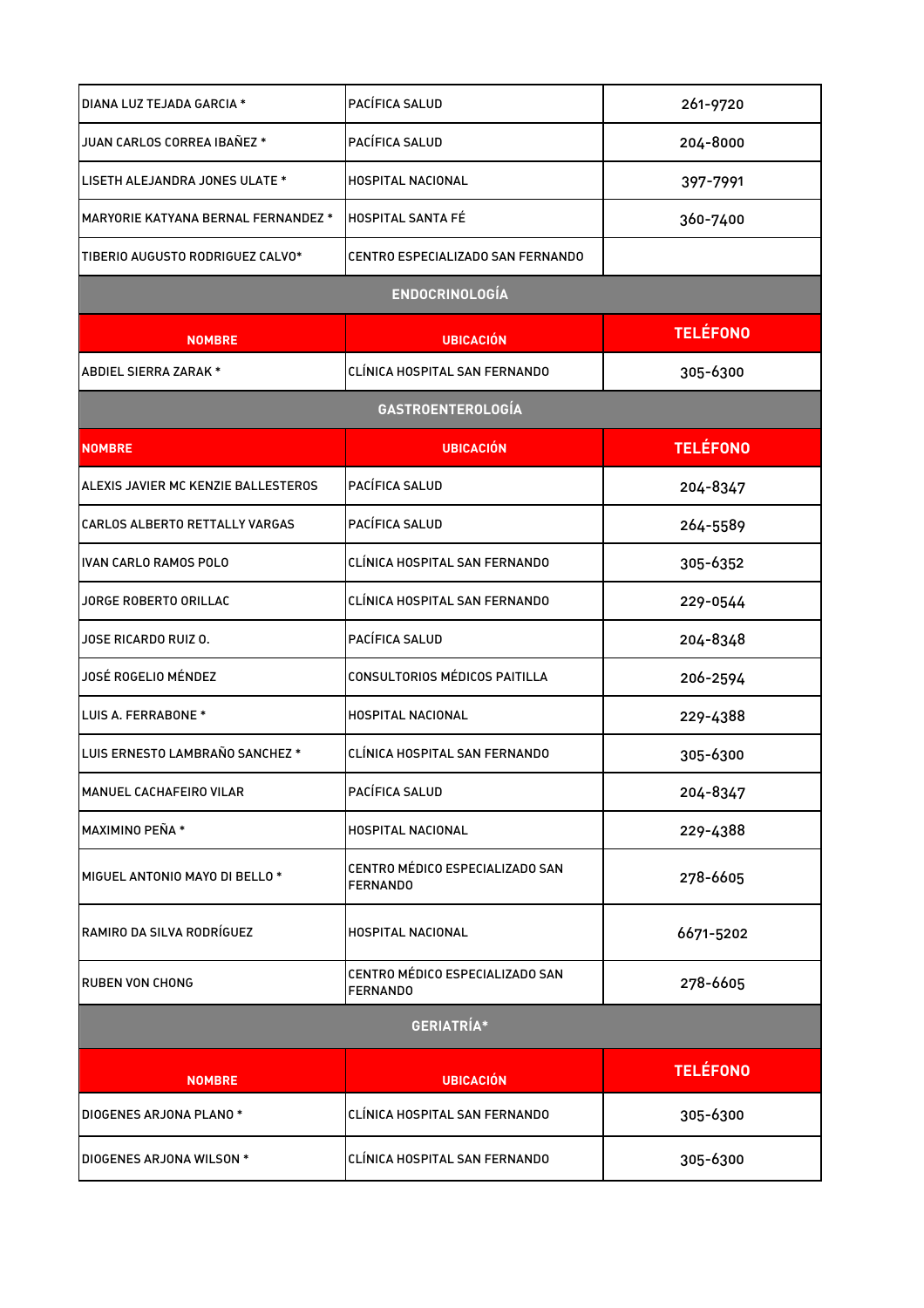| <b>FRANK FERRO*</b>                 | <b>HOSPITAL SANTA FÉ</b>                           | 360-7400        |  |
|-------------------------------------|----------------------------------------------------|-----------------|--|
| <b>GINECOLOGÍA</b>                  |                                                    |                 |  |
| <b>NOMBRE</b>                       | <b>UBICACIÓN</b>                                   | <b>TELÉFONO</b> |  |
| <b>ABEL IBARRA MARTINEZ</b>         | CLÍNICA HOSPITAL SAN FERNANDO                      | 305-6300        |  |
| ADAN ALBERTO LUZCANDO V."*          | CLÍNICA HOSPITAL SAN FERNANDO                      | 305-6300        |  |
| ADOLFO AMAURY TINKER FRIAS*         | HOSPITAL NACIONAL                                  | 271-5069        |  |
| ADRIANA DEL CARMEN MARTINZ RESTREPO | CONSULTORIOS MÉDICOS PAITILLA                      | 206-2509        |  |
| <b>ALEX JUNCA</b>                   | <b>HOSPITAL NACIONAL</b>                           | 225-6512        |  |
| ANGEL DARIO DIAZ MARMOLEJO*         | CLÍNICA HOSPITAL SAN FERNANDO                      | 305-6300        |  |
| <b>ARACELLY GOMEZ</b>               | HOSPITAL NACIONAL                                  | 227-5444        |  |
| ARELYS MELISSA QUINTERO DE LEÓN     | <b>CONSULTORIOS MÉDICOS PAITILLA</b>               | 278-6606        |  |
| <b>ARIEL GUERRA</b>                 | CONSULTORIOS MÉDICOS PAITILLA                      | 264-4893        |  |
| AUGUSTO BAL CHIARI*                 | CLÍNICA HOSPITAL SAN FERNANDO                      | 305-6300        |  |
| AURELIO TORRES CHANG                | HOSPITAL NACIONAL                                  | 227-5444        |  |
| <b>AXEL PONCE</b>                   | CENTRO MÉDICO ESPECIALIZADO SAN<br><b>FERNANDO</b> | 277-7600        |  |
| BLEIXEN ETHEL ADMADE BRAWERMAN      | CONSULTORIOS MÉDICOS PAITILLA                      | 278-6606        |  |
| <b>BRITTANNIA RODANICHE</b>         | CONSULTORIOS MÉDICOS PAITILLA                      | 264-4893        |  |
| CARLOS ENRIQUE CORDOBA MORALES      | CONSULTORIOS MÉDICOS PAITILLA                      | 264-4893        |  |
| <b>CARLOS POVEDA</b>                | CENTRO MÉDICO ESPECIALIZADO SAN<br><b>FERNANDO</b> | 277-7600        |  |
| <b>CARMEN IRELA TROYA DE SOTO</b>   | HOSPITAL NACIONAL                                  | 229-6421        |  |
| <b>CHRISTIAN CHUNG</b>              | CONSULTORIOS MÉDICOS PAITILLA                      | 264-4893        |  |
| CRISTOBALINA CAMPOS                 | <b>CONSULTORIOS MÉDICOS PAITILLA</b>               | 206-2588        |  |
| DAMIAN E. QUIJANO S.                | HOSPITAL NACIONAL                                  | 225-4042        |  |
| DANIEL KAM WONG                     | HOSPITAL NACIONAL                                  | 227-0198        |  |
| DARCY DALE HAMILTON SMITH SCOTT     | HOSPITAL NACIONAL                                  | 229-6421        |  |
| DAVID BIANCO SERRACIN               | CONSULTORIOS MÉDICOS PAITILLA                      | 206-2588        |  |
| DIEGO GONZALEZ SIBURU               | HOSPITAL NACIONAL                                  | 225-4042        |  |
| <b>DOMENICO MELILLO</b>             | CLÍNICA HOSPITAL SAN FERNANDO                      | 229-6421        |  |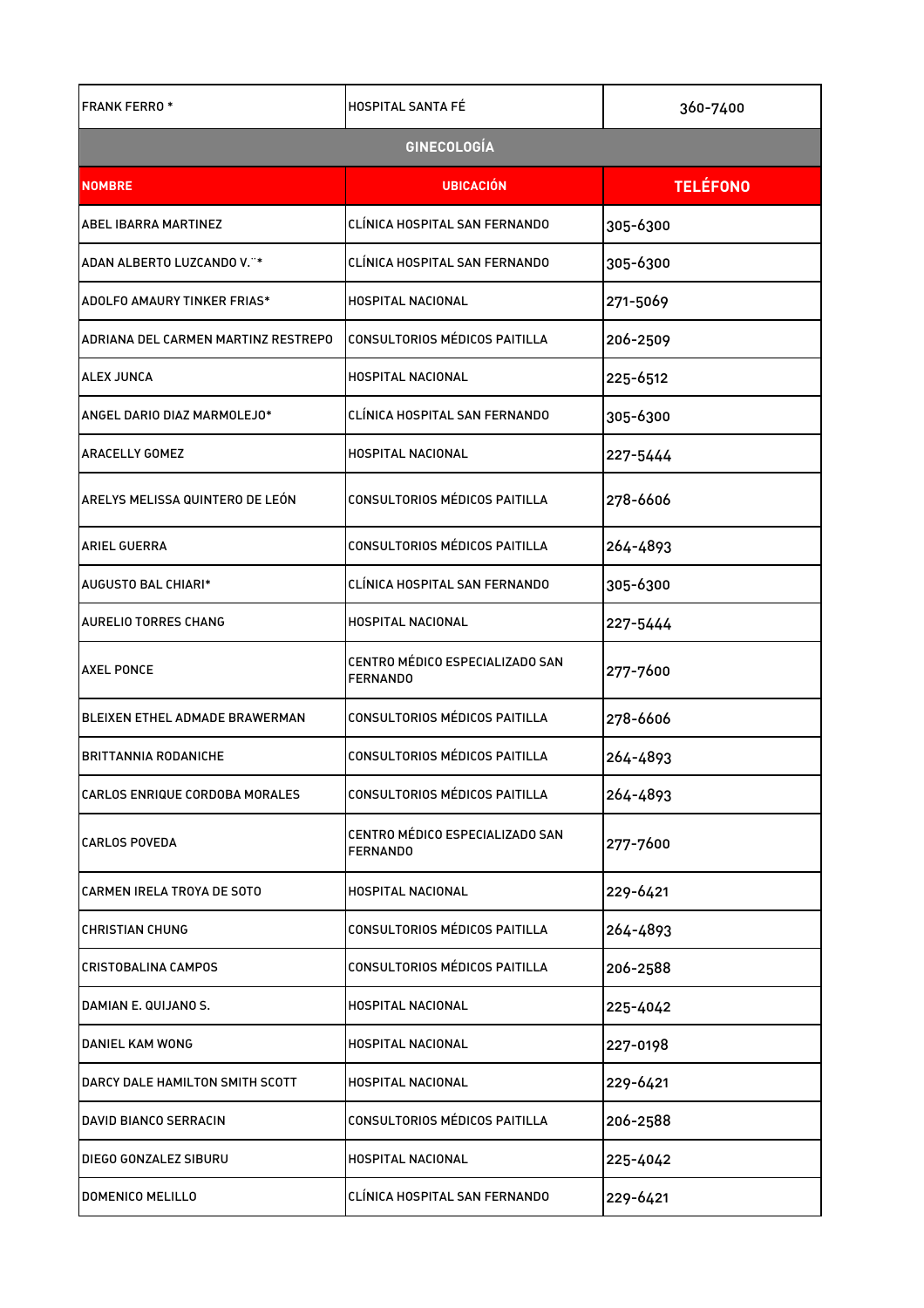| DOMINGO ARCINIO MORENO MIRANDA*   | <b>HOSPITAL NACIONAL</b>                           | 227-0198  |
|-----------------------------------|----------------------------------------------------|-----------|
| <b>EDUARDO BASO</b>               | CONSULTORIOS MÉDICOS PAITILLA                      | 206-2598  |
| ELBA JAEN DE MACRINI              | CLÍNICA HOSPITAL SAN FERNANDO                      | 229-6421  |
| <b>EMILIO EFFIO</b>               | CONSULTORIOS MÉDICOS PAITILLA                      | 206-2598  |
| <b>ENRIQUE DAMES</b>              | PACÍFICA SALUD                                     | 399-4857  |
| <b>ERASMO MARTÍNEZ</b>            | CONSULTORIOS MÉDICOS PAITILLA                      | 206-2415  |
| ERIC N. GALVEZ G.                 | CLÍNICA HOSPITAL SAN FERNANDO                      | 305-6300  |
| <b>ERNESTO ALVAREZ</b>            | PACÍFICA SALUD                                     | 399-4857  |
| <b>ERNESTO CEBALLOS ESCOBAR</b>   | CLÍNICA HOSPITAL SAN FERNANDO                      | 305-6300  |
| ERNESTO LUIS DOMINGUEZ APARICIO   | PACÍFICA SALUD                                     | 204-8315  |
| EVERARDO GUTIERREZ RODRIGUEZ      | PACÍFICA SALUD                                     | 6949-3449 |
| <b>FELIPE WONG</b>                | HOSPITAL NACIONAL                                  | 227-5444  |
| FRANCISCO J VERGARA A             | CONSULTORIOS MÉDICOS PAITILLA                      | 278-6606  |
| GAMALIEL NEFTALI MC LEAN CASTILLO | CONSULTORIOS MÉDICOS PAITILLA                      | 264-4893  |
| <b>GENEVA GONZALEZ T.</b>         | CONSULTORIOS AMÉRICA                               | 229-4388  |
| <b>GEORGIOS KARNAKIS KOSMAS</b>   | CONSULTORIOS MÉDICOS PAITILLA                      | 269-5222  |
| GERARDO A. CÁRDENAS Z.            | THE PANAMÁ CLINIC                                  | 310-1111  |
| <b>GLADYS NOVOA</b>               | CENTRO MÉDICO ESPECIALIZADO SAN<br><b>FERNANDO</b> | 277-7600  |
| ICELA DEL C. SUBIA BONILLA        | PACÍFICA SALUD                                     | 277-1186  |
| ITZAMARA YEISETH GARCIA LEE       | CONSULTORIOS MÉDICOS PAITILLA                      | 264-4893  |
| IVAN VILLARREAL LANDAU            | PACÍFICA SALUD                                     | 204-8384  |
| IVONNE SHANIDA DE LEON MAYLIN     | PACÍFICA SALUD                                     | 399-4887  |
| JACINTO GONZÁLES BARRIOS          | HOSPITAL NACIONAL                                  | 229-6421  |
| JAIME LASSO DEL CASTILLO          | CONSULTORIOS MÉDICOS PAITILLA                      | 206-2439  |
| JISEL ILEANA ALLARD RODRIGUEZ     | PACÍFICA SALUD                                     | 204-8315  |
| JOAQUIN OLMEDO                    | CONSULTORIOS MÉDICOS PAITILLA                      | 206-2588  |
| JORGE LASSO DE LA VEGA            | PACÍFICA SALUD                                     | 204-8550  |
| JORGE RODRÍGUEZ                   | HOSPITAL NACIONAL                                  | 225-4042  |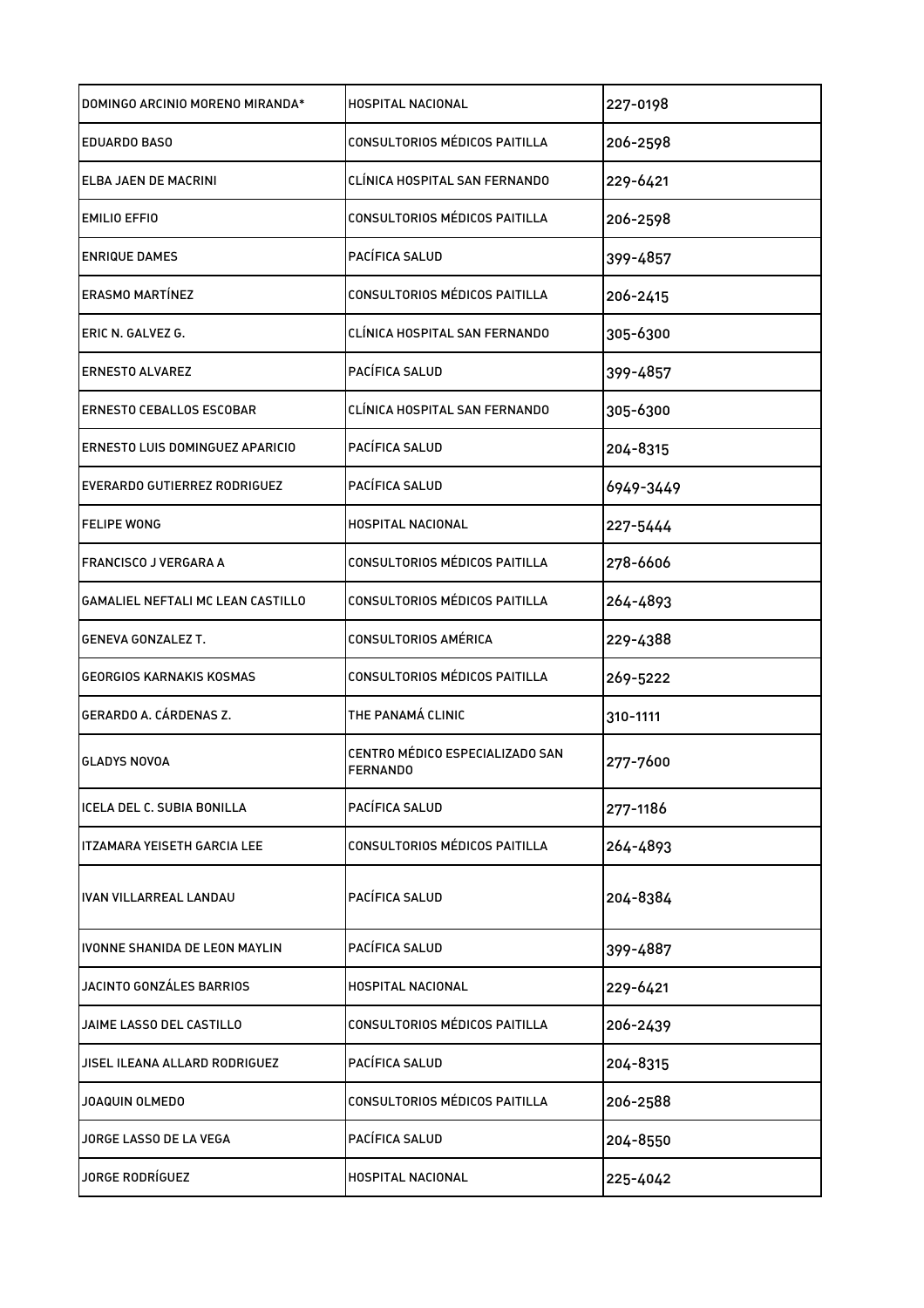| JOSÉ GUILLERMO CHONG SOLÍS       | <b>HOSPITAL NACIONAL</b>                            | 227-0198  |
|----------------------------------|-----------------------------------------------------|-----------|
| JOSE LEONARDO GONZÁLEZ           | CONSULTORIOS MÉDICOS ROYAL CENTER                   | 217-0307  |
| JUAN ANTONIO CARBONE             | PACÍFICA SALUD                                      | 204-8329  |
| JUAN CARLOS LÓPEZ R.             | PACÍFICA SALUD                                      | 399-4857  |
| JUAN CARLOS LOPEZ RODRIGUEZ      | PACÍFICA SALUD                                      | 204-8533  |
| JUAN CARLOS VEGA MALEK*          | <b>HOSPITAL NACIONAL</b>                            | 225-6512  |
| JUAN JOSE PARADA MALEK           | PACÍFICA SALUD                                      | 396-7562  |
| <b>JULIO GODOY BYERLY*</b>       | CENTRO MÉDICO ESPECIALIZADO SAN<br><b>FERNANDO</b>  | 278-6605  |
| KONSTANTITNO TSEROTAS            | CONSULTORIOS MÉDICOS ROYAL CENTER                   | 263-1542  |
| LAURA YOVANA PURKUT ABREGO       | SERVICIOS HOSPITALARIOS BRISAS DEL<br>GOLF          | 266-1659  |
| LEIDY YARINETH VASQUEZ ATENCIO   | INSTITUTO DE GINECOLOGÍA. GALERÍAS<br><b>BALBOA</b> | 227-1284  |
| <b>LESLIE MARINO</b>             | CLÍNICA HOSPITAL SAN FERNANDO                       | 203-9824  |
| LEYSA CRISTINA ROSAS DE SEGOVIA  | PACÍFICA SALUD                                      | 386-3809  |
| MANUEL ALEJANDRO SHEPHERD ORTEGA | CLÍNICA HOSPITAL SAN FERNANDO                       | 229-6421  |
| MANUEL JOSÉ CASTRELLON           | CONSULTORIOS MÉDICOS PAITILLA                       | 206-2598  |
| <b>MARIA EUGENIA STOUTE</b>      | HOSPITAL NACIONAL                                   | 230-1439  |
| MARIEL Y. MENDIETA C.            | THE PANAMÁ CLINIC                                   | 310-9925  |
| <b>MAYRA ROBLES*</b>             | CLÍNICA HOSPITAL SAN FERNANDO                       | 305-6300  |
| MERY DE OBALDÍA                  | CONSULTORIOS MÉDICOS PAITILLA                       | 223-1580  |
| IMIGUEL A. CACERES Y             | PACÍFICA SALUD                                      | 204-8533  |
| MILENA YAVEL HO                  | CONSULTORIOS MÉDICOS PAITILLA                       | 206-2415  |
| NELSON D. GUZMÁN A.*             | HOSPITAL NACIONAL                                   | 227-5444  |
| NESTOR JULIO UREÑA ALMANZA*      | CENTRO MÉDICO ESPECIALIZADO SAN<br><b>FERNANDO</b>  | 278-6605  |
| PEDRO A. PONCE BARBERENA         | PACÍFICA SALUD                                      | 204-8327  |
| PORFIRIO QUINTERO GOMEZ          | PACÍFICA SALUD                                      | 399-4857  |
| PORFIRIO QUINTERO MONTOTO        | CONSULTORIOS MÉDICOS PAITILLA                       | 264-4893  |
| RAÚL CORREA VIZOSO               | PACÍFICA SALUD                                      | 6679-2010 |
| RAÚL DE JESÚS QUIJADA            | HOSPITAL NACIONAL                                   | 229-6421  |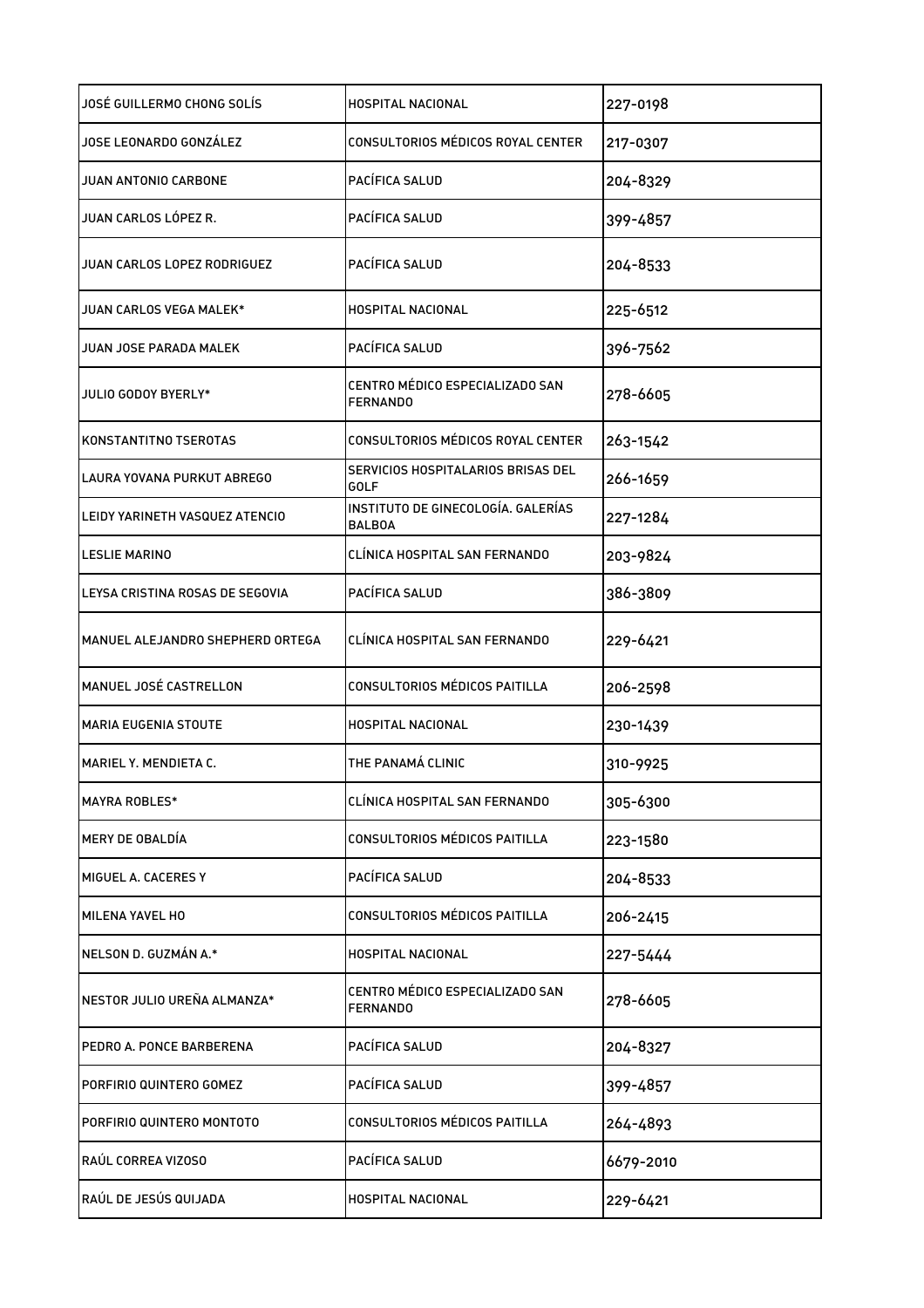| RICARDO A. PONCE CARRIZO*           | PACÍFICA SALUD                                     | 396-1752        |
|-------------------------------------|----------------------------------------------------|-----------------|
| <b>RICARDO ANDERSON KANT</b>        | CONSULTORIOS MÉDICOS ROYAL CENTER                  | 340-9931        |
| RICARDO PONCE DE SEDAS*             | PACÍFICA SALUD                                     | 396-1752        |
| ROBERTO AUGUSTUS LEWIS BARRIOS      | CONSULTORIOS MÉDICOS PAITILLA                      | 263-5513        |
| <b>ROBERTO LEWIS</b>                | CONSULTORIOS MÉDICOS PAITILLA                      | 206-2588        |
| <b>ROBERTO PONCE DE SEDAS*</b>      | PACÍFICA SALUD                                     | 396-1752        |
| RODOLFO ANTONIO YI CRUZ*            | <b>HOSPITAL NACIONAL</b>                           | 227-5444        |
| <b>ROXANA RANGEL*</b>               | CLÍNICA HOSPITAL SAN FERNANDO                      | 366-0000        |
| RUBÉN DARÍO MORENO                  | THE PANAMÁ CLINIC                                  | 395-1735        |
| SAMUEL ANTONIO DELGADO DE PASQUALE* | HOSPITAL NACIONAL                                  | 229-6421        |
| <b>SOLEDAD URIBE GIL</b>            | <b>HOSPITAL NACIONAL</b>                           | 225-4042        |
| TEODORO MÉNDEZ*                     | CENTRO MÉDICO ESPECIALIZADO SAN<br><b>FERNANDO</b> | 278-6605        |
| <b>TOMÁS ARIAS</b>                  | <b>HOSPITAL NACIONAL</b>                           | 227-0198        |
| <b>VILDIA MICHELLE ROWE</b>         | CLÍNICA HOSPITAL SAN FERNANDO                      | 229-6421        |
| VLADIMIR ENRIQUE ADAMES SILVA       | CLÍNICA HOSPITAL SAN FERNANDO                      | 391-1363        |
| WEI KIN LEE LAU                     | CLÍNICA HOSPITAL SAN FERNANDO                      | 229-9602        |
| WILLIAM CHONG                       | CONSULTORIOS MÉDICOS PAITILLA                      | 206-2598        |
| YASSER GHASSAN YASSINE EL SAADI     | CONSULTORIOS MÉDICOS PAITILLA                      | 206-2415        |
| lYERINA DEL C LEE                   | <b>HOSPITAL NACIONAL</b>                           | 225-5536        |
|                                     | <b>INFECTOLOGÍA</b>                                |                 |
| <b>NOMBRE</b>                       | <b>UBICACIÓN</b>                                   | <b>TELÉFONO</b> |
| BORIS ARMANDO CASTILLO SATURNO      | CONSULTORIOS MÉDICOS PAITILLA                      | 392-1456        |
| <b>ISAAC AARON SITTON BERNAL</b>    | HOTEL CLINIC PANAMA                                | 6615-5393       |
|                                     | <b>HEMATOLOGÍA</b>                                 |                 |
| <b>NOMBRE</b>                       | <b>UBICACIÓN</b>                                   | <b>TELÉFONO</b> |
| BENITO ARTURO CASTILLO RIOS         | CENTRO HEMATO ONCOLÓGIO ROYAL<br><b>CENTER</b>     | 265-2232        |
| <b>LINETH LOPEZ</b>                 | CENTRO HEMATO ONCOLÓGIO ROYAL<br><b>CENTER</b>     | 265-2232        |
| RICARDO DIAZ FERNANDEZ              | CENTRO HEMATO ONCOLÓGIO ROYAL<br><b>CENTER</b>     | 265-2232        |
| <b>BELGICA MORENO</b>               | CLÍNICA HOSPITAL SAN FERNANDO                      | 305-6300        |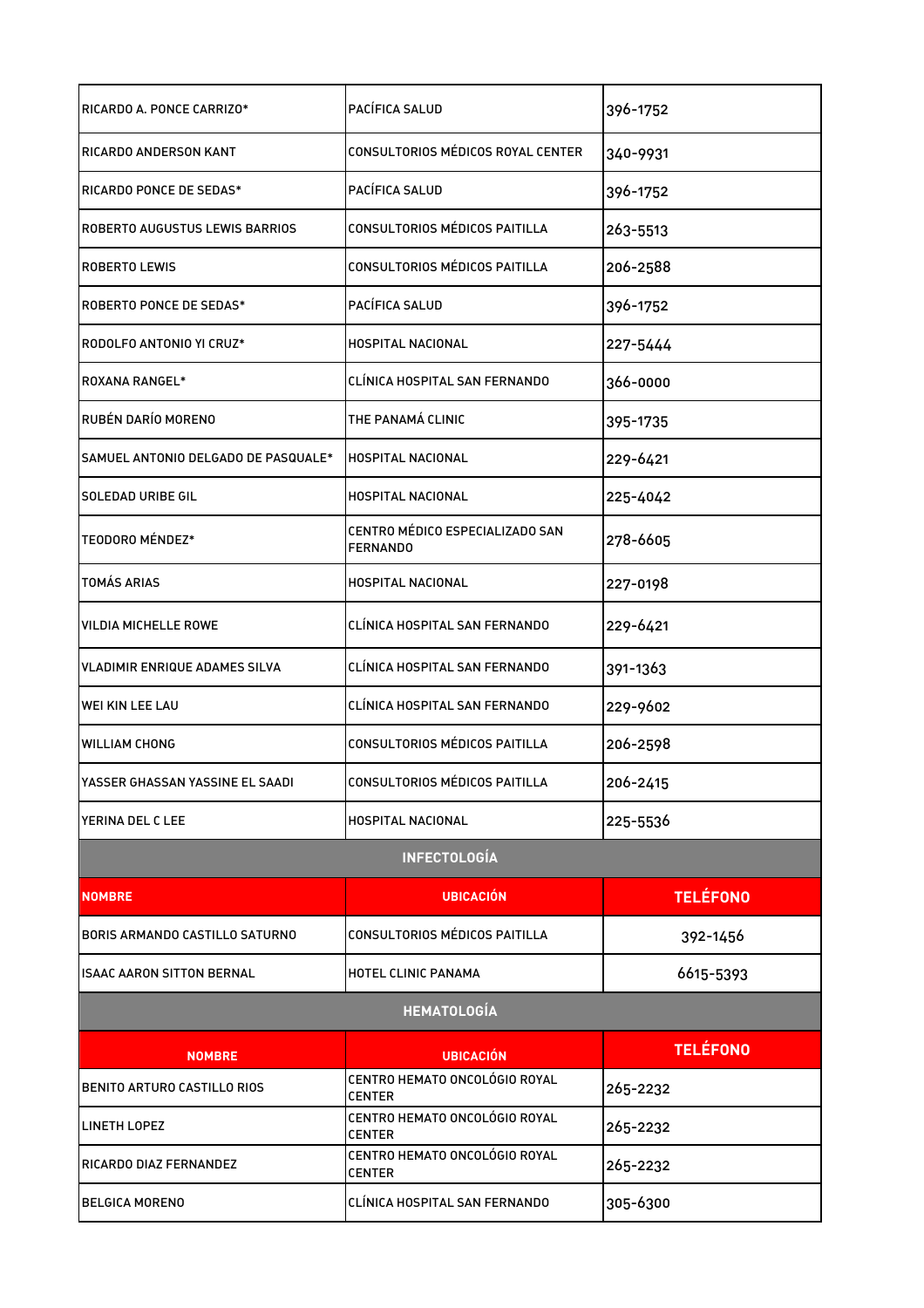| CARLOS MANUEL RODRIGUEZ CENTELLA       | CLÍNICA HOSPITAL SAN FERNANDO                      | 305-6300        |
|----------------------------------------|----------------------------------------------------|-----------------|
| RAFAEL APARICIO SANCHEZ                | CLÍNICA HOSPITAL SAN FERNANDO                      | 305-6300        |
| <b>GERMAN ESPINO L</b>                 | CONSULTORIOS MÉDICOS PAITILLA                      | 206-2438        |
| JOSE LUIS FRANCESCHI D                 | CONSULTORIOS MÉDICOS PAITILLA                      | 265-2231        |
| <b>CARLOS MONTERO</b>                  | <b>HOSPITAL NACIONAL</b>                           | 229-5993        |
| DIMAS A. QUIEL R.                      | PACÍFICA SALUD                                     | 293-5030        |
| JAIME EDUARDO BOYD LINARES             | PACÍFICA SALUD                                     | 340-9996        |
| NATALIE BUITRON SANTIAGO               | PACÍFICA SALUD                                     | 265-2231        |
|                                        | INFECTOLOGÍA*                                      |                 |
| <b>NOMBRE</b>                          | <b>UBICACIÓN</b>                                   | <b>TELÉFONO</b> |
| <b>IVAN I TOALA GONZALEZ</b>           | CLÍNICA HOSPITAL SAN FERNANDO                      | 305-6300        |
| GUILLERMO KENNION RODRIGUEZ            | <b>CONSULTORIOS AMÉRICA</b>                        | 261-5161        |
| OLMEDO ERNESTO VILLARREAL AGRAZALEZ    | CONSULTORIOS AMÉRICA                               | 229-4388        |
| <b>ALFREDO CANTON</b>                  | PACÍFICA SALUD                                     | 204-8000        |
|                                        | <b>MEDICINA FÍSICA Y REHABILITACIÓN</b>            |                 |
|                                        |                                                    |                 |
| <b>NOMBRE</b>                          | <b>UBICACIÓN</b>                                   | <b>TELÉFONO</b> |
| <b>CLARIBEL VIGIL ESQUIVEL</b>         | THE PANAMÁ CLINIC                                  | 310-1111        |
| <b>MARLENE LINETH CHANDLER BATISTA</b> | CLÍNCA HOSPITAL BRISAS DEL GOLF                    | 6615-9366       |
| RAQUEL ITZEL GONZALEZ CATTAN           | CLÍNICA CONDADO                                    | 6664-5697       |
| VERA ANGELICA URRIOLA HERRERA          | CLÍNICA HOSPITAL SAN FERNANDO                      | 392-4203        |
| ZELKY YAMILETH CABALLERO RODRIGUEZ     | CONSULTORIOS MÉDICOS PAITILLA                      | 6673-9002       |
| ILIANA RODRIGUEZ-MESA C *.             | CONSULTORIOS MÉDICOS PAITILLA                      | 264-4444        |
| JULIETA PÉREZ DE MAYO *                | MEDIC GYM ROYAL CENTER                             | 263-0407        |
| LUZ QUIROS *                           | HOSPITAL SANTA FÉ                                  | 360-7400        |
| MARIA ALEJANDRA DE LEÓN *              | MEDIC GYM ROYAL CENTER                             | 263-0407        |
|                                        | <b>MEDICINA FAMILIAR*</b>                          |                 |
| <b>NOMBRE</b>                          | <b>UBICACIÓN</b>                                   | <b>TELÉFONO</b> |
| ENRIQUE JOSE MAYO DE BELLO             | CENTRO MÉDICO ESPECIALIZADO SAN<br><b>FERNANDO</b> | 278-6605        |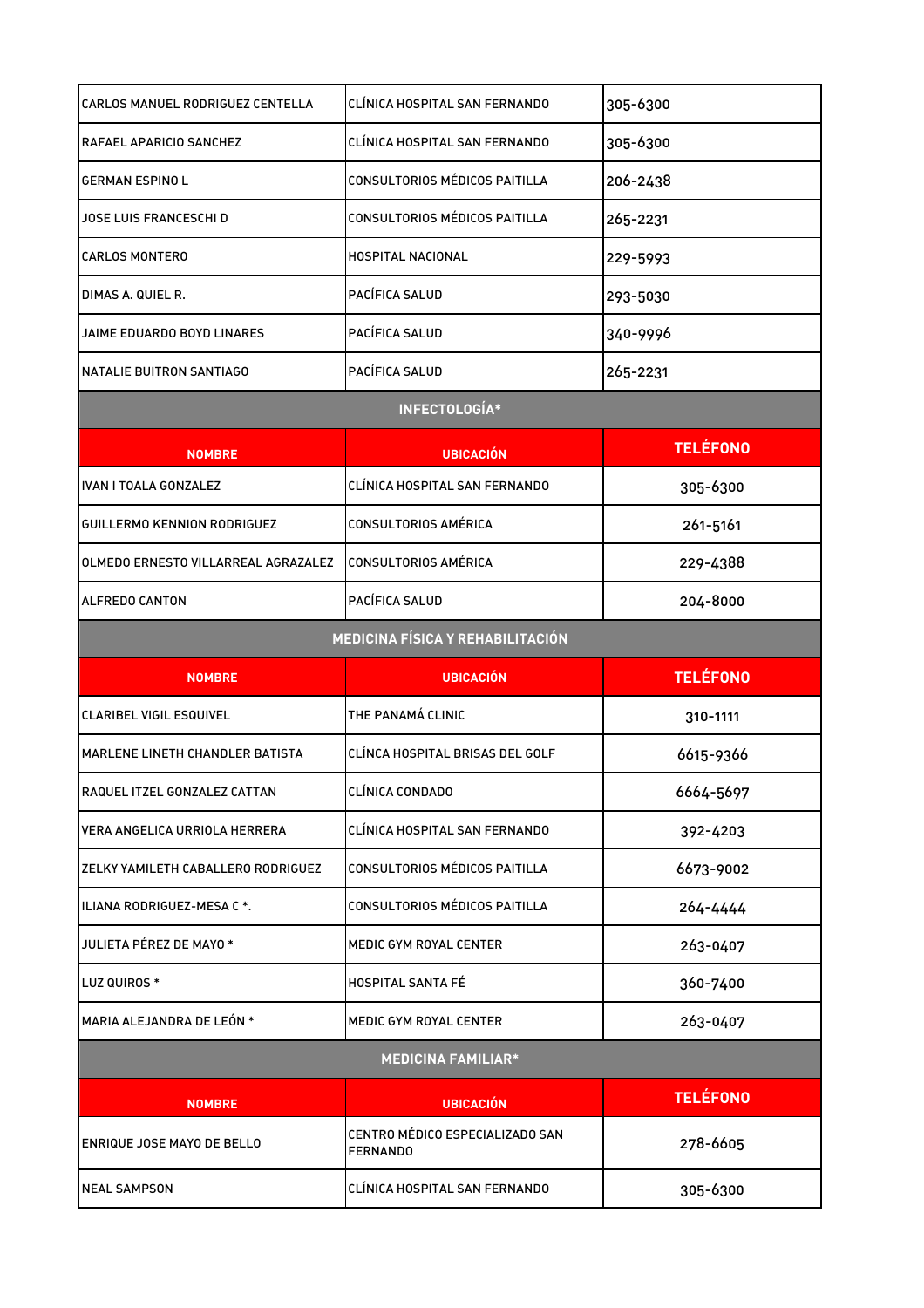| ABELARDO E. SALDAÑA SILVERA                 | CONSULTORIOS AMÉRICA                           | 260-7647 |
|---------------------------------------------|------------------------------------------------|----------|
| IMILTHON AMETH RODRIGUEZ RODRIGUEZ          | CONSULTORIOS MÉDICOS ROYAL CENTER              | 399-1836 |
| <b>IDEMETRIO ESTEBAN SERRACIN CALLENDER</b> | CONSULTORIOS MÉDICOS SAN JUDAS<br><b>TADEO</b> | 204-8311 |
| HIRAM OZIEL MARTIN DE MERA                  | CONSULTORIOS MÉDICOS SAN JUDAS<br><b>TADEO</b> | 385-0215 |
| İCRISTINA BEATRIZ SILVERA CEDEÑO            | <b>HOSPITAL NACIONAL</b>                       | 396-2098 |
| PATRICIA DEL CARMEN RIVERA TUÑÓN.           | THE PANAMÁ CLINIC                              | 310-1111 |
|                                             |                                                |          |

## **CLNICAS PRIMARIAS Y MEDICINA GENERAL**

| <b>NOMBRE</b>                       | <b>UBICACIÓN</b>                                                                             | <b>TELÉFONO</b> |
|-------------------------------------|----------------------------------------------------------------------------------------------|-----------------|
| ERICK GABRIEL JARAMILLO GONZÁLEZ    | CLÍNICA ERIANT                                                                               | 6445-2111       |
| ERICK OMAR SANMARTIN URRIOLA        | CLÍNICA HOSPITAL MAR DEL SUR                                                                 | 315-0773        |
| JOSE MANUEL TERAN SITTON            | CLÍNICA HOSPITAL SAN FERNANDO                                                                | 305-6300        |
| <b>CLÍNICA HOSPITAL MAR DEL SUR</b> | CALLE 40 ESTE, BELLA VISTA                                                                   | 390-4200        |
| <b>CLÍNICA LOS PORTALES</b>         | <b>SAN FRANCISCO: VIA PORRAS</b>                                                             | 270-2879        |
| <b>CLÍNICA LOS PORTALES</b>         | EL DORADO: TERCER LOCAL DESPUÉS<br>DE DULCERIA MOMI                                          | 236-3003        |
| <b>CLÍNICA LOS PORTALES</b>         | CAMPO LIMBERG: AVE. LAS MERCEDES                                                             | 217-6011        |
| <b>CLÍNICA LOS PORTALES</b>         | <b>CERRO VIENTO: ENTRADA DE CERRO</b><br><b>VIENTO A UN COSTADO DE BURGER</b><br><b>KING</b> | 220-7911        |
| <b>CENTRO MÉDICO SAN LUIS</b>       | PARQUE LEFEVRE VÍA ESPAÑA                                                                    | 221-6399        |
|                                     | CALLE 50 FRENTE AL RIU                                                                       | 310-0680        |
| <b>CLINILAB PANAMA</b>              | CENTRO COMERCIAL ALAMBRA                                                                     |                 |
|                                     | PH MARQUES DE PORTOGAGO, AL LADO<br>DE LA ENTRADA DE LA PRESIDENCIA.<br><b>CASCO ANTIGUO</b> |                 |
| CONSULTORIOS MÉDICO ROYAL CENTER    | EDIFICIO ROYAL CENTER, CALLE 53,<br><b>MARBELLA</b>                                          | 340-9900        |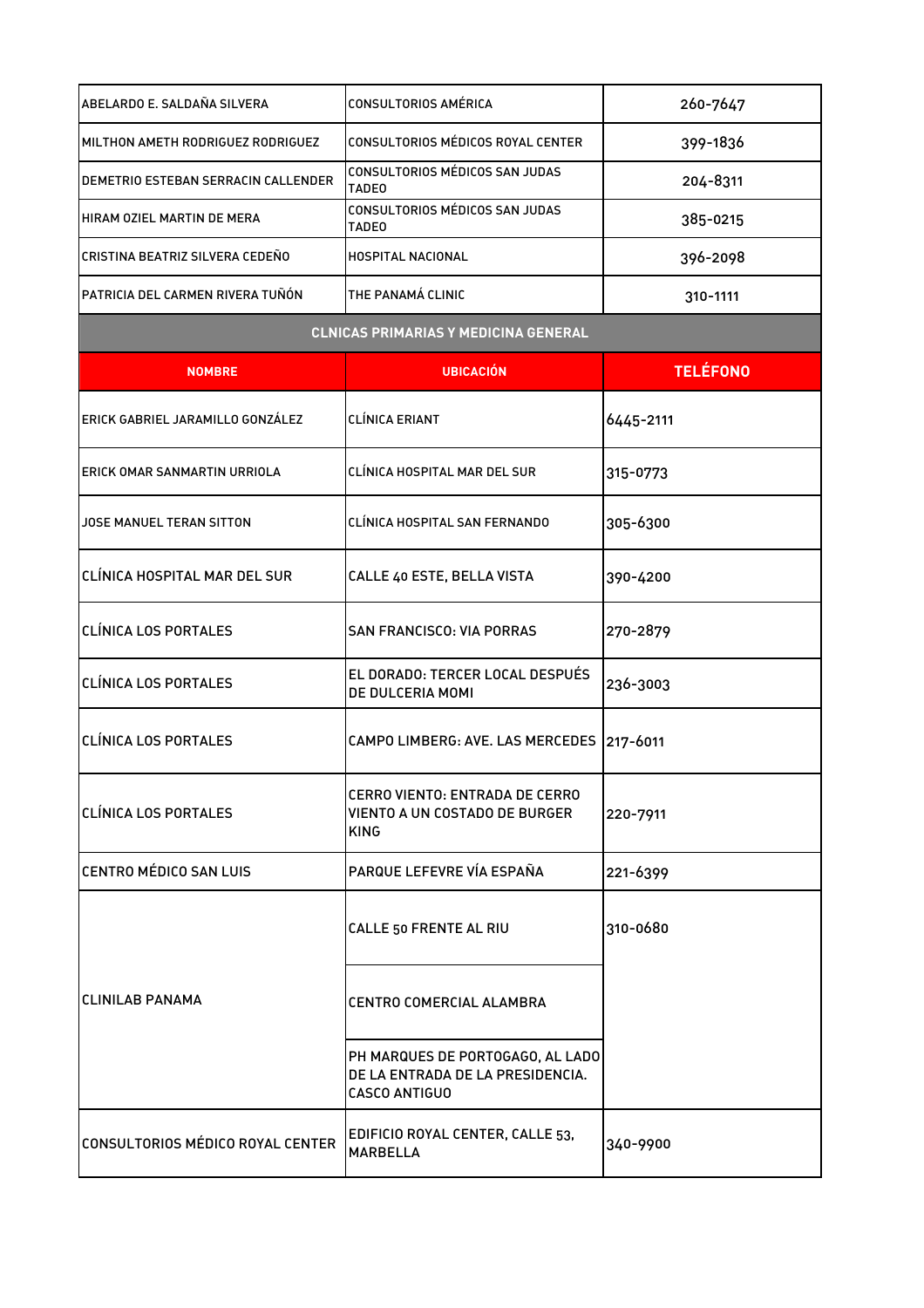| <b>CENTRO MÉDICO BERNARDETTE</b>                 | <b>VILLA LUCRE - TORRE DE</b><br>CONSULTORIOS SAN JUDAS TADEO                                        | 277-5731 |
|--------------------------------------------------|------------------------------------------------------------------------------------------------------|----------|
| <b>CENTRO MÉDICO BERNARDETTE</b>                 | BETHANIA - TRANSÍSMICA ENTRADA<br>CAMINO REAL, BETHANIA                                              | 261-5857 |
| INSTITUTO MÉDICO ESPECIALIZADO                   | VÍA ESPAÑA, DETRÁS DE MCDONALDS,<br>AL LADO DE LA CLÍNICA HOSPITAL SAN<br><b>FERNANDO</b>            | 366-0048 |
| MINIMED CORP                                     | TODAS LAS SUCURSALES (5)                                                                             | 263-6464 |
| <b>PEDICATRIC CENTER</b>                         | PLAZA 507, LOCAL 15, COSTA DEL ESTE                                                                  | 399-7665 |
| CENTRO DE CIRUGÍA AMBULATORIO<br><b>PAITILLA</b> | CONSULTORIOS MÉDICOS PAITILLA,<br>CALLE 53 ESTE, MARBELLA                                            | 264-4444 |
| CENTRO DE MEDICINA LA PREVENTIVA                 | CENTRO COMERCIAL LAS ARCADAS,<br><b>BRISAS DEL GOLF</b>                                              | 381-5890 |
| ICENTRO DE MEDICINA LA PREVENTIVA                | COSTA DEL ESTE, AVENIDA<br><b>CENTENARIO</b>                                                         | 381-5890 |
| <b>CLÍNICA ALBROOK</b>                           | AVENIDA CANFIELD                                                                                     | 315-0773 |
| <b>PREMEDIC</b>                                  | VERSALLES, PLAZA VERSALLLES, AL<br>LADO DE BANCO GENERAL, A UN<br>COSTADO DE ÓPTICA SOSA Y ARANGO    | 388-1711 |
| <b>PREMEDIC</b>                                  | BRISAS DEL GOLF, PLAZA CAJA DE<br>AHORROS, ENTRE COCHEZ Y PAPA<br><b>JOHN'S</b>                      | 388-1711 |
| <b>WELLMED CLINIC</b>                            | COSTA DEL ESTE ATRIO MALL 3ER PISO   269-1795                                                        |          |
| CENTRO MÉDICO Y DENTAL VERSALLES                 | PLAZA COMERCIAL VERSALLES,<br>AVENIDA COSTERA, JUAN DÍAZ                                             | 388-6818 |
| <b>CLÍNICA MEDICAL HOME</b>                      | CRISTAL PLAZA MALL; AVENIDA<br>AGUSTÍN ARANGO, FRENTE AL CENTRO<br>COMERCIAL LOS PUEBLOS, JUAN DÍAZ. | 266-9983 |
| CENTRO MÉDICO ESPECIALIZADO LA<br><b>SIESTA</b>  | TOCUMEN LA SIESTA, CALLE<br>PRINCIPAL, LOCAL COMERCIAL EL<br><b>BRILLANTE</b>                        | 291-3380 |
| PANAMÁ DIAGNOSTIC CENTER (LAB<br>CENTER)         | PLAZA ACUARELA, FRENTE A LOS<br>ESTACIONAMIENTOS FRIDAYS, EL<br>DORADO.                              | 382-4969 |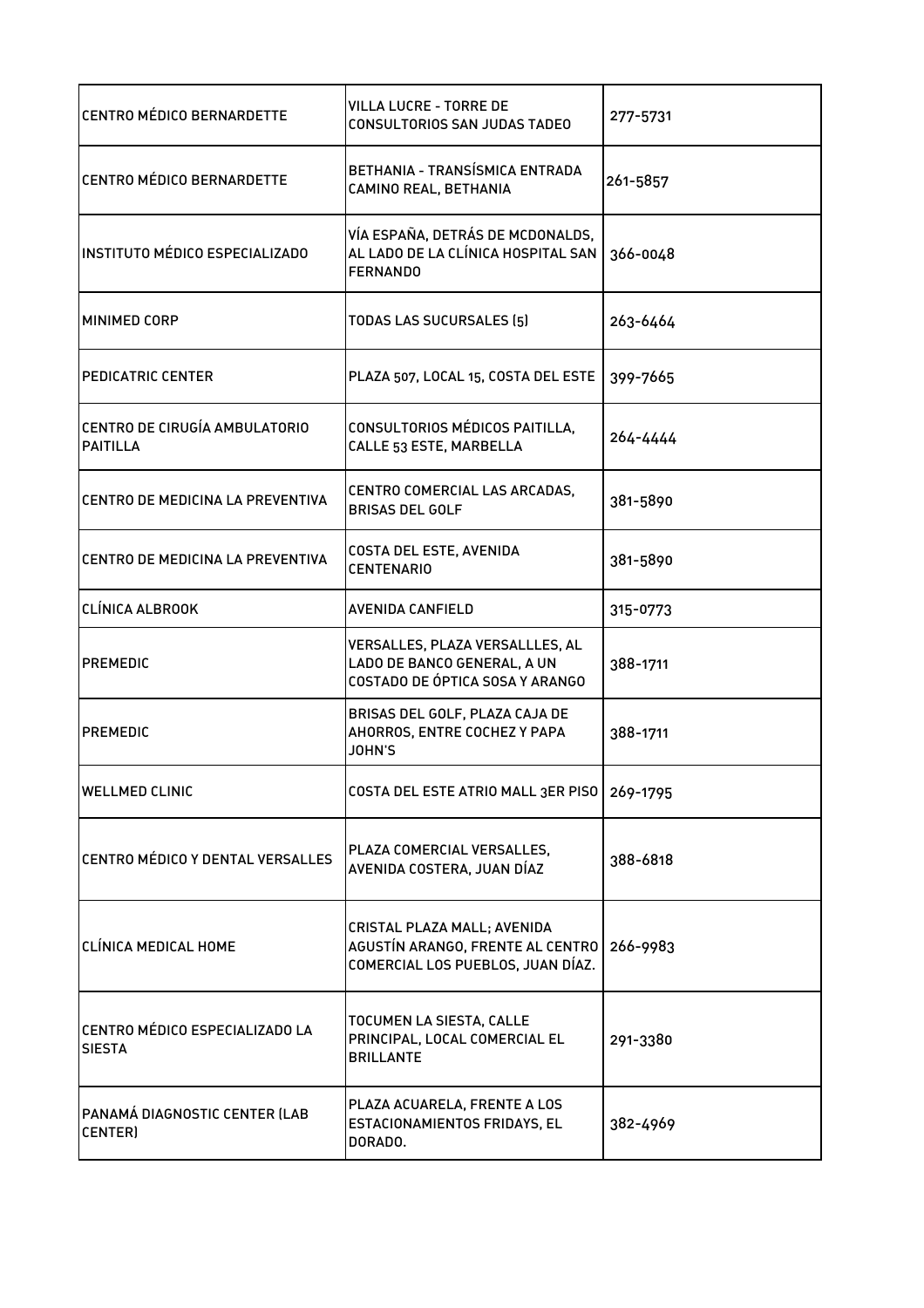| PANAMÁ DIAGNOSTIC CENTER (LAB<br>CENTER) | CALLE 50 FINAL, FRENTE A SUZUKI,<br>ENTRADA DE COCO DEL MAR, EDIFICIO<br><b>VERDY</b> | 398-8260        |
|------------------------------------------|---------------------------------------------------------------------------------------|-----------------|
| CLÍNICA DOCATI                           | JUAN DIAZ, CENTRO COMERCIAL<br><b>CRYSTAL PLAZA MALL</b>                              | 290-2095        |
| CLÍNICA DOCATI                           | PEREJIL, CALLE 36 ESTE, BELLA VISTA                                                   | 227-1373        |
| <b>WOMEN CARE CENTER</b>                 | STREET MALL, VÍA BRASIL, SAN<br><b>FRANCISCO</b>                                      | 830-2626        |
| <b>CARDIOCENTRO</b>                      | AV SIMÓN BOLÍVAR, DENTRO DEL<br>HOSPITAL SANTA FÉ                                     | 360-7400        |
|                                          | <b>MEDICINA INTENSIVA*</b>                                                            |                 |
| <b>NOMBRE</b>                            | <b>UBICACIÓN</b>                                                                      | <b>TELÉFONO</b> |
| ANTONIO AXEL AVERSA DE LEON              | CENTRO MÉDICO ESPECIALIZADO SAN<br><b>FERNANDO</b>                                    | 278-6605        |
| <b>ERNESTO BENALCAZAR</b>                | CENTRO MÉDICO ESPECIALIZADO SAN<br><b>FERNANDO</b>                                    | 204-8312        |
| CARLOS MARTN BALLESTEROS ZARZAVILLA      | CLÍNICA HOSPITAL SAN FERNANDO                                                         | 204-8312        |
| RIGOBERTO CERRUD GONZÁLEZ                | CLÍNICA HOSPITAL SAN FERNANDO                                                         | 305-6300        |
| LESLIE KARINA RINCON                     | CLÍNICA HOSPITAL SAN FERNANDO                                                         | 366-0000        |
| FERNANDO LUIS ALFARO                     | HOSPITAL NACIONAL                                                                     | 204-8312        |
| JOSE WALTER VALVERDE CASAS               | HOSPITAL NACIONAL                                                                     | 204-8312        |
| CÁNDIDO E. AMADOR F.                     | HOSPITAL NACIONAL                                                                     | 6613-8829       |
| <b>LAURA VELEZ</b>                       | PACÍFICA SALUD                                                                        | 6480-2454       |
| LUIS CARLOS BRAVO VÁSQUEZ                | HOSPITAL SAN FERNANDO                                                                 | 6612-6571       |
| PAUL ALEXANDER MUÑOZ E.                  | HOSPITAL NACIONAL                                                                     | 207-8100        |
| REBECA ESTELA MELGAR BIEBERACH           | HOSPITAL SANTA FÉ                                                                     | 360-7400        |
| AUGUSTO RAUL HERNANDEZ                   | PACÍFICA SALUD                                                                        | 204-8000        |
| <b>EDUARDO PRADO PINEDO</b>              | PACÍFICA SALUD                                                                        | 204-8000        |
| JULIO CÉSAR SANDOVAL A.                  | PACÍFICA SALUD                                                                        | 204-8000        |
| LILIAN K TANG R                          | PACÍFICA SALUD                                                                        | 204-8000        |
|                                          |                                                                                       |                 |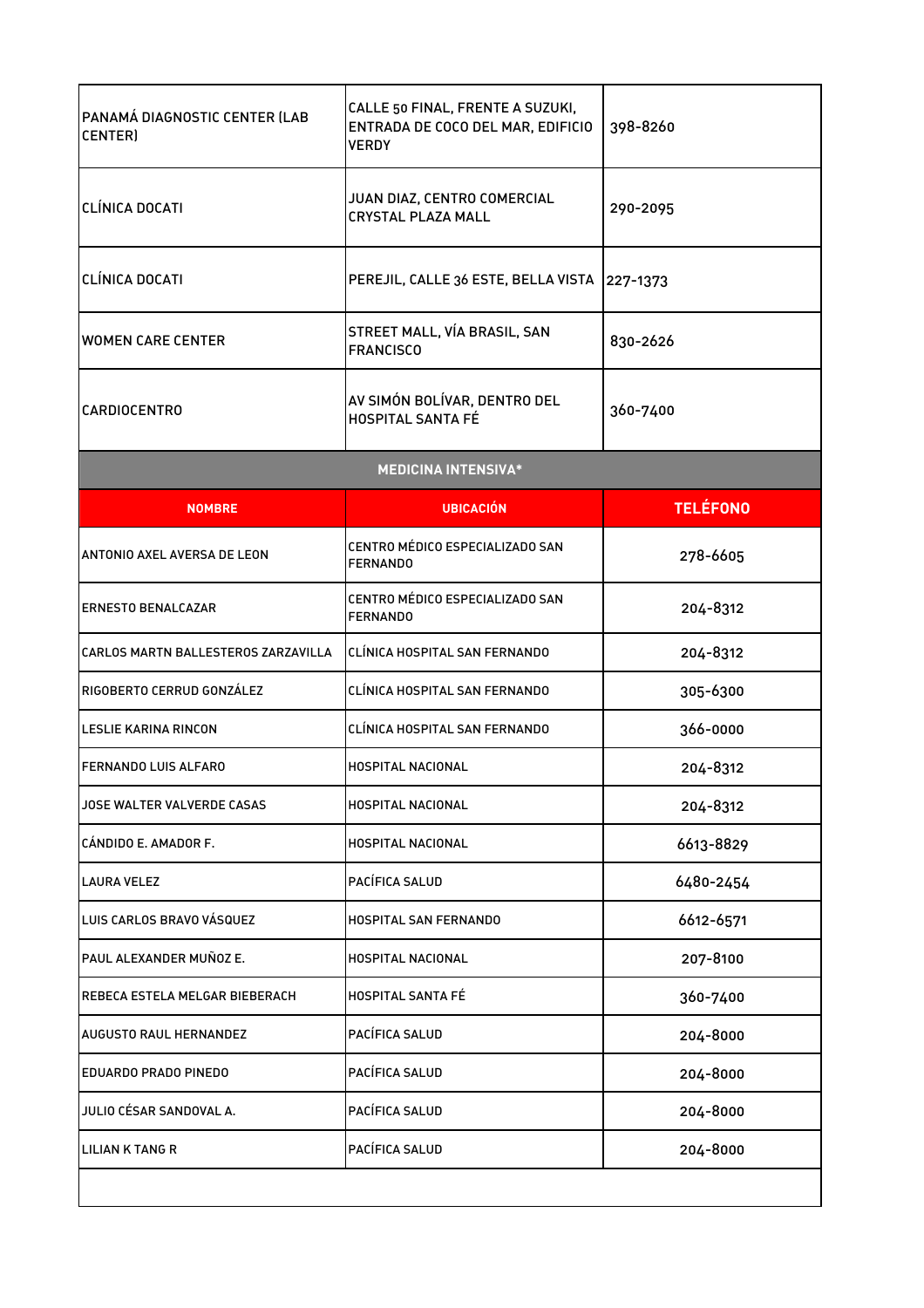| <b>MEDICINA INTERNA</b>                 |                                                    |                 |
|-----------------------------------------|----------------------------------------------------|-----------------|
| <b>NOMBRE</b>                           | <b>UBICACIÓN</b>                                   | <b>TELÉFONO</b> |
| EFRAIN PEREZ PINZON*                    | <b>CENTRO MÉDICO PAITILLA</b>                      | 206-2563        |
| <b>FELIPE RODRIGUEZ*</b>                | CLÍNICA HOSPITAL SAN FERNANDO                      | 305-6300        |
| RICARDO M. SANDOVAL*                    | CLINICA HOSPITAL SAN FERNANDO                      | 305-6300        |
| VICTOR MANUEL PINZON CUCA*              | CLÍNICA HOSPITAL SAN FERNANDO                      | 305-6300        |
| JORGE AROSEMENA*                        | HOSPITAL NACIONAL                                  | 305-6365        |
| EDGAR SÁNCHEZ*                          | CONSULTORIOS ROYAL CENTER                          | 340-9996        |
| LUIS MANUEL FILOS AIZPURUA*             | CLÍNICA HOSPITAL SAN FERNANDO                      | 278-6607        |
| CAMILO ABEL ITURRALDE MORAN             | CONSULTORIOS MÉDICOS PAITILLA                      | 206-2589        |
| FERNANDO ENRIQUE AGUILAR NIGOT          | CONSULTORIOS MÉDICOS PAITILLA                      | 204-8311        |
| <b>GUSTAVO OLACIREGUI</b>               | CENTRO MÉDICO ESPECIALIZADO SAN<br><b>FERNANDO</b> | 277-7600        |
| JOSÉ LUIS SANTAMARÍA CASTILLO           | INSTITUTO MÉDICO ESPECIALIZADO                     | 366-0000        |
| JULIO JOEL JARAMILLO RAMOS              | CONSULTORIOS MÉDICOS ROYAL CENTER                  | 6319-9476       |
| KATIANA ELIZABETH CASTILLO              | THE PANAMÁ CLINIC                                  | 395-5909        |
| RAMIRO DA SILVA RODRÍGUEZ               | <b>HOSPITAL NACIONAL</b>                           | 6671-5202       |
| RIGOBERTO CERRUD GONZÁLEZ               | CLÍNICA HOSPITAL SAN FERNANDO                      | 278-6629        |
| CARLOS IVÁN RIOS DEL CID                | CLÍNICA HOSPITAL SAN FERNANDO                      | 6236-4889       |
|                                         | <b>NEFROLOGÍA</b>                                  |                 |
| <b>NOMBRE</b>                           | <b>UBICACIÓN</b>                                   | <b>TELÉFONO</b> |
| RAFAEL ANIELO PEREZ CARILLO             | CENTRO MÉDICO ESPECIALIZADO SAN<br><b>FERNANDO</b> | 390-2494        |
| CARLOS ALBERTO VIGGIANO VEGA            | CLÍNICA HOSPITAL SAN FERNANDO                      | 305-6300        |
| FELIPE ANTONIO RODRIGUEZ DE LEON        | CLÍNICA HOSPITAL SAN FERNANDO                      | 305-6300        |
| <b>FERNANDO AGUILAR</b>                 | CONSULTORIOS MÉDICOS PAITILLA                      | 264-4444        |
| JOSE ANTONIO CALVO BROCE                | HOSPITAL NACIONAL                                  | 325-0011        |
| <b>OVIDIO DE FREITAS</b>                | HOSPITAL NACIONAL                                  | 227-5444        |
| ALEXANDER BALLESTEROS RAMOS             | THE PANAMÁ CLINIC                                  | 310-1111        |
| <b>FRANCISCO KHIRAM VARGAS CALDERON</b> | THE PANAMÁ CLINIC                                  | 310-1111        |
| JERMAINE RONALDO TOMLINSON FOWLER       | THE PANAMÁ CLINIC                                  | 310-1111        |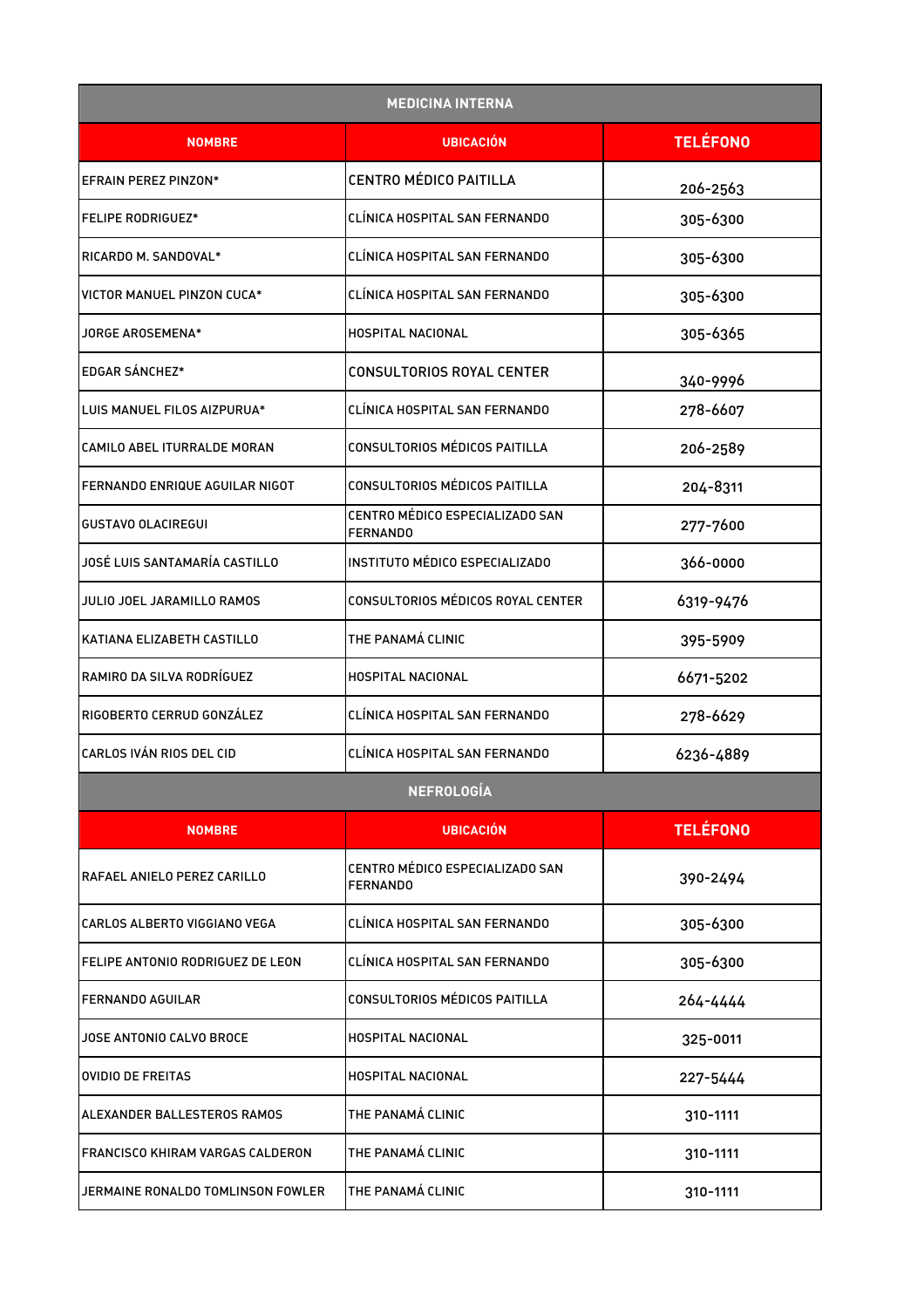| YELEINE MARTINEZ ECHEVERS          | THE PANAMÁ CLINIC                                  | 310-1111        |
|------------------------------------|----------------------------------------------------|-----------------|
| <b>CESAR CUERO ZAMBRANO</b>        | <b>HOSPITAL NACIONAL</b>                           | 263-3356        |
| DIEGO REY RODRIGUEZ                | CLÍNICA HOSPITAL SAN FERNANDO                      | 229-3524        |
|                                    | NEUMOLOGÍA*                                        |                 |
| <b>NOMBRE</b>                      | <b>UBICACIÓN</b>                                   | <b>TELÉFONO</b> |
| AMÉRICO LOMBARDO HERRERA           | CLÍNICA HOSPITAL SAN FERNANDO                      | 305-6300        |
| MITZI CANDANEDO                    | CLÍNICA HOSPITAL SAN FERNANDO                      | 305-6300        |
| <b>NESTOR RUIZ JIMENEZ</b>         | CLÍNICA HOSPITAL SAN FERNANDO                      | 305-6300        |
| SABRINA DEL CARMEN TREJOS GONZALEZ | CLÍNICA HOSPITAL SAN FERNANDO                      | 305-6300        |
| <b>TARSICIO PEREA</b>              | CLÍNICA HOSPITAL SAN FERNANDO                      | 305-6300        |
| TEMISTOCLES DIAZ STRUNZ            | CLÍNICA HOSPITAL SAN FERNANDO                      | 305-6300        |
| <b>VICTOR MANUEL PINZON YUIL</b>   | CLÍNICA HOSPITAL SAN FERNANDO                      | 305-6300        |
| <b>FABIO JARAMILLO</b>             | HOSPITAL NACIONAL                                  | 209-5632        |
| FERNANDO G MARQUEZ FABREGA         | HOSPITAL NACIONAL                                  | 209-5630        |
| LILIA ELIZABETH BERNAL CORONADO    | HOSPITAL NACIONAL                                  | 209-5631        |
| LORENA NORIEGA                     | HOSPITAL NACIONAL                                  | 209-5632        |
| RAFAEL A. PAREDES T.               | HOSPITAL NACIONAL                                  | 209-5630        |
| <b>AMARANTA PERNETT</b>            | PACÍFICA SALUD                                     | 830-5398        |
| ELENA MARIA CHEVALIER CHOCKEE      | THE PANAMÁ CLINIC                                  | 310-1111        |
|                                    | NEONATOLOGÍA*                                      |                 |
| <b>NOMBRE</b>                      | <b>UBICACIÓN</b>                                   | <b>TELÉFONO</b> |
| LOURDES DEL CARMEN VAUGHAN COBO    | PACÍFICA SALUD                                     | 395-4064        |
| <b>MILITZA TORRES</b>              | CENTRO MÉDICO ESPECIALIZADO SAN<br><b>FERNANDO</b> | 278-6604        |
| MARIA TERESA IOVANE IBAÑEZ         | CENTRO MÉDICO ESPECIALIZADO SAN<br><b>FERNANDO</b> | 204-8312        |
| NESTOR MANUEL CASTILLERO SANTOS    | CLÍNICA HOSPITAL SAN FERNANDO                      | 204-8312        |
| <b>ENRIQUE RUIDIAZ P.</b>          | PACÍFICA SALUD                                     | 204-8397        |
| <b>IAN GÓNZALEZ</b>                | THE PANAMÁ CLINIC                                  | 310-111         |
| <b>IVAN AUGUSTO SIERRA ROBLES</b>  | CENTRO MÉDICO ESPECIALIZADO SAN<br><b>FERNANDO</b> | 206-2588        |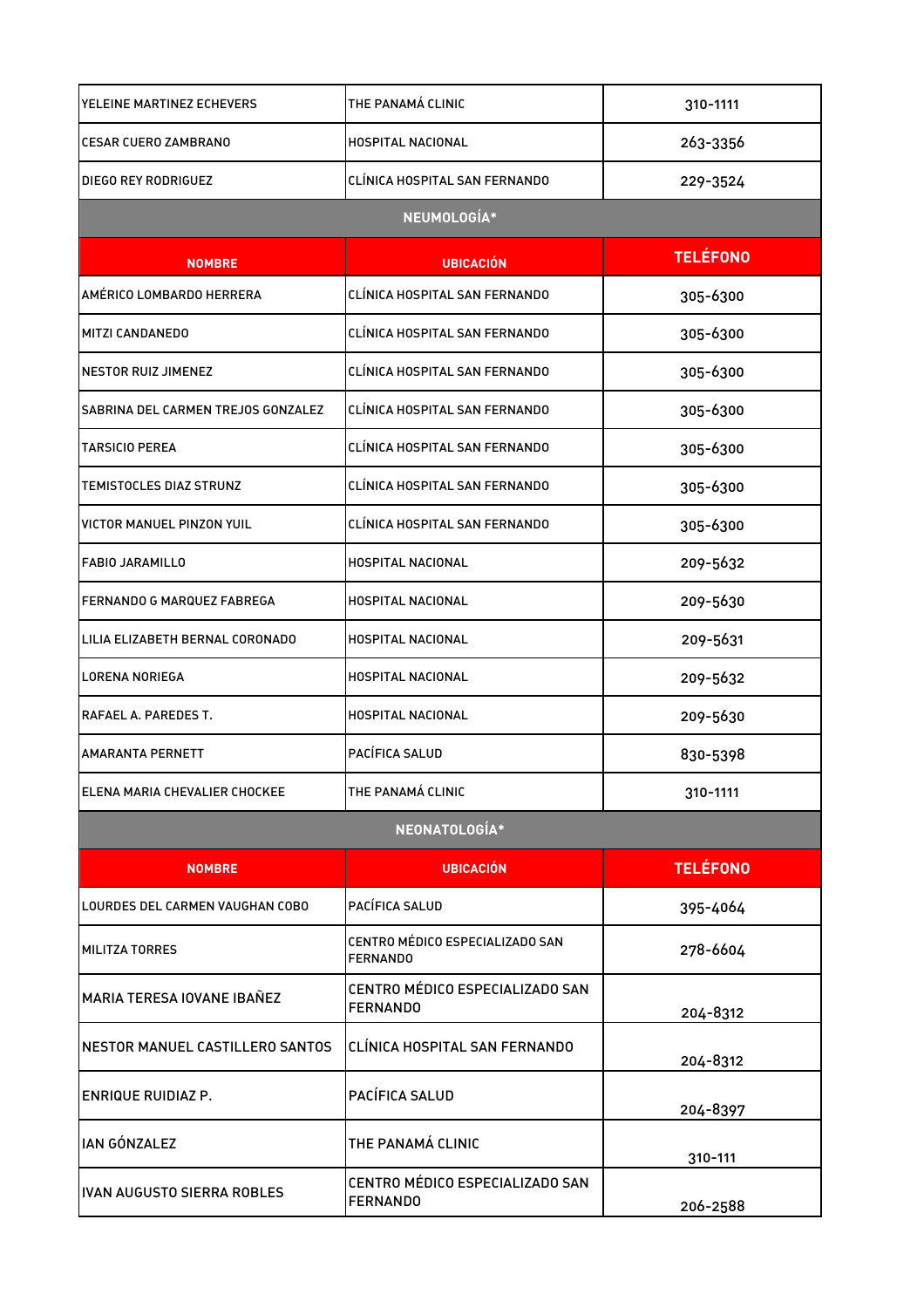| JESUALDA LISET SANCHEZ LOPEZ          | CENTRO MÉDICO ESPECIALIZADO SAN<br><b>FERNANDO</b> | 395-4064        |
|---------------------------------------|----------------------------------------------------|-----------------|
| MIGUEL ANTONIO BAMBU RODRIGUEZ        | CENTRO MÉDICO ESPECIALIZADO SAN<br><b>FERNANDO</b> | 204-8312        |
| MILITZA TORRES HERRERA                | CENTRO MÉDICO ESPECIALIZADO SAN<br><b>FERNANDO</b> | 204-8312        |
| <b>ALBERTO BISSOT</b>                 | CLÍNICA HOSPITAL SAN FERNANDO                      | 305-6300        |
| <b>GERARDO RIVERA CHEN</b>            | CLÍNICA HOSPITAL SAN FERNANDO                      | 305-6300        |
| HORTENSIA SOLANO VILLANUEVA           | CLÍNICA HOSPITAL SAN FERNANDO                      | 305-6300        |
| NITZA ITZEL CORREOSO DOMINGUEZ        | CLÍNICA HOSPITAL SAN FERNANDO                      | 204-8312        |
| PAUL GASTON GALLARDO SOSA             | CLÍNICA HOSPITAL SAN FERNANDO                      | 204-8312        |
| <b>TELSYS YARIELA BONILLA MORALES</b> | <b>CONSULTORIOS MÉDICOS PAITILLA</b>               | 204-8312        |
| JORGE JUAN MEDRANO DE LEON            | <b>HOSPITAL NACIONAL</b>                           | 394-7857        |
| <b>VERA ITZEL LOMBARDO</b>            | HOSPITAL NACIONAL                                  | 204-8312        |
| <b>DANIEL HERRERA</b>                 | PACÍFICA SALUD                                     | 204-8486        |
| <b>KATIA RUEDA</b>                    | PACÍFICA SALUD                                     | 395-4064        |
| LOURDES DEL CARMEN VAUGHAN COBO       | <b>PACÍFICA SALUD</b>                              | 204-8000        |
|                                       | NEUROFISIOLOGÍA                                    |                 |
| <b>NOMBRE</b>                         | <b>UBICACIÓN</b>                                   | <b>TELÉFONO</b> |
| AURELIO ANTONIO ALVARADO RAMOS        | PACÍFICA SALUD                                     | 391-1024        |
| <b>IEZEQUIEL JETHMAL</b>              | <b>CONSULTORIOS MÉDICOS PAITILLA</b>               | 269-3983        |
| <b>ALINA ANAYA</b>                    | THE PANAMÁ CLINIC                                  | 310-1111        |
|                                       | <b>NEUROLOGÍA</b>                                  |                 |
| <b>NOMBRE</b>                         | <b>UBICACIÓN</b>                                   | <b>TELÉFONO</b> |
| MANUEL JOSE AGUILAR URRIOLA           | PACÍFICA SALUD                                     | 387-6041        |
| DAVID ROMAN DONDIS CAMAÑO             | <b>HOSPITAL NACIONAL</b>                           | 204-8315        |
| DAVID ANGUIZOLA                       | PACÍFICA SALUD                                     | 387-6041        |
|                                       |                                                    |                 |
|                                       |                                                    |                 |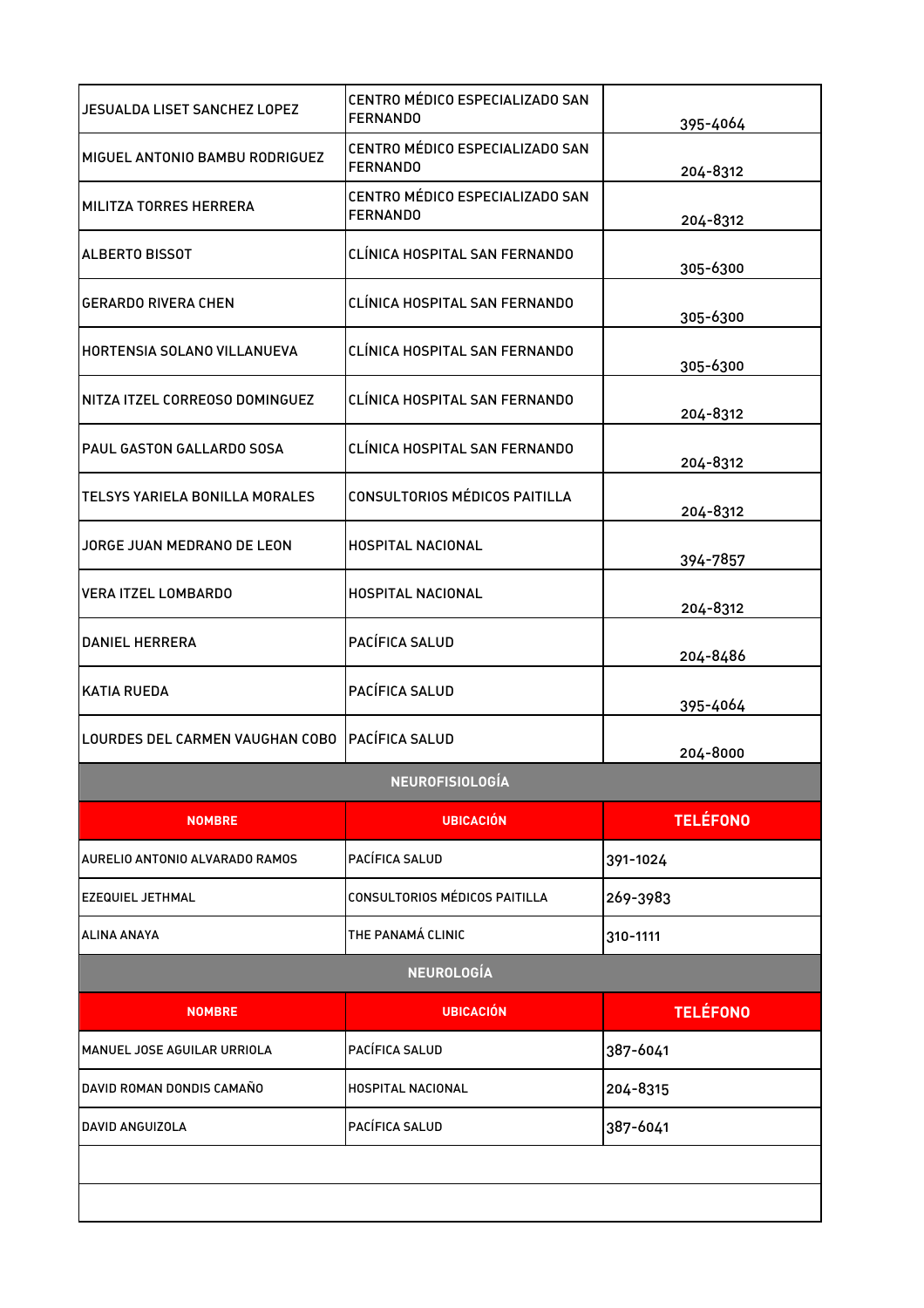|                                       | OFTALMOLOGÍA*                                      |                 |
|---------------------------------------|----------------------------------------------------|-----------------|
| <b>NOMBRE</b>                         | <b>UBICACIÓN</b>                                   | <b>TELÉFONO</b> |
| <b>GABRIEL A. CASTILLERO</b>          | CENTRO MÉDICO ESPECIALIZADO SAN<br><b>FERNANDO</b> | 229-6663        |
| <b>ALVARO MORENO</b>                  | CLÍNICA BOYD                                       | 264-8011        |
| ANAIKA L. CONCEPCIÓN NOVOA DE KRAVCIO | CLÍNICA BOYD                                       | 264-8011        |
| <b>CRISTELA F. DE ALEMÁN</b>          | CLÍNICA BOYD                                       | 264-8011        |
| INELDA I. LOMBARDO V.                 | CLÍNICA BOYD                                       | 264-8011        |
| MARINO MIGUEL RIVERA GONZALEZ         | CLÍNICA BOYD                                       | 264-8011        |
| <b>MARITZA CÁRDENAS</b>               | CLÍNICA BOYD                                       | 264-8011        |
| <b>SAMUEL BOYD LEWIS</b>              | CLÍNICA BOYD                                       | 264-8011        |
| ARTURO D. WONG VALDIVIESO             | CLÍNICA HOSPITAL SAN FERNANDO                      | 305-6300        |
| <b>CONSTANTINO TRAPATSAS</b>          | CLÍNICA HOSPITAL SAN FERNANDO                      | 305-6300        |
| GABRIEL E. CASTILLERO ABADIA          | CLÍNICA HOSPITAL SAN FERNANDO                      | 305-6300        |
| GIORGIA MARIA ALVEROLA GARMPIS        | CLÍNICA HOSPITAL SAN FERNANDO                      | 305-6300        |
| <b>MIGUEL WONG TANG</b>               | CLÍNICA HOSPITAL SAN FERNANDO                      | 305-6300        |
| <b>ALFREDO CHU</b>                    | CONSULTORIOS MÉDICOS PAITILLA                      | 265-8800        |
| BRUNO ARMANDO CARVAJAL GUMBAN         | CONSULTORIOS MÉDICOS PAITILLA                      | 264-4444        |
| LILIANA MARIA AROSEMENA GIROLDI       | <b>CONSULTORIOS MÉDICOS PAITILLA</b>               | 392-5084        |
| ROCCO GIUSEPPE MELILLO MAGLIONE       | CONSULTORIOS MÉDICOS PAITILLA                      | 390-4257        |
| ROSALIA MARGARITA BAEZ GOMEZ          | HOSPITAL NACIONAL                                  | 396-2098        |
| KARLA DEL ROSARIO NG                  | PACÍFICA SALUD                                     | 204-8000        |
| <b>CARLOS DIAZ</b>                    | THE PANAMÁ CLINIC                                  | 310-1111        |
| RODOLFO ALBERTO YI AGUILAR            | THE PANAMÁ CLINIC                                  | 310-1111        |
| TANIA LORENA BRANDARIS FONTES         | THE PANAMÁ CLINIC                                  | 310-1111        |
|                                       | ONCOLOGÍA*                                         |                 |
| <b>NOMBRE</b>                         | <b>UBICACIÓN</b>                                   | <b>TELÉFONO</b> |
| OMAR ORLANDO CASTILLO FERNANDEZ       | CENTRO HEMATO ONCOLÓGIO ROYAL<br><b>CENTER</b>     | 265-2232        |
| FELIPE JAVIER WONG                    | <b>CONSULTORIOS AMÉRICA</b>                        | 229-5476        |
| JOSE LUIS AMADOR SOSA                 | CONSULTORIOS MÉDICOS PAITILLA                      | 263-3449        |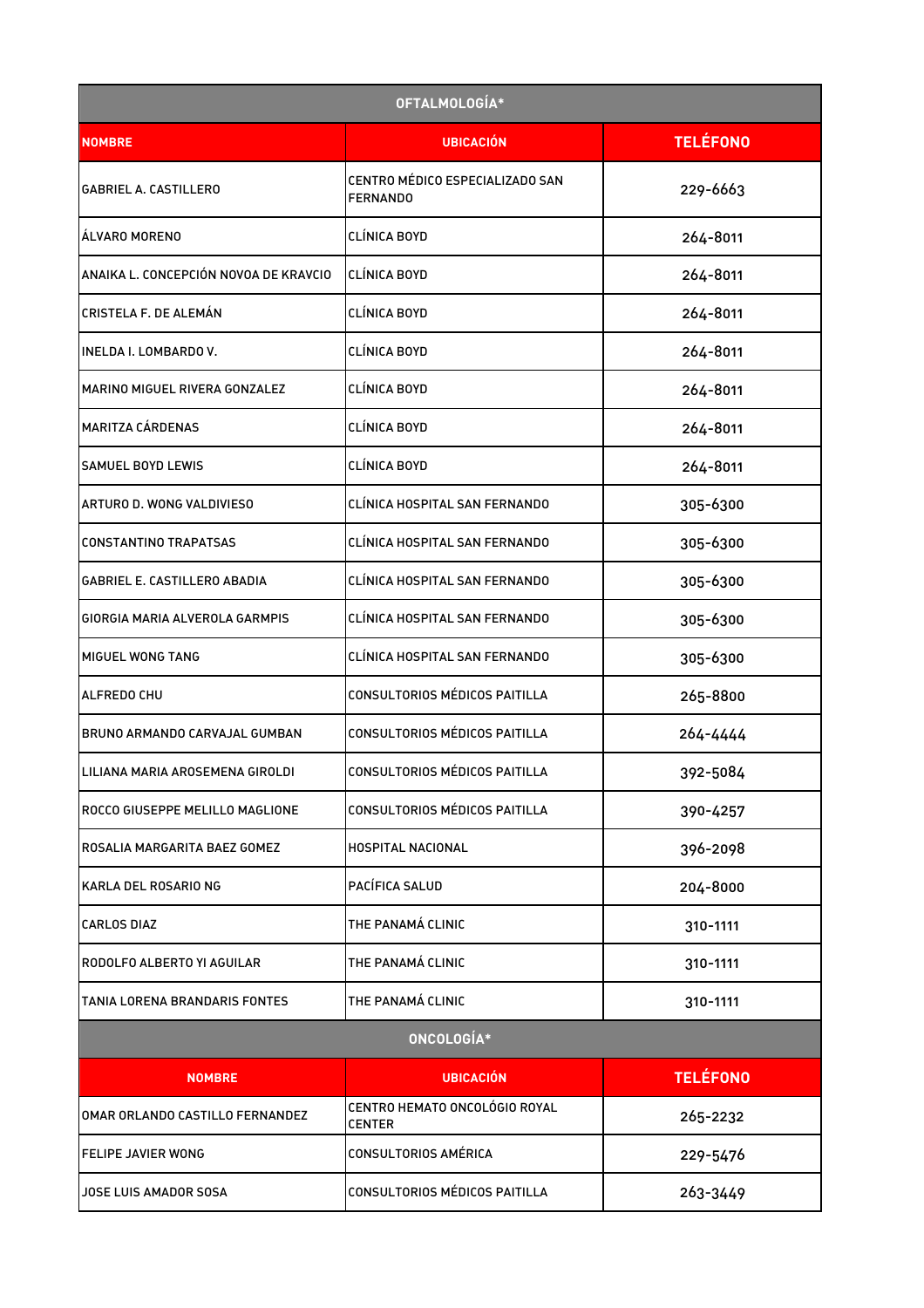| JUAN CARLOS ALCEDO VELARDE           | CONSULTORIOS MÉDICOS PAITILLA        | 265-2232        |
|--------------------------------------|--------------------------------------|-----------------|
| JUAN PABLO BARES                     | <b>CONSULTORIOS MÉDICOS PAITILLA</b> | 264-8813        |
| JULIO JAVIER SANTAMARIA              | CONSULTORIOS MÉDICOS PAITILLA        | 264-8813        |
| JOEL ALEXANDER MORENO                | CONSULTORIOS MÉDICOS ROYAL CENTER    | 300-6800        |
| YASSIR RUIZ                          | <b>HOSPITAL SANTA FÉ</b>             | 360-7400        |
| <b>MARIA LIM LAW</b>                 | PACÍFICA SALUD                       | 391-1618        |
| ROBERTO IVAN LOPEZ                   | PACÍFICA SALUD                       | 207-8210        |
| JOEL MORENO RIOS                     | CENTRO HEMATO ONCOLÓGICO             | 265-2231        |
|                                      | <b>ORTOPEDAS DE COLUMNA*</b>         |                 |
| <b>NOMBRE</b>                        | <b>UBICACIÓN</b>                     | <b>TELÉFONO</b> |
| NELSON POLICARPO SOPALDA PIMENTEL    | <b>HOSPITAL NACIONAL</b>             | 390-2284        |
| RAUL DARIO ARJONA SERRANO            | <b>HOSPITAL NACIONAL</b>             | 260-2570        |
|                                      | ORTOPEDIA Y TRAUMATOLOGÍA            |                 |
| <b>NOMBRE</b>                        | <b>UBICACIÓN</b>                     | <b>TELÉFONO</b> |
| <b>BOLÍVAR FRANCO</b>                | CLÍNICA HOSPITAL SAN FERNANDO        | 229-3779        |
| <b>CARLOS NAVARRO*</b>               | <b>HOSPITAL NACIONAL</b>             | 306-3382        |
| <b>CARMEN VASQUEZ</b>                | CONSULTORIOS MÉDICOS PAITILLA        | 229-7522        |
| <b>CESAR ALFONSO ZORITA SAMUDIO</b>  | <b>HOSPITAL SANTA FÉ</b>             | 227-4733        |
| DANILO MARTINEZ MILLAN               | CLÍNICA HOSPITAL SAN FERNANDO        | 229-4388        |
| <b>DENY PARK*</b>                    | CLÍNICA HOSPITAL SAN FERNANDO        | 305-6305        |
| EDMUNDO BASILIO FORD MORA*           | CLÍNICA HOSPITAL SAN FERNANDO        | 261-7275        |
| EDMUNDO BASILIO FORD SOUSA*          | CLÍNICA HOSPITAL SAN FERNANDO        | 261-7275        |
| <b>EDUARDO AGUSTIN COTES SANCHEZ</b> | CONSULTORIOS MÉDICOS PAITILLA        | 206-2530        |
| ELIAHOU FASKHA VUGMAN                | PACÍFICA SALUD                       | 223-1717        |
| EMILIO JOSE TUFIÑO CARRERA           | CLÍNICA GMEDSPORT                    | 263-5262        |
| <b>ESTEBAN POVEA</b>                 | CENTRO MÉDICO NACIONAL               | 206-2585        |
| FRANKLIN ADOLFO CARRILLO RIQUEROS*   | HOSPITAL NACIONAL                    | 227-9489        |
| GABRIELA ISOLDA GONZALEZ CHU*        | PACÍFICA SALUD                       | 242-3684        |
| <b>GERINALDO MARTINEZ*</b>           | <b>CLÍNICA GMEDSPORT</b>             | 263-5292        |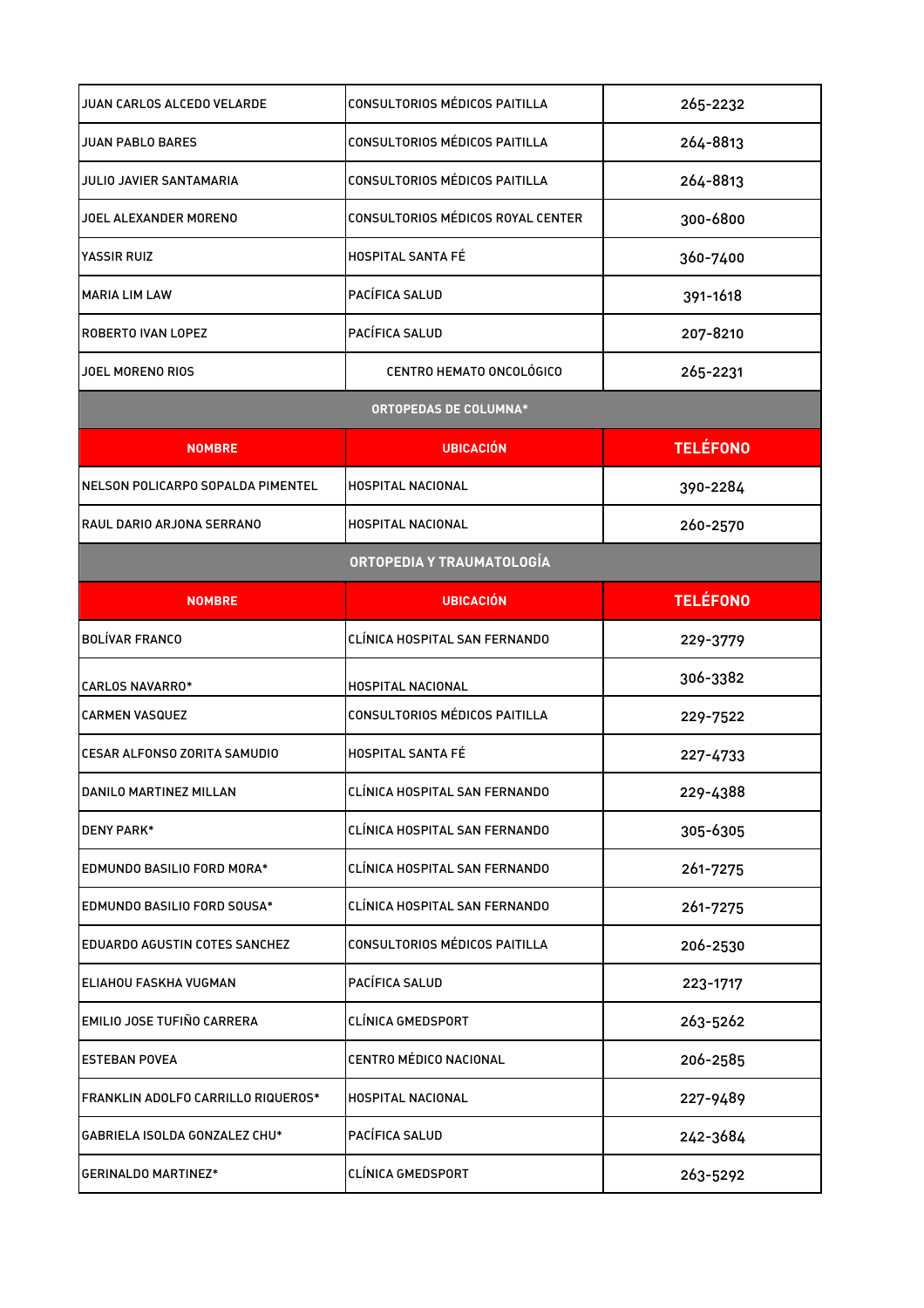| <b>GUSTAVO ADOLFO PINILLA BONILLA</b> | PACÍFICA SALUD                | 229-7522  |
|---------------------------------------|-------------------------------|-----------|
| <b>HERACLIO BARRIA STANZIOLA</b>      | CONSULTORIOS MÉDICOS PAITILLA | 206-2448  |
| <b>HORACIO BURGOS RIVERA</b>          | CLÍNICA HOSPITAL SAN FERNANDO | 305-6300  |
| JAIME ALEMÁN*                         | CLÍNICA HOSPITAL SAN FERNANDO | 305-6300  |
| JAIME ANTONIO JASPE CASTAÑO           | CLÍNICA HOSPITAL SAN FERNANDO | 305-6300  |
| JOLIEANNE MARXEN                      | CLÍNICA HOSPITAL SAN FERNANDO | 305-6300  |
| JOLIEANNE YSABEL MARXEN RUIZ*         | CLÍNICA HOSPITAL SAN FERNANDO | 230-0075  |
| JORGE ALBERTO MATURELL                | CLÍNICA HOSPITAL SAN FERNANDO | 305-6300  |
| JOSE BERNARDO MORENO OBANDO*          | <b>HOSPITAL SANTA FÉ</b>      | 360-7400  |
| JOSE ELIAS VERGARA GONZALEZ           | HOSPITAL NACIONAL             | 227-9489  |
| JUAN GREGORIO LEE CHOY                | CONSULTORIOS AMÉRICA          | 264-5155  |
| JULIO ERNESTO ARIAS DE LA GUARDIA     | HOSPITAL NACIONAL             | 204-8568  |
| JULIO ROMERO                          | CLÍNICA HOSPITAL SAN FERNANDO | 305-6300  |
| <b>LEONARDO BARNETT</b>               | CENTRO MÉDICO NACIONAL        | 386-5845  |
| LILIVETH JESSELL JEAN LOUIS BONILLA   | THE PANAMÁ CLINIC             | 6789-7447 |
| LINDA BOZA*                           | CLÍNICA HOSPITAL SAN FERNANDO | 305-6300  |
| LIONEL ANTONIO JAEN MARICHAL          | PACÍFICA SALUD                | 390-2227  |
| LUIS FERNANDO AMADO IBARRA*           | HOSPITAL NACIONAL             | 306-3382  |
| LUIS FERNANDO FUENTES PENHAVEL        | CLÍNICA HOSPITAL SAN FERNANDO | 261-7275  |
| LUIS MARIO CUESTAS POLANCO            | CLÍNICA HOSPITAL SAN FERNANDO | 305-6300  |
| LUIS ROBERTO CELY                     | CLÍNICA HOSPITAL SAN FERNANDO | 305-6301  |
| MARCELINO GONZALEZ*                   | HOSPITAL NACIONAL             | 269-5222  |
| MARIO F. AIZPURUA B.                  | HOSPITAL NACIONAL             | 306-3382  |
| MARISOL JACQUELINE NIKOLAEV           | CLÍNICA HOSPITAL SAN FERNANDO | 261-7275  |
| <b>MAURICIO ANDERSON</b>              | HOSPITAL NACIONAL             | 306-3382  |
| MAX MELQUIADES MEDINA CASTILLO        | HOSPITAL NACIONAL             | 306-3382  |
| NICOLAS DELGADO CORREA                | HOSPITAL SANTA FÉ             | 6954-6549 |
| OCTAVIO ALFONSO MENDEZ LAVERGNE       | CLÍNICA HOSPITAL SAN FERNANDO | 261-7275  |
| PATRICIA BONILLA HUERTAS *            | CLÍNICA HOSPITAL SAN FERNANDO | 305-6300  |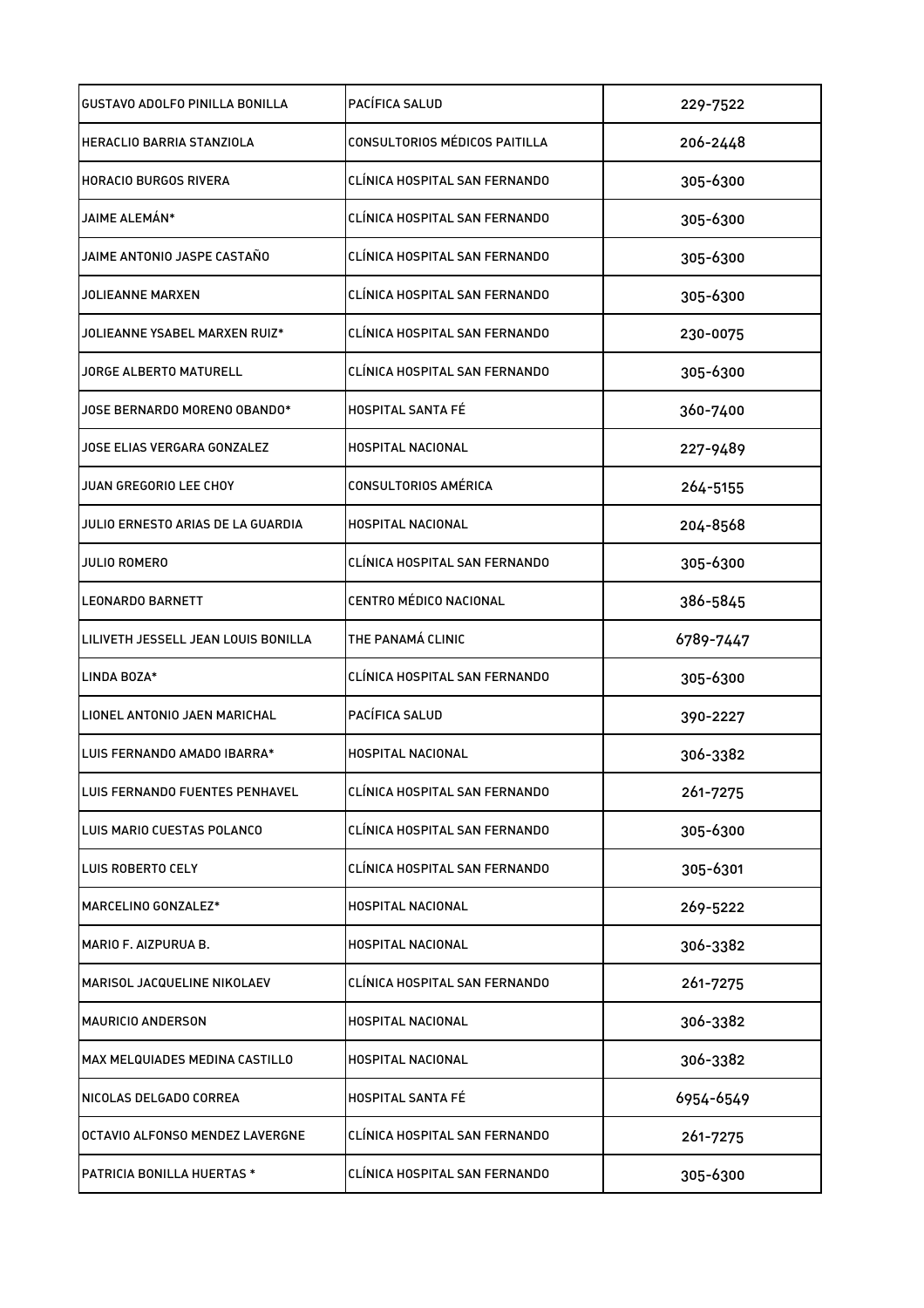| RAFAEL ANTONIO TIRADO DELGADO     | CLÍNICA HOSPITAL SAN FERNANDO                      | 305-6301        |
|-----------------------------------|----------------------------------------------------|-----------------|
| RAUL ANEL KAM VARGAS              | CLÍNICA HOSPITAL SAN FERNANDO                      | 387-2590        |
| RAÚL DARIO ARJONA SERRANO         | CLÍNICA HOSPITAL SAN FERNANDO                      | 305-6304        |
| RENAN ARAUZ CUBILLA               | CLÍNICA HOSPITAL SAN FERNANDO                      | 229-7591        |
| <b>RENE ARTURO CHEN LEE</b>       | <b>CONSULTORIOS MÉDICOS PAITILLA</b>               | 206-2596        |
| RICARDO ADOLFO CONCEPCION SANCHEZ | CLÍNICA HOSPITAL SAN FERNANDO                      | 305-6302        |
| RODRIGO GUSTAVO ORTEGA AYALA      | CLÍNICA HOSPITAL SAN FERNANDO                      | 305-6303        |
| ROQUE B. PINILLA                  | CONSULTORIOS MÉDICOS PAITILLA                      | 393-8317        |
| <b>TOMAS VASQUEZ POLO</b>         | <b>CONSULTORIOS MÉDICOS PAITILLA</b>               | 390-2350        |
|                                   | <b>OTORRINOLARINGOLOGÍA</b>                        |                 |
| <b>NOMBRE</b>                     | <b>UBICACIÓN</b>                                   | <b>TELÉFONO</b> |
| ARACELI MAGDALENA DE LA GUARDIA   | CLÍNICA HOSPITAL SAN FERNANDO                      | 226-0036        |
| <b>BRENDA ILEANA SAA QUIROS</b>   | CLÍNICA HOSPITAL SAN FERNANDO                      | 305-6353        |
| <b>CARLOS BEITIA SAMUDIO</b>      | CONSULTORIOS MÉDICOS PAITILLA                      | 269-3387        |
| <b>CARLOS BURROWS*</b>            | HOSPITAL NACIONAL                                  | 278-0466        |
| DAVID FRANCISCO CORRO GARCIA      | CLÍNICA SAN FERNANDO                               | 278-6607        |
| <b>VANESSA PONCE</b>              | <b>CENTRO MÉDICO PAITILLA</b>                      | 206-2458        |
| GISSELLE MARIBELLA MURILLO        | HOSPITAL NACIONAL                                  | 262-8136        |
| <b>IVETTE BERRIO AQUI</b>         | CENTRO MÉDICO ESPECIALIZADO SAN<br><b>FERNANDO</b> | 229-6675        |
| JEANNETTE DILMA CRESPO BATISTA    | CONSULTORIOS MÉDICOS PAITILLA                      | 398-1699        |
| JOSE ANTONIO LORENZO PALMA        | PACÍFICA SALUD                                     | 204-8585        |
| LECHH KORYTOWSKI*                 | CONSULTORIOS MÉDICOS PAITILLA                      | 264-4444        |
| <b>LUIS F. VERASTEGUI</b>         | CONSULTORIOS MÉDICOS PAITILLA                      | 206-2588        |
| <b>MANUEL MOCK DONATO</b>         | HOSPITAL NACIONAL                                  | 221-5822        |
| MARCELA BEDOYA ORTEGA             | CENTRO MÉDICO NACIONAL                             | 6677-7089       |
| MARIA DOLORES TAMEZ DE LEON       | CONSULTORIOS MÉDICOS PAITILLA                      | 230-3534        |
| PATRICIA CRISTINA VELASCO MOSCOSO | CLÍNICA HOSPITAL SAN FERNANDO                      | 229-6675        |
| <b>RAMON CRESPO BERGES</b>        | CONSULTORIOS MÉDICOS PAITILLA                      | 224-8611        |
| <b>REY LUQUE</b>                  | CLÍNICA HOSPITAL SAN FERNANDO                      | 229-6675        |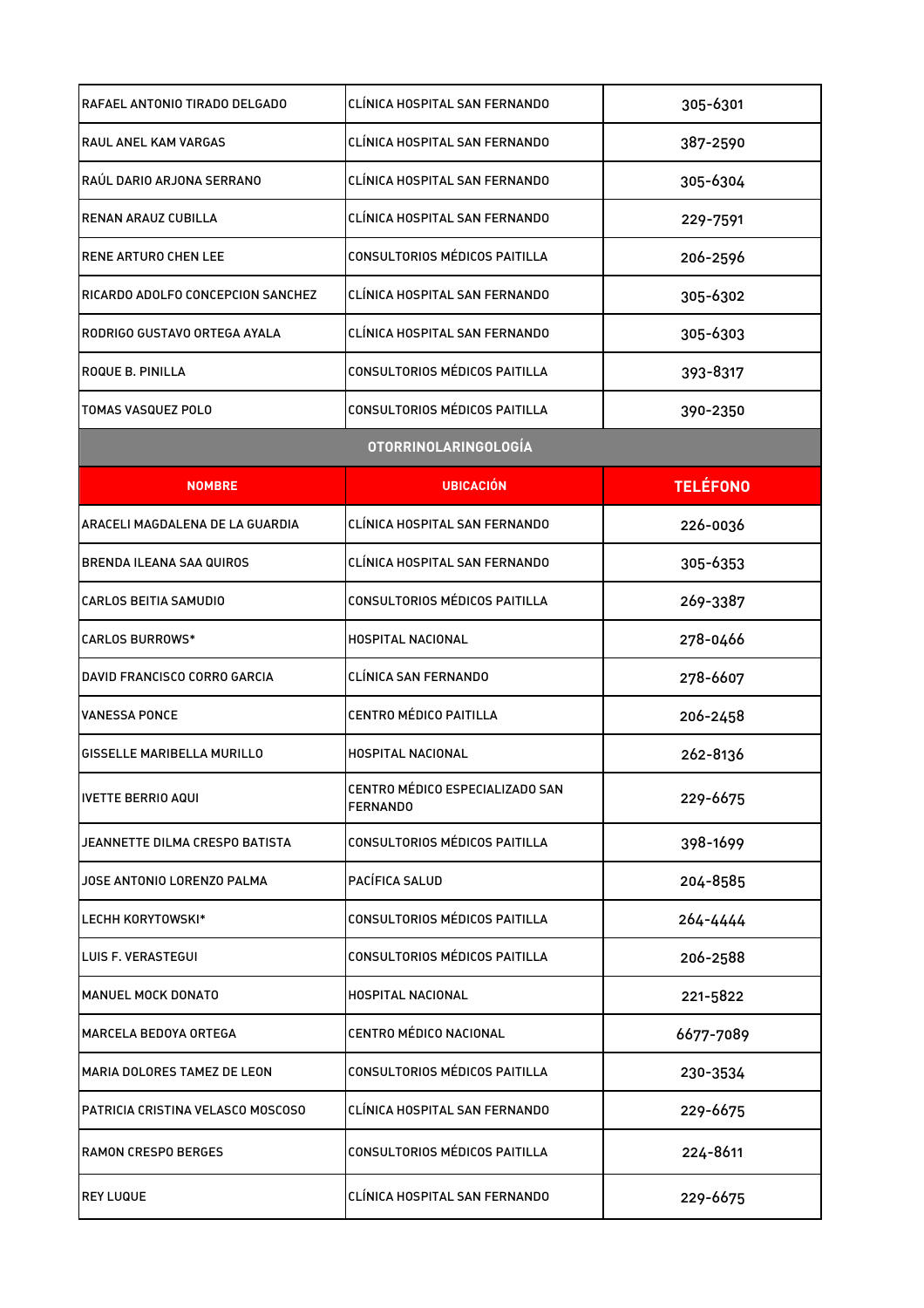| RITA DEL C. VASQUEZ*             | <b>HOSPITAL NACIONAL</b>                           | 227-4733        |
|----------------------------------|----------------------------------------------------|-----------------|
| <b>ROBERT SAMUELS*</b>           | HOSPITAL NACIONAL                                  | 229-4388        |
| RUTH ESTEFANIA HIM CEDEÑO        | <b>CONSULTORIOS MÉDICOS PAITILLA</b>               | 395-4194        |
| SABRINA DEL CARMEN ZAPATA GARCIA | HOSPITAL NACIONAL                                  | 307-3668        |
| <b>VANESSA PONCE VERGARA</b>     | CONSULTORIOS MÉDICOS PAITILLA                      | 206-2458        |
|                                  | PATOLOGÍA*                                         |                 |
| <b>NOMBRE</b>                    | <b>UBICACIÓN</b>                                   | <b>TELÉFONO</b> |
| ALESSANDRO GANCI CERRUD          | CENTRO MÉDICO ESPECIALIZADO SAN<br><b>FERNANDO</b> | 229-2299        |
| DAVID H. MOSQUERA H.             | HOSPITAL NACIONAL                                  | 396-4694        |
| <b>DIANA CORTES</b>              | CONSULTORIOS MÉDICOS PAITILLA                      | 204-8315        |
| <b>GENEVA D. RODRIGUEZ</b>       | CONSULTORIOS MÉDICOS PAITILLA                      | 229-4388        |
| <b>MILANTIA ROY GRAIN</b>        | PACÍFICA SALUD                                     | 204-8360        |
| PATRICIA GIL DEL REAL ALEGRE     | CENTRO MÉDICO ESPECIALIZADO SAN<br><b>FERNANDO</b> | 261-7543        |
| RODRIGO J. VILLALOBOS            | HOSPITAL NACIONAL                                  | 396-4694        |
|                                  | PEDIATRÍA*                                         |                 |
| <b>NOMBRE</b>                    | <b>UBICACIÓN</b>                                   | <b>TELÉFONO</b> |
| ABBY VANESSA DE LA CRUZ GARCÍA   | CLÍNICA HOSPITAL SAN FERNANDO                      | 305-6300        |
| <b>ALBERTO BISSOT</b>            | CLÍNICA HOSPITAL SAN FERNANDO                      | 305-6300        |
| ALBERTO MIZRACHI                 | <b>CONSULTORIOS MÉDICOS PAITILLA</b>               | 278-6608        |
| ALBINO SALAS CESPEDES            | CLÍNICA HOSPITAL SAN FERNANDO                      | 305-6300        |
| ALFREDO COHEN HENRIQUEZ SASSO    | CLÍNICA HOSPITAL SAN FERNANDO                      | 305-6300        |
| ALYNA NEKELDA ARCIA TORRES       | HOSPITAL NACIONAL                                  | 392-9680        |
| ARACELIS M. LAWSON               | THE PANAMÁ CLINIC                                  | 310-1111        |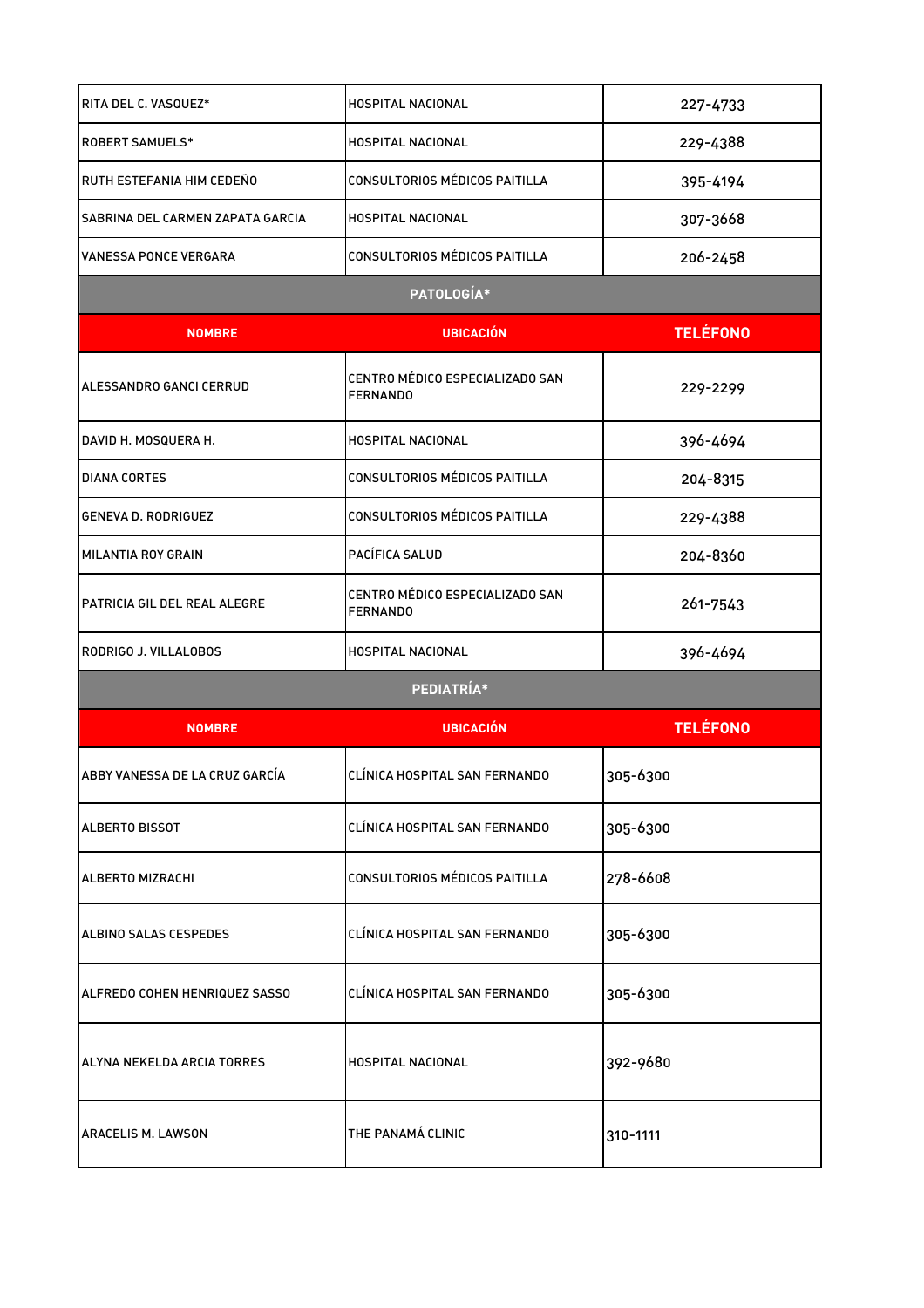| <b>BOLIVAR DAVALOS</b>           | CENTRO MÉDICO ESPECIALIZADO SAN<br><b>FERNANDO</b> | $278 - 6603$ |
|----------------------------------|----------------------------------------------------|--------------|
| BRISEIDA G. BERMUDEZ ORTIZ       | CONSULTORIOS AMÉRICA                               | 229-3591     |
| CHI PIN CHUNG CHIAN              | CENTRO MÉDICO ESPECIALIZADO SAN<br><b>FERNANDO</b> | 344-2155     |
| DANIEL HERRERA                   | PACÍFICA SALUD                                     | 204-8486     |
| DAVID EFRAIN MENDEZ DUTARY       | CONSULTORIOS MÉDICOS PAITILLA                      | 206-2585     |
| DAVID ELLIS HARVEY               | CENTRO MÉDICO ESPECIALIZADO SAN<br><b>FERNANDO</b> | 229-6691     |
| <b>EDUARDO NELSON VALDES</b>     | <b>HOSPITAL NACIONAL</b>                           | 394-7857     |
| ELSA E. CHEN R.                  | PACÍFICA SALUD                                     | 204-8000     |
| ENRIQUE RUIDIAZ P.               | PACÍFICA SALUD                                     | 204-8397     |
| <b>EVELYN CASTILLO</b>           | SERVICIOS HOSPITALARIOS BRISAS DEL<br>GOLF         | 309-2300     |
| <b>FRANCISCO BRAVO ICAZA</b>     | CONSULTORIOS MÉDICOS PAITILLA                      | 264-3058     |
| <b>GERARDO RIVERA CHEN</b>       | CLÍNICA HOSPITAL SAN FERNANDO                      | 305-6300     |
| GILBERTO ENRIQUE CORDOBA BONILLA | CONSULTORIOS MÉDICOS PAITILLA                      | 264-4444     |
| HENRY LUM CHIAL                  | CENTRO MÉDICO ESPECIALIZADO SAN<br><b>FERNANDO</b> | 229-3524     |
| HORTENSIA SOLANO VILLANUEVA      | CLÍNICA HOSPITAL SAN FERNANDO                      | 305-6300     |
| HUMBERTO DE LEON                 | <b>HOSPITAL NACIONAL</b>                           | 225-2697     |
| IAN GÓNZALEZ                     | THE PANAMÁ CLINIC                                  | 310-111      |
| <b>ICARO LEANDRO</b>             | CONSULTORIOS MÉDICOS PAITILLA                      | 269-9212     |
| <b>ITZEL AGUILAR</b>             | PACÍFICA SALUD                                     | 204-8000     |
| IVAN AUGUSTO SIERRA ROBLES       | CENTRO MÉDICO ESPECIALIZADO SAN<br><b>FERNANDO</b> | 206-2588     |
| JESUALDA LISET SANCHEZ LOPEZ     | CENTRO MÉDICO ESPECIALIZADO SAN<br><b>FERNANDO</b> | 395-4064     |
| JORGE JUAN MEDRANO DE LEON       | <b>HOSPITAL NACIONAL</b>                           | 394-7857     |
| JOSE ANGEL CASTRELLON            | <b>CONSULTORIOS AMÉRICA</b>                        | 229-3591     |
| JOSE SILVIO SAAVEDRA ESPINOZA    | HOSPITAL NACIONAL                                  | 394-7857     |
| JUAN ANTONIO RUIZ GUTIERREZ      | PACÍFICA SALUD                                     | 204-8000     |
| <b>JULIO CESAR VEGA</b>          | <b>CONSULTORIOS AMÉRICA</b>                        | 229-4388     |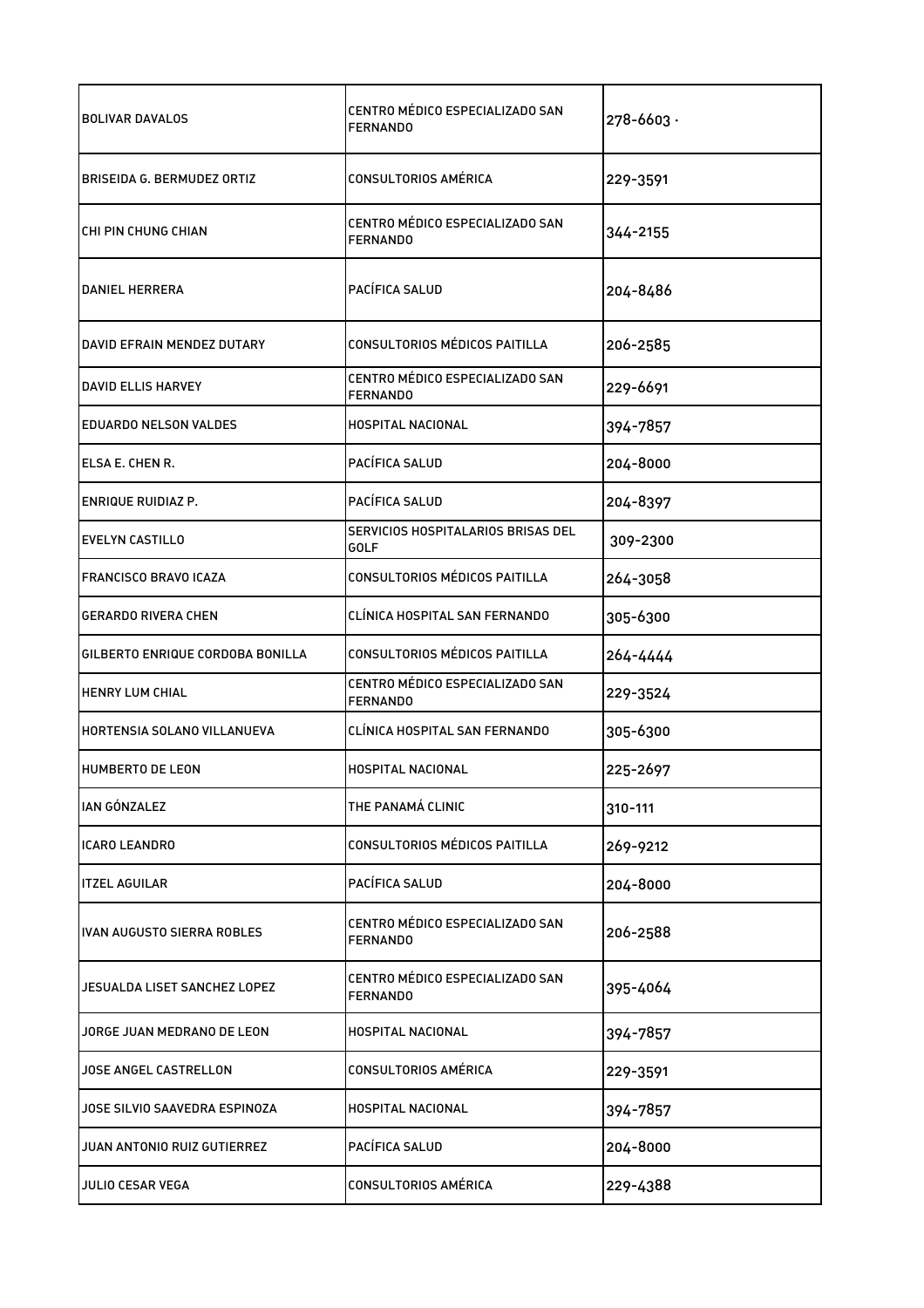| KAREN AIMEE ICAZA VALDES          | CENTRO MÉDICO ESPECIALIZADO SAN<br><b>FERNANDO</b> | 224-5470 |
|-----------------------------------|----------------------------------------------------|----------|
| <b>KATIA RUEDA</b>                | PACÍFICA SALUD                                     | 395-4064 |
| <b>LAURA EDITH ABREGO FUENTES</b> | PACÍFICA SALUD                                     | 204-8000 |
| LESBIA EDITH RODRIGUEZ HERNANDEZ  | CONSULTORIOS AMÉRICA                               | 204-8312 |
| LOURDES DEL CARMEN VAUGHAN COBO   | PACÍFICA SALUD                                     | 204-8000 |
| LUIS FELIPE LEZCANO               | CONSULTORIOS SAN JUDAS TADEO                       | 204-8312 |
| LUIS J. DE LEÓN                   | CONSULTORIOS SAN JUDAS TADEO                       | 204-8312 |
| MANUEL ABOOD AOUN                 | CLÍNICA HOSPITAL SAN FERNANDO                      | 204-8312 |
| MANUEL DE GRACIA                  | CENTRO MÉDICO ESPECIALIZADO SAN<br><b>FERNANDO</b> | 204-8312 |
| MARIA B. ABBOTT                   | PACÍFICA SALUD                                     | 204-8000 |
| <b>MARIA ELISA DEJUANE MATEO</b>  | CLÍNICA HOSPITAL SAN FERNANDO                      | 204-8312 |
| MARIA TERESA IOVANE IBAÑEZ        | CENTRO MÉDICO ESPECIALIZADO SAN<br><b>FERNANDO</b> | 204-8312 |
| MARIANA E. LOPEZ S.               | <b>CONSULTORIOS AMÉRICA</b>                        | 204-8312 |
| MIGUEL ANTONIO BAMBU RODRIGUEZ    | CENTRO MÉDICO ESPECIALIZADO SAN<br><b>FERNANDO</b> | 204-8312 |
| MILITZA TORRES HERRERA            | CENTRO MÉDICO ESPECIALIZADO SAN<br><b>FERNANDO</b> | 204-8312 |
| MIREYA EMPERATRIZ ALVEAR PALMA    | <b>HOSPITAL NACIONAL</b>                           | 204-8312 |
| MIRNA ENEIDA CAICEDO L.           | HOSPITAL NACIONAL                                  | 204-8312 |
| NESTOR MANUEL CASTILLERO SANTOS   | CLÍNICA HOSPITAL SAN FERNANDO                      | 204-8312 |
| NITZA ITZEL CORREOSO DOMINGUEZ    | CLÍNICA HOSPITAL SAN FERNANDO                      | 204-8312 |
| ORLANDO JOSE TEJEIRA ARAUZ        | CLÍNICA HOSPITAL SAN FERNANDO                      | 204-8312 |
| PAUL GASTON GALLARDO SOSA         | CLÍNICA HOSPITAL SAN FERNANDO                      | 204-8312 |
| PEDRO E VERBEL ARROCHA            | <b>CONSULTORIOS AMÉRICA</b>                        | 204-8312 |
| RAFAEL JOLY                       | CENTRO MÉDICO ESPECIALIZADO SAN<br>FERNANDO        | 204-8312 |
| RAMIRO GARCIA BARRIOS             | <b>HOSPITAL NACIONAL</b>                           | 204-8312 |
| <b>ROBERTO GRIMALDO</b>           | CENTRO MÉDICO ESPECIALIZADO SAN<br><b>FERNANDO</b> | 204-8312 |
| ROBERTO J MURGAS TORRAZZA         | PACÍFICA SALUD                                     | 204-8000 |
| ROBERTO PEÑALBA S.                | CONSULTORIOS MÉDICOS SAN JUDAS<br><b>TADE0</b>     | 204-8312 |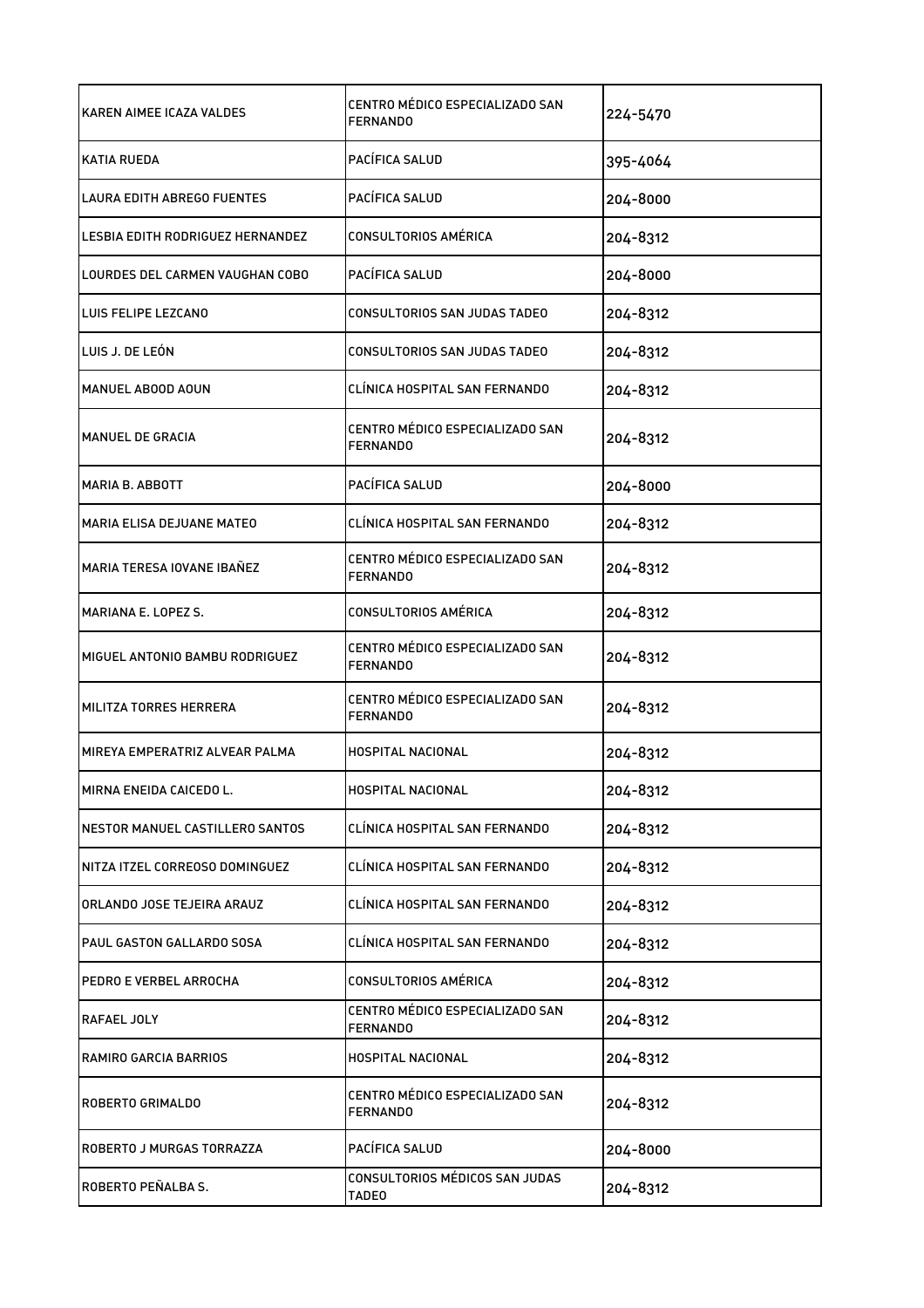| RODOLFO A ITURRALDE M                                | CENTRO MÉDICO ESPECIALIZADO SAN<br><b>FERNANDO</b> | 204-8312        |
|------------------------------------------------------|----------------------------------------------------|-----------------|
| SECUNDINO SUGASTI P.                                 | CENTRO MÉDICO ESPECIALIZADO SAN<br><b>FERNANDO</b> | 204-8312        |
| TELSYS YARIELA BONILLA MORALES                       | CONSULTORIOS MÉDICOS PAITILLA                      | 204-8312        |
| VALENTIN REYNALDO CORRALES VALLECILLA PACÍFICA SALUD |                                                    | 204-8000        |
| VERA ITZEL LOMBARDO                                  | <b>HOSPITAL NACIONAL</b>                           | 204-8312        |
| VICTOR MANUEL FARRO SERRANO                          | <b>HOSPITAL NACIONAL</b>                           | 204-8312        |
| YARIELA DEL CARMEN ARAUZ NAVARRO                     | CONSULTORIOS MÉDICOS ROYAL CENTER                  | 204-8312        |
| YARMINIA DEL CARMEN RICO CEDEÑO                      | CONSULTORIOS AMÉRICA                               | 204-8312        |
| YILA IRIS CASTILLO                                   | PACÍFICA SALUD                                     | 204-8000        |
|                                                      | <b>PSIQUIATRÍA*</b>                                |                 |
| <b>NOMBRE</b>                                        | <b>UBICACIÓN</b>                                   | <b>TELÉFONO</b> |
| ANGIE VANESA PEREZ NINAMANGO                         | CLÍNICA CONDADO                                    | 239-7019        |
| ARLENE ANETTE ALMENGOR GALVAN                        | <b>HOSPITAL NACIONAL</b>                           | 396-0155        |
| ISIS DEL CARMEN BONILLA QUIJADA                      | PACÍFICA SALUD                                     | 360-7441        |
| KAREN BUITRAGO MORENO                                | PACÍFICA SALUD                                     | 386-5845        |
| <b>MAGDALENA MARTINEZ HERRERA</b>                    | CONSULTORIOS MÉDICOS ROYAL CENTER                  | 315-6817        |
| NORIS ESTHER ARANDA ESPINOZA                         | PACÍFICA SALUD                                     | 204-8000        |
| SADELYS ALICIA DE LEON RODRIGUEZ                     | CONSULTORIOS MÉDICOS ROYAL CENTER                  | 340-9900        |
|                                                      | PEDIATRÍA/NEONATOLOGÍA                             |                 |
| <b>NOMBRE</b>                                        | <b>UBICACIÓN</b>                                   | <b>TELÉFONO</b> |
| ALBERTO BISSOT*                                      | CLÍNICA HOSPITAL SAN FERNANDO                      | 305-6300        |
| DANIEL HERRERA*                                      | PACÍFICA SALUD                                     | 204-8486        |
| ENRIQUE RUIDIAZ P.                                   | PACÍFICA SALUD                                     | 204-8397        |
| <b>GERARDO RIVERA CHEN*</b>                          | CLÍNICA HOSPITAL SAN FERNANDO                      | 305-6300        |
| HORTENSIA SOLANO VILLANUEVA*                         | CLÍNICA HOSPITAL SAN FERNANDO                      | 305-6300        |
| IAN GÓNZALEZ*                                        | THE PANAMÁ CLINIC                                  | 310-111         |
| IVAN AUGUSTO SIERRA ROBLES*                          | CENTRO MÉDICO ESPECIALIZADO SAN<br><b>FERNANDO</b> | 206-2588        |
| JESUALDA LISET SANCHEZ LOPEZ*                        | CENTRO MÉDICO ESPECIALIZADO SAN<br><b>FERNANDO</b> | 395-4064        |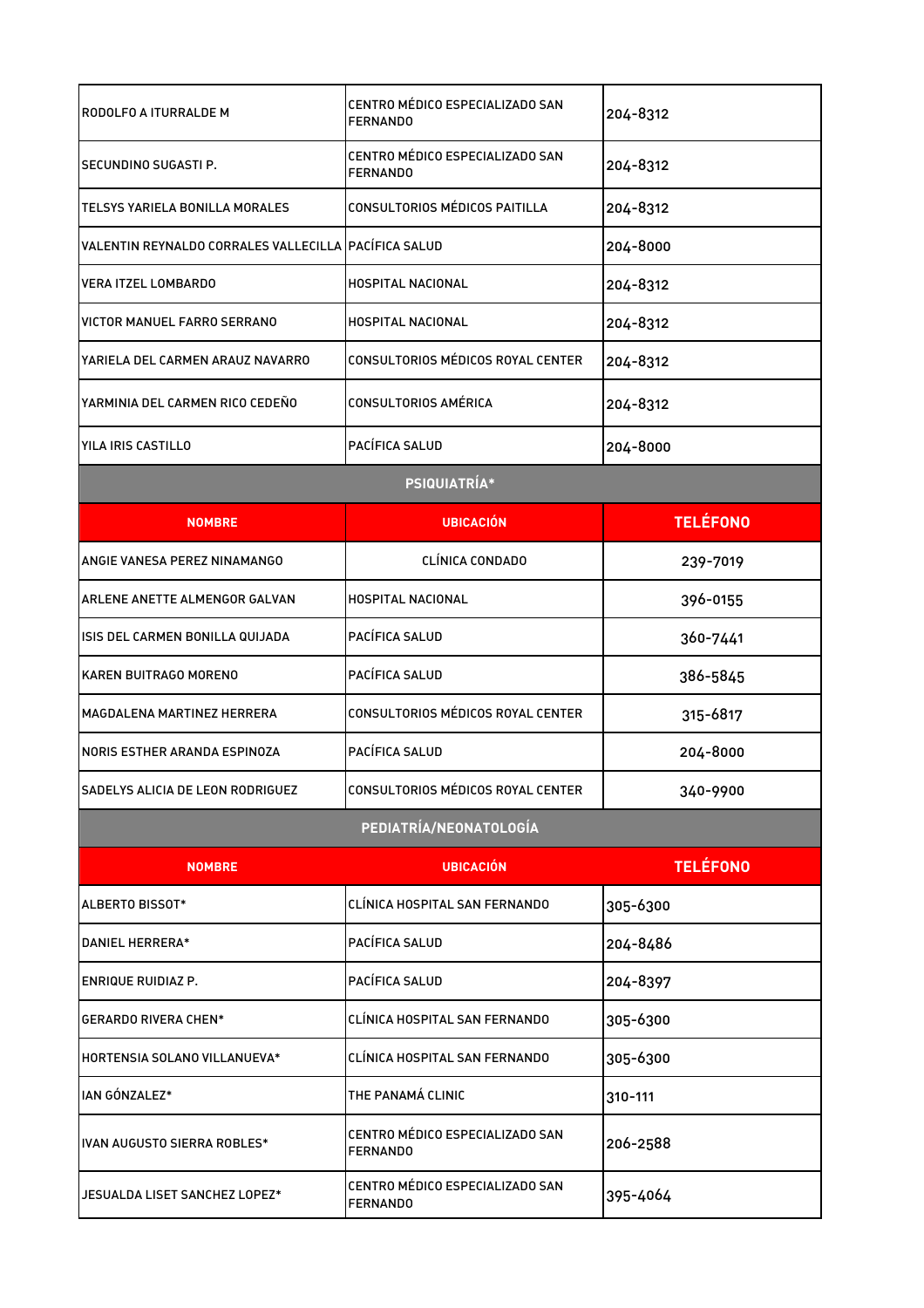| JORGE JUAN MEDRANO DE LEON*       | HOSPITAL NACIONAL                                  | 394-7857        |
|-----------------------------------|----------------------------------------------------|-----------------|
| <b>KATIA RUEDA *</b>              | PACÍFICA SALUD                                     | 395-4064        |
| LOURDES DEL CARMEN VAUGHAN COBO*  | PACÍFICA SALUD                                     | 204-8000        |
| MARIA TERESA IOVANE IBAÑEZ*       | CENTRO MÉDICO ESPECIALIZADO SAN<br><b>FERNANDO</b> | 204-8312        |
| MIGUEL ANTONIO BAMBU RODRIGUEZ*   | CENTRO MÉDICO ESPECIALIZADO SAN<br><b>FERNANDO</b> | 204-8312        |
| MILITZA TORRES HERRERA*           | CENTRO MÉDICO ESPECIALIZADO SAN<br><b>FERNANDO</b> | 204-8312        |
| NESTOR MANUEL CASTILLERO SANTOS*  | CLÍNICA HOSPITAL SAN FERNANDO                      | 204-8312        |
| NITZA ITZEL CORREOSO DOMINGUEZ*   | CLÍNICA HOSPITAL SAN FERNANDO                      | 204-8312        |
| <b>PAUL GASTON GALLARDO SOSA*</b> | CLÍNICA HOSPITAL SAN FERNANDO                      | 204-8312        |
| TELSYS YARIELA BONILLA MORALES*   | CONSULTORIOS MÉDICOS PAITILLA                      | 204-8312        |
| VERA ITZEL LOMBARDO*              | HOSPITAL NACIONAL                                  | 204-8312        |
|                                   | RADIOLOGÍA*                                        |                 |
| <b>NOMBRE</b>                     | <b>UBICACIÓN</b>                                   | <b>TELÉFONO</b> |
|                                   |                                                    |                 |
| ALEJANDRO AYALA DEL CID           | <b>CENTRO MÉDICO NACIONAL</b>                      | 503-6099        |
|                                   | RADIOLOGÍA INTERVENCIONISTA*                       |                 |
| <b>NOMBRE</b>                     | <b>UBICACIÓN</b>                                   | <b>TELÉFONO</b> |
| ALEXIS PALACIOS ADAMES            | CONSULTORIOS MÉDICOS PAITILLA                      | 232-8196        |
| ANIBAL URRUTIA                    | CLÍNICA HOSPITAL SAN FERNANDO                      | 261-0610        |
| <b>MAYLIN RUIZ VALDES</b>         | PACÍFICA SALUD                                     | 204-8159        |
|                                   | REUMATOLOGÍA*                                      |                 |
| <b>NOMBRE</b>                     | <b>UBICACIÓN</b>                                   | <b>TELÉFONO</b> |
| <b>GALEN LOPEZ CERRUD</b>         | CENTRO MÉDICO ESPECIALIZADO SAN<br><b>FERNANDO</b> | 229-7740        |
|                                   | <b>UROLOGÍA</b>                                    |                 |
| <b>NOMBRE</b>                     | <b>UBICACIÓN</b>                                   | <b>TELÉFONO</b> |
| ALBINS PINEDA DELGADILLO          | CLÍNICA HOSPITAL SAN FERNANDO                      | 302-3877        |
| ALEJANDRO MANDULEY CARRIZO        | CLÍNICA HOSPITAL SAN FERNANDO                      | 229-9739        |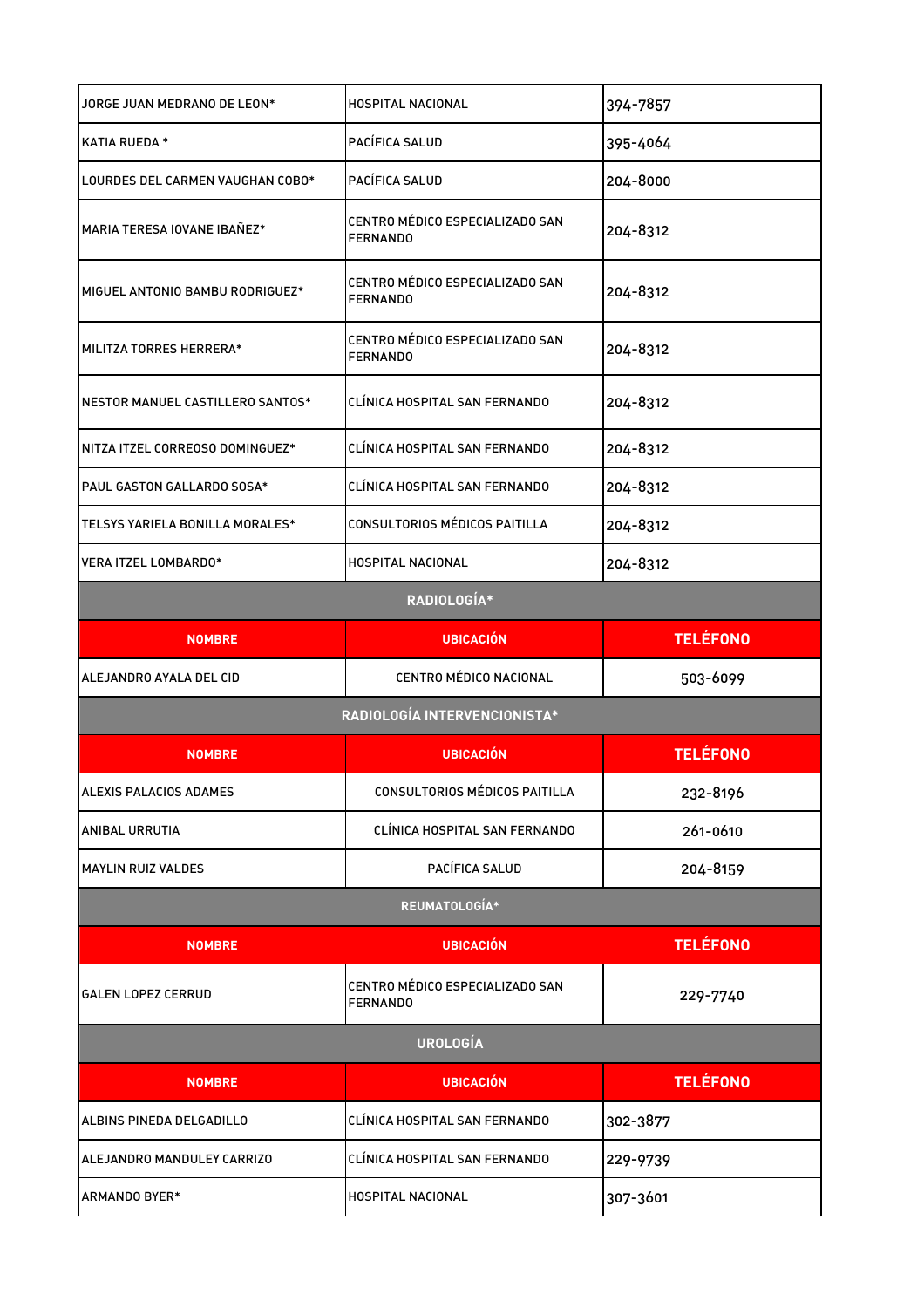| CARLOS ALBERTO BRUGIATI SANJUR                  | CENTRO MÉDICO NACIONAL                      | 232-3139 |
|-------------------------------------------------|---------------------------------------------|----------|
| CLEVELAND ANTONIO BECKFORD<br><b>VILLALVAZO</b> | PACÍFICA SALUD                              | 260-7909 |
| <b>DAVID CRESPO BATISTA</b>                     | CENTRO MÉDICO NACIONAL                      | 269-1073 |
| EDGAR ANEL FIGUEROA RODRIGUEZ                   | CLÍNICA HOSPITAL SAN FERNANDO               | 229-3524 |
| <b>EDUARDO FLETCHER</b>                         | CONSULTORIOS MÉDICOS PAITILLA               | 393-8148 |
| EDWIN ELIAS PIMENTEL MONTERO                    | CONSULTORIOS MÉDICOS PAITILLA               | 305-6358 |
| ELIAS BODDEN M.                                 | PACÍFICA SALUD                              | 204-8428 |
| GIUSEPPE CORCIONE                               | CONSULTORIOS MÉDICOS PAITILLA               | 269-1073 |
| <b>GRACIELA E. CASTILLO NORIEGA</b>             | CLÍNICA HOSPITAL SAN FERNANDO               | 305-6300 |
| <b>GUILLERMO ELOY GARCIA LOPEZ</b>              | PACÍFICA SALUD                              | 206-2595 |
| <b>GUSTAVO ESPINO*</b>                          | HOSPITAL NACIONAL                           | 307-3620 |
| JAVIER DEL ROSARIO                              | CENTRO MÉDICO ESPECIALIZADO SAN<br>FERNANDO | 261-6326 |
| JORGE ALONSO CASTRO FERRARI                     | PACÍFICA SALUD                              | 395-4194 |
| JUAN A. MONTERREY P.*                           | CLÍNICA HOSPITAL SAN FERNANDO               | 305-6300 |
| JULIO JOSE RODRIGUEZ TEJADA                     | <b>HOSPITAL SANTA FÉ</b>                    | 305-6351 |
| KHALIL HASAN*                                   | CONSULTORIOS MÉDICOS PAITILLA               | 265-5737 |
| LETICIA JOSEFINA RUIZ JAEN                      | PACÍFICA SALUD                              | 315-0811 |
| <b>MARCOS YOUNG*</b>                            | CONSULTORIOS MÉDICOS PAITILLA               | 278-2105 |
| PAOLA ROMAN                                     | CENTRO MÉDICO NACIONAL                      | 227-5444 |
| <b>RAMON RODRIGUEZ LAY</b>                      | CONSULTORIOS MÉDICOS ROYAL CENTER           | 263-3490 |
| RICARDO ALBERTO DONDERIS LOUISON                | PACÍFICA SALUD                              | 204-8312 |
| <b>WALTER MORALES*</b>                          | HOSPITAL NACIONAL                           | 307-3601 |
| IVIANETTE MONTAGNE                              | PACÍFICA SALUD                              | 382-5445 |
| <b>CHAME</b>                                    |                                             |          |
| <b>CLÍNICAS PRIMARIAS Y MEDICINA GENERAL</b>    |                                             |          |
| MI SALUD MI CLÍNICA                             | <b>CORONADO MALL CHAME</b>                  | 344-7216 |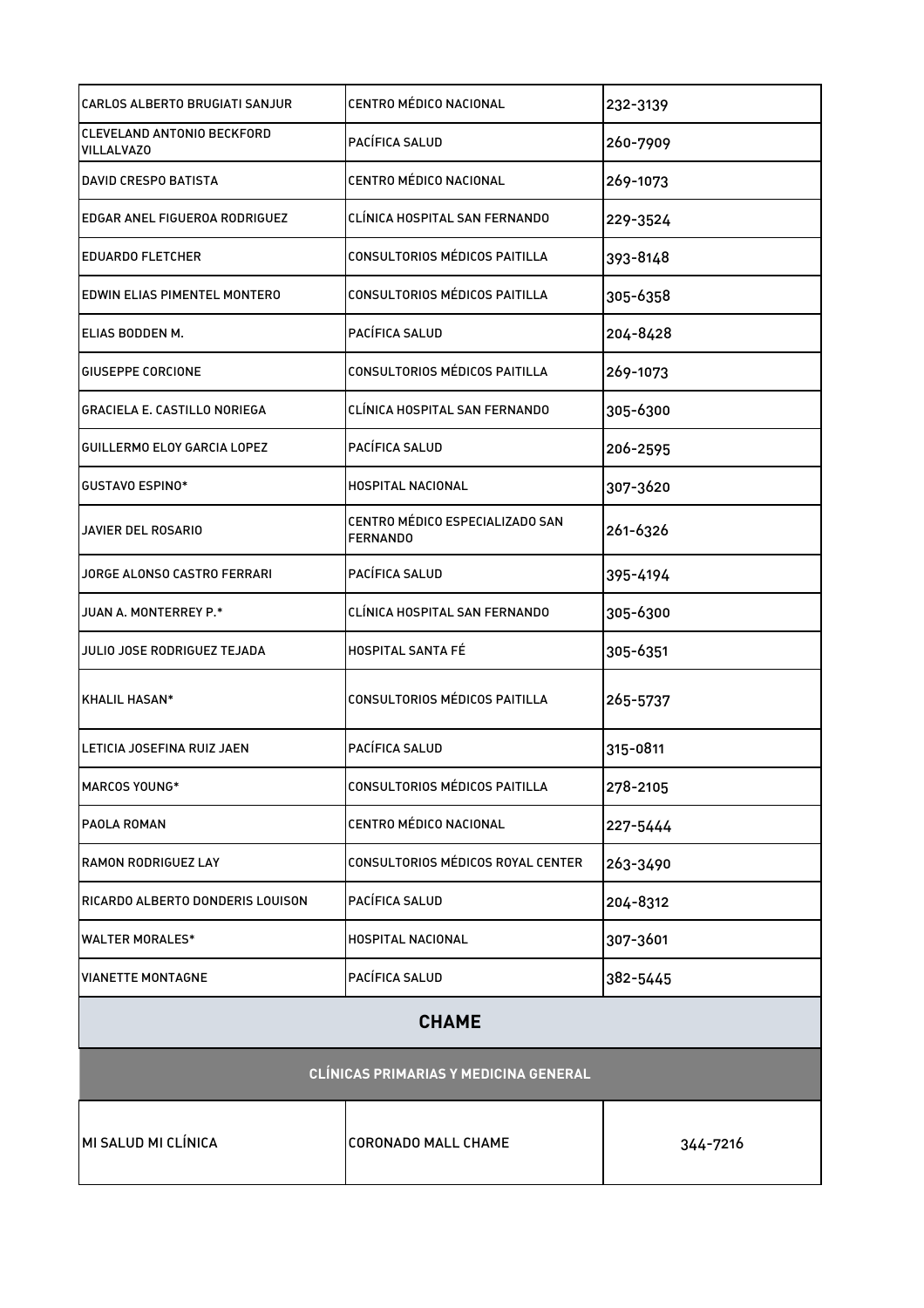|                                         | <b>CHIRIQUÍ</b>                |                 |
|-----------------------------------------|--------------------------------|-----------------|
|                                         | ALGIOLOGÍA*                    |                 |
| <b>NOMBRE</b>                           | <b>UBICACIÓN</b>               | <b>TELÉFONO</b> |
| ANGEL BOLIVAR ESCALA M.                 | <b>CENTRO MÉDICO MAE LEWIS</b> | 775-4616        |
|                                         | ANESTESIOLOGÍA*                |                 |
| <b>NOMBRE</b>                           | <b>UBICACIÓN</b>               | <b>TELÉFONO</b> |
| RENATA ALEXANDRA CASTAÑO GOMEZ          | <b>CENTRO MÉDICO MAE LEWIS</b> | 730-5909        |
| ANGEL BOLIVAR ESCALA M.                 | <b>CENTRO MÉDICO MAE LEWIS</b> | 730-5909        |
| BLANCA ELENA APARICIO CEDEÑO            | HOSPITAL CHIRIQUÍ              | 730-4511        |
| CALIXTO ESPINOSA M.                     | HOSPITAL CHIRIQUÍ              | 775-4616        |
| EYNAR M. SAMUDIO B.                     | HOSPITAL CHIRIQUÍ              | 775-0738        |
| JORGE EDUARDO ANDRADE                   | HOSPITAL CHIRIQUÍ              | 775-4616        |
|                                         | CARDIOLOGÍA*                   |                 |
| <b>NOMBRE</b>                           | <b>UBICACIÓN</b>               | <b>TELÉFONO</b> |
| DOMINGO COREA                           | HOSPITAL CHIRIQUÍ              | 777-8064        |
|                                         | <b>CIRUGÍA GENERAL*</b>        |                 |
| <b>NOMBRE</b>                           | <b>UBICACIÓN</b>               | <b>TELÉFONO</b> |
| ADALBERTO YANGUEZ CASTILLO              | HOSPITAL CHIRIQUÍ              | 777-8076        |
| ALGIS ABDIEL GUERRA MARTINEZ            | HOSPITAL CHIRIQUÍ              | 774-0128        |
| ANA TERESA LOPEZ NIETO                  | HOSPITAL CHIRIQUÍ              | 774-0128        |
| ARMANDO FRANCISCO CABALLERO ADAMES      | <b>CENTRO MÉDICO MAE LEWIS</b> | 6638-0840       |
| ERICK MIRANDA RIVERA                    | CENTRO MÉDICO MAE LEWIS        | 775-4616        |
| FELIX A. MORALES BOUCHE                 | HOSPITAL CHIRIQUÍ              | 775-4616        |
| <b>GLARISSA LIBED SANJUR GUERRA</b>     | HOSPITAL CHIRIQUÍ              | 774-0128        |
| <b>GUSTAVO ANTONIO JACOME RODRIGUEZ</b> | <b>CENTRO MÉDICO MAE LEWIS</b> | 774-0128        |
| JOSSARY M. PRIETO                       | HOSPITAL CHIRIQUÍ              | 774-0128        |
| MARICELA OSIRIS COTES SMITH             | HOSPITAL CHIRIQUÍ              | 730-5080        |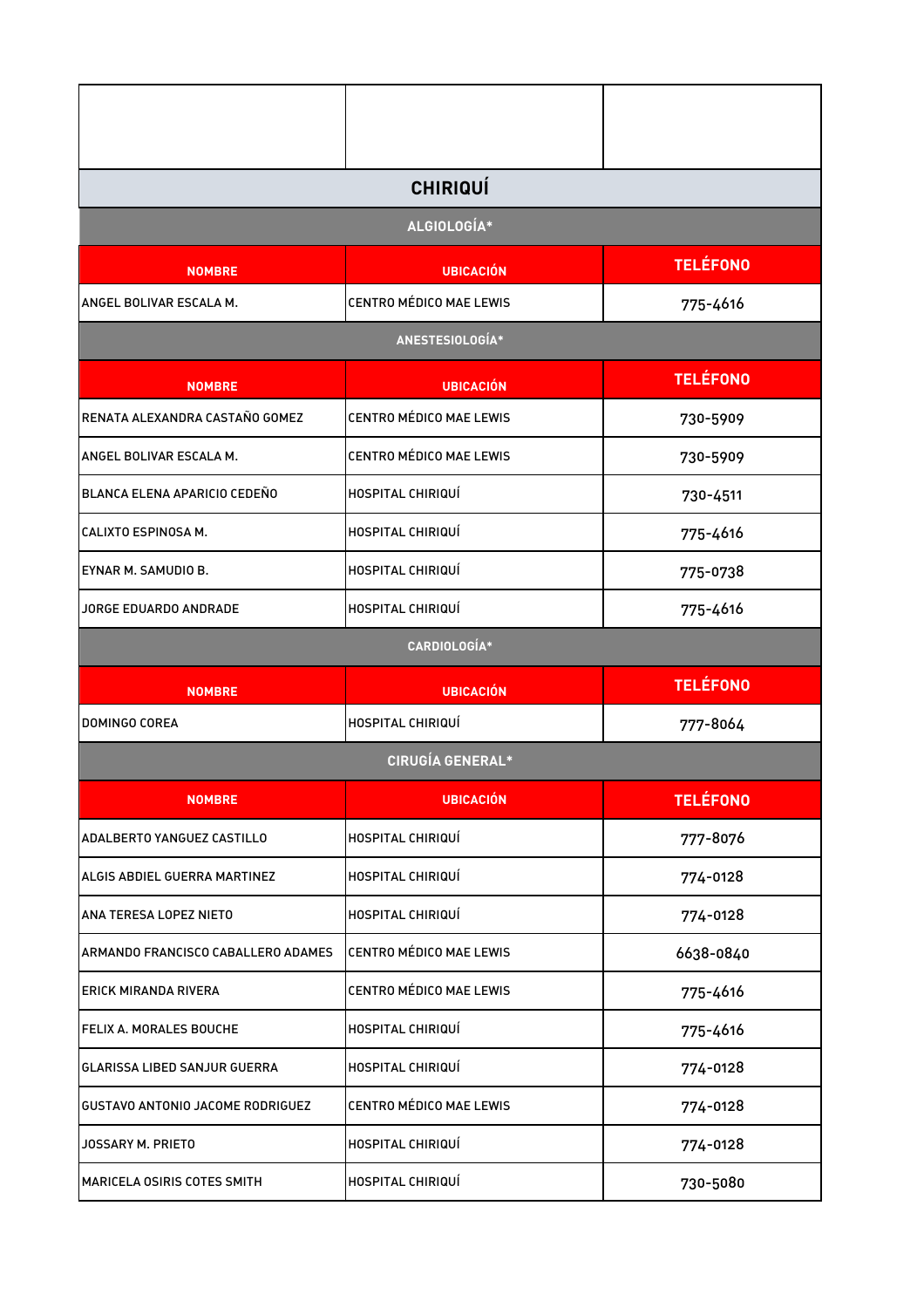| <b>MARIELA GISELLE HURTADO SANJUR</b> | <b>CENTRO MÉDICO MAE LEWIS</b> | 775-4616        |
|---------------------------------------|--------------------------------|-----------------|
| <b>RUBEN D RIVERA AROSEMENA</b>       | HOSPITAL CHIRIQUÍ              | 774-0128        |
| <b>SAMUEL LUIS CATTAN ALVAREZ</b>     | CENTRO MÉDICO MAE LEWIS        | 774-0871        |
| VICTOR HUGO BRUNO CAO                 | HOSPITAL CHIRIQUÍ              | 730-1244        |
|                                       | COLOPROCTOLOGÍA*               |                 |
| <b>NOMBRE</b>                         | <b>UBICACIÓN</b>               | <b>TELÉFONO</b> |
| <b>CARLOS ENRIQUE ABADIA</b>          | HOSPITAL CHIRIQUÍ              | 774-0128        |
|                                       | DERMATOLOGÍA*                  |                 |
| <b>NOMBRE</b>                         | <b>UBICACIÓN</b>               | <b>TELÉFONO</b> |
| DALILA IDAZEL MIRONES CASTRO          | CENTRO MÉDICO MAE LEWIS        | 775-4149        |
|                                       | GASTROENTEROLOGÍA*             |                 |
| <b>NOMBRE</b>                         | <b>UBICACIÓN</b>               | <b>TELÉFONO</b> |
| LUCAS GILBERTO DE LEON AROSEMENA      | HOSPITAL CHIRIQUÍ              | 777-8084        |
| <b>VELKYS Y. BEITIA M.</b>            | HOSPITAL CHIRIQUÍ              | 774-0128        |
|                                       | GINECOLOGÍA*                   |                 |
|                                       |                                | <b>TELÉFONO</b> |
| <b>NOMBRE</b>                         | <b>UBICACIÓN</b>               |                 |
| ARACELLY JOSSIVA GOMEZ ARAUZ*         | HOSPITAL CHIRIQUÍ              | 774-0128        |
| ARELYS MELISSA QUINTERO DE LEON*      | CENTRO MÉDICO MAE LEWIS        | 775-4616        |
| ARIEL EDGARDO GUERRA GONZALEZ*        | HOSPITAL CHIRIQUÍ              | 777-8012        |
| DANIEL KAM WONG*                      | HOSPITAL CHIRIQUÍ              | 774-0128        |
| <b>ENRIQUE JUAN DAMES ORTIZ*</b>      | HOSPITAL CHIRIQUÍ              | 774-0128        |
| <b>GLADYS NOVOA*</b>                  | HOSPITAL CHIRIQUÍ              | 774-0128        |
| JORGE G. RODRIGUEZ*                   | CENTRO MÉDICO MAE LEWIS        | 775-4616        |
| MANUEL ALEJANDRO SHEPHERD ORTEGA*     | HOSPITAL CHIRIQUÍ              | 774-0128        |
| PORFIRIO QUINTERO GOMEZ*              | HOSPITAL CHIRIQUÍ              | 774-0128        |
| TOMÁS ARIAS*                          | HOSPITAL CHIRIQUÍ              | 777-8024        |
| VILDIA MICHELLE ROWE MOLLAH*          | HOSPITAL CHIRIQUÍ              | 774-0128        |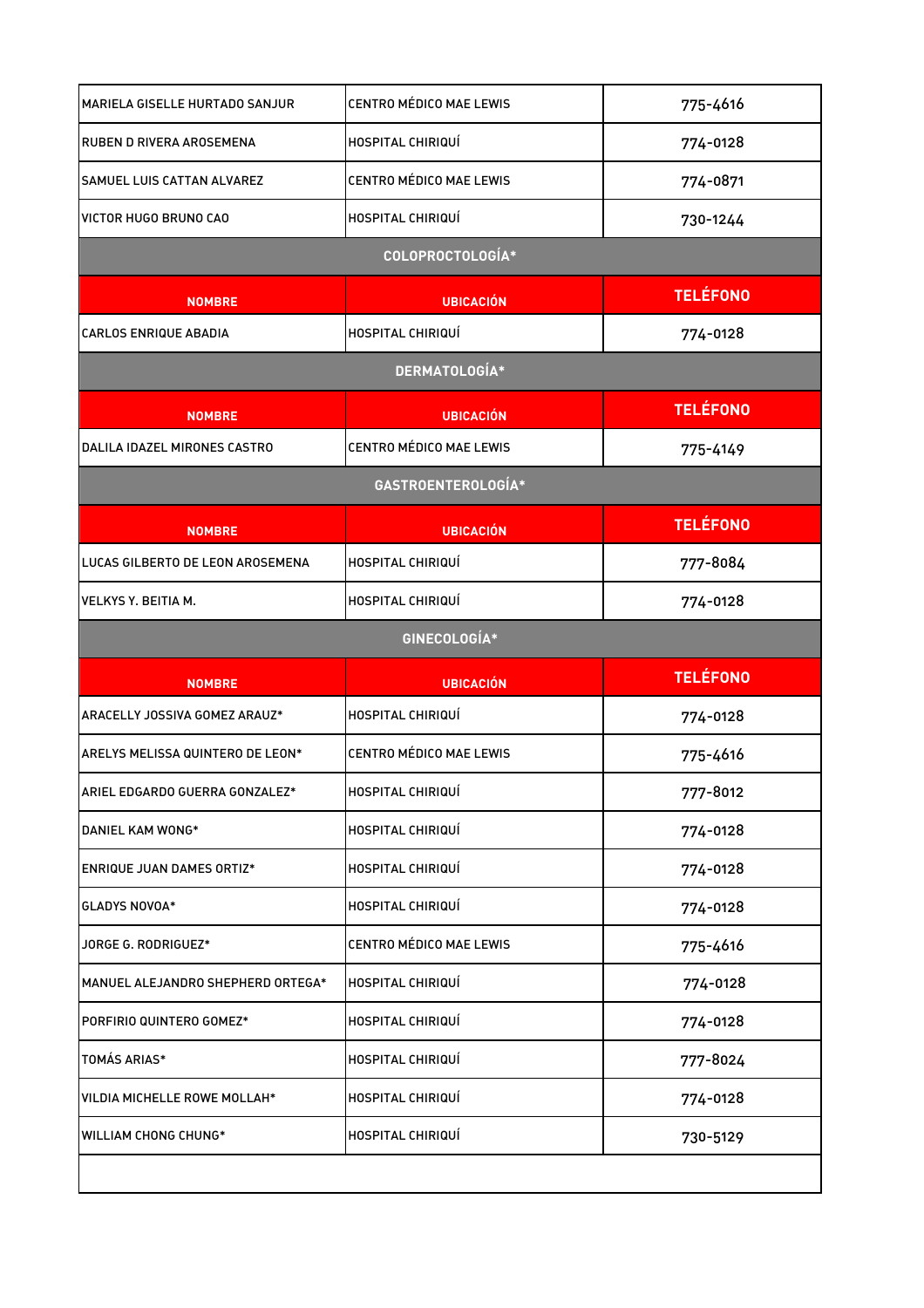| <b>MEDICINA INTENSIVA*</b>                                   |                                                                                               |                 |
|--------------------------------------------------------------|-----------------------------------------------------------------------------------------------|-----------------|
| <b>NOMBRE</b>                                                | <b>UBICACIÓN</b>                                                                              | <b>TELÉFONO</b> |
| <b>HEYDY MIRLA ALVARADO</b>                                  | <b>HOSPITAL CHIRIQUÍ</b>                                                                      | 774-0128        |
| ROBERTINO VALDEZ CARRERA                                     | <b>HOSPITAL CHIRIQUI</b>                                                                      | 774-0128        |
|                                                              | <b>MEDICINA INTERNA*</b>                                                                      |                 |
| <b>NOMBRE</b>                                                | <b>UBICACIÓN</b>                                                                              | <b>TELÉFONO</b> |
| AMILCAR EDWARD HURTADO MUÑOZ                                 | HOSPITAL CHIRIQUÍ                                                                             | 774-0128        |
| EDGAR EDUARDO STAFF GOMEZ                                    | HOSPITAL CHIRIQUÍ                                                                             | 777-8083        |
|                                                              | <b>CLÍNICAS PRIMARIAS Y MEDICINA GENERAL*</b>                                                 |                 |
| <b>NOMBRE</b>                                                | <b>UBICACIÓN</b>                                                                              | <b>TELÉFONO</b> |
| <b>CENTRO MÉDICO MAE LEWIS</b>                               | VÍA INTERAMERICANA, DAVID                                                                     | 775-4616        |
| <b>HOSPITAL CATTAN</b>                                       | CALLE 4A ESTE, DAVID                                                                          | 777-7099        |
| CENTRO DE DIAGNÓSTICO TODO SALUD                             | CALLE J NORTE, A UN COSTADO DE<br>COCINA RICA, EDIFICIO PACIFIC PLAZA,<br><b>SEGUNDO PISO</b> | 730-4290        |
| CONSULTORIO MÉDICO Y LABORATORIO<br><b>CLÍNICO SAN MATEO</b> | <b>CALLE F SUR, DAVID</b>                                                                     | 774-8303        |
|                                                              | NEFROLOGÍA*                                                                                   |                 |
| <b>NOMBRE</b>                                                | <b>UBICACIÓN</b>                                                                              | <b>TELÉFONO</b> |
| NADJI RAQUEL NOVOA                                           | HOSPITAL CHIRIQUÍ                                                                             | 774-0128        |
|                                                              | NEUMOLOGÍA*                                                                                   |                 |
| <b>NOMBRE</b>                                                | <b>UBICACIÓN</b>                                                                              | <b>TELÉFONO</b> |
| ALCIBIADES AROSEMENA MORENO                                  | <b>CENTRO MÉDICO MAE LEWIS</b>                                                                | 775-4616        |
|                                                              | NEUMOLOGÍA PEDIÁTRICA*                                                                        |                 |
| <b>NOMBRE</b>                                                | <b>UBICACIÓN</b>                                                                              | <b>TELÉFONO</b> |
| HUMBERTO ADOARDO SERRUD ESPINO                               | CENTRO MÉDICO MAE LEWIS                                                                       | 775-4616        |
|                                                              | NEUROCIRUGÍA*                                                                                 |                 |
| <b>NOMBRE</b>                                                | <b>UBICACIÓN</b>                                                                              | <b>TELÉFONO</b> |
| ANDRES ALMENDRAL                                             | CENTRO MÉDICO MAE LEWIS                                                                       | 775-4616        |
| NEUROLOGÍA*                                                  |                                                                                               |                 |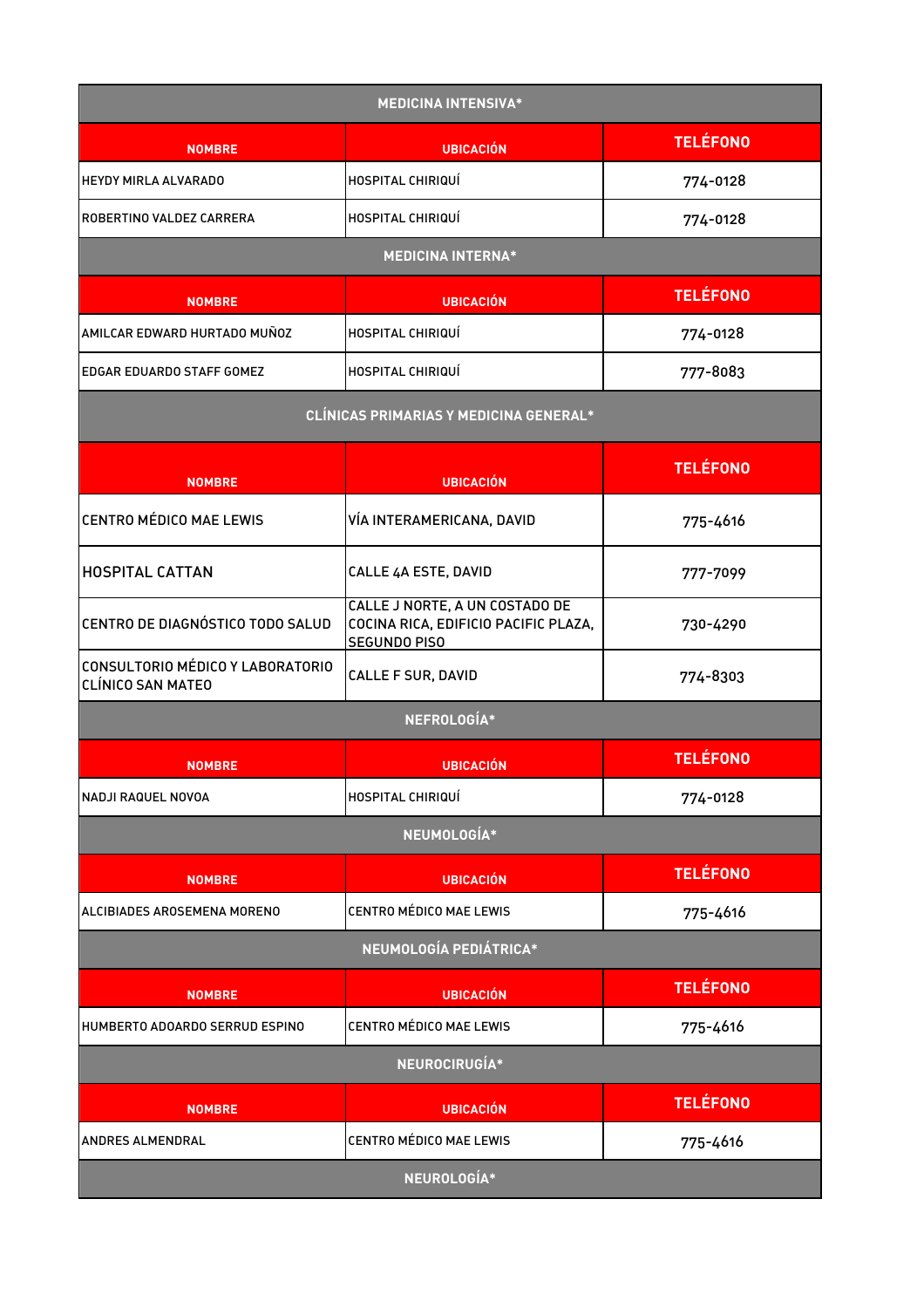| <b>NOMBRE</b>                       | <b>UBICACIÓN</b>               | <b>TELÉFONO</b> |
|-------------------------------------|--------------------------------|-----------------|
| FELIPE ELIAS VILLARREAL NUÑEZ       | HOSPITAL CHIRIQUÍ              | 776-9055        |
|                                     | OFTALMOLOGÍA*                  |                 |
| <b>NOMBRE</b>                       | <b>UBICACIÓN</b>               | <b>TELÉFONO</b> |
| BLANCA MARGARITA GOMEZ GOFF DE BAEZ | <b>CENTRO MÉDICO MAE LEWIS</b> | 775-4616        |
| MITZI DEL ROSARIO VELASCO DE ARIAS  | <b>CENTRO MÉDICO MAE LEWIS</b> | 774-0128        |
|                                     | ONCOLOGÍA*                     |                 |
| <b>NOMBRE</b>                       | <b>UBICACIÓN</b>               | <b>TELÉFONO</b> |
| <b>FELIX ABADIA</b>                 | HOSPITAL CHIRIQUÍ              | 777-8064        |
|                                     | ORTOPEDIA Y TRAUMATOLOGÍA      |                 |
| <b>NOMBRE</b>                       | <b>UBICACIÓN</b>               | <b>TELÉFONO</b> |
| ALEXANDER ORTIZ CASTILLO*           | HOSPITAL CHIRIQUÍ              | 774-0128        |
| ARKEL ANTONIO GONZALEZ DE HOYOS*    | HOSPITAL CHIRIQUÍ              | 774-0128        |
| AVID JULIO RODRIGUEZ*               | <b>CENTRO MÉDICO MAE LEWIS</b> | 730-3608        |
| CEFERINO GONZALEZ GONZALEZ*         | HOSPITAL CHIRIQUÍ              | 774-3226        |
| DONALDO BAEZ DEL PUERTO*            | <b>CENTRO MÉDICO MAE LEWIS</b> | 777-8085        |
| ESTEBAN MUÑOZ S.*                   | HOSPITAL CHIRIQUÍ              | 775-4616        |
| <b>GEOVANY RENE OSIGIAN GUERRA*</b> | HOSPITAL CHIRIQUÍ              | 775-4616        |
| LUIS MARIO CUESTAS POLANCO*         | CLÍNICA HOSPITAL CATTAN        | 730-4440        |
| MARIO F. AIZPURÚA B.*               | HOSPITAL CHIRIQUÍ              | 777-8092        |
|                                     | OTORRINOLARINGOLOGÍA*          |                 |
| <b>NOMBRE</b>                       | <b>UBICACIÓN</b>               | <b>TELÉFONO</b> |
| <b>MARIO XAVIER GRENALD RIOS</b>    | HOSPITAL CHIRIQUÍ              | 775-4616        |
| <b>RAFAEL JOSE MILANES SUAREZ</b>   | <b>CENTRO MÉDICO MAE LEWIS</b> | 838-0306        |
| TEOFILO CAMILO GOZAINE ABDELMALAK   | HOSPITAL CHIRIQUÍ              | 774-0128        |
|                                     | PATOLOGÍA*                     |                 |
| <b>NOMBRE</b>                       | <b>UBICACIÓN</b>               | <b>TELÉFONO</b> |
| RAFAEL ANGEL SANTAMARIA ALVAREZ     | HOSPITAL CHIRIQUÍ              | 775-4616        |
|                                     |                                |                 |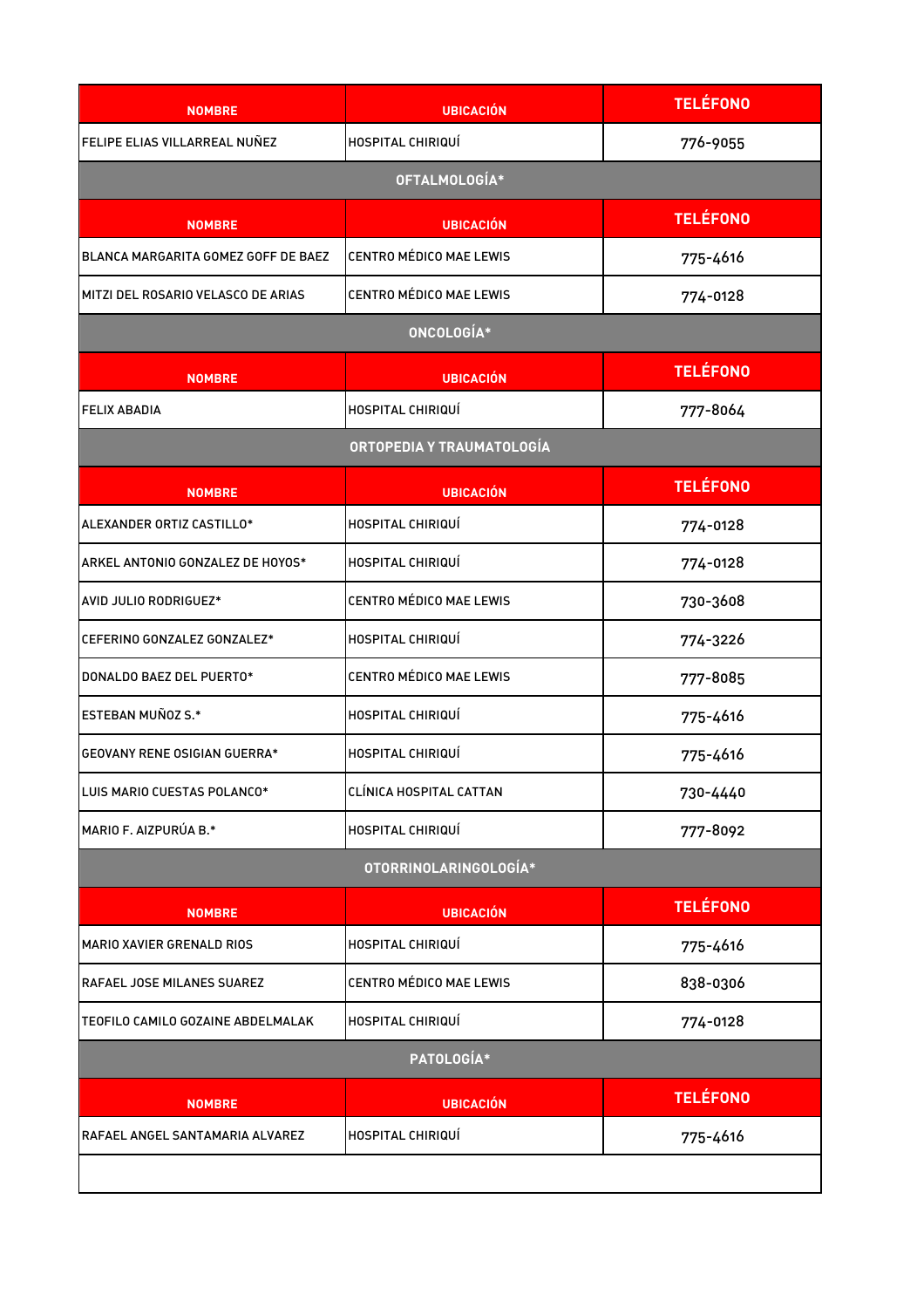| PEDIATRÍA*                           |                                                |                 |
|--------------------------------------|------------------------------------------------|-----------------|
| <b>NOMBRE</b>                        | <b>UBICACIÓN</b>                               | <b>TELÉFONO</b> |
| ELIA EDITH CAROLINA AGUILAR ROMERO   | <b>CENTRO MÉDICO MAE LEWIS</b>                 | 775-4616        |
| <b>GREGORIO CORONADO</b>             | HOSPITAL CHIRIQUÍ                              | 774-9465        |
|                                      | RADIOLOGÍA INTERVENCIONISTA*                   |                 |
| <b>NOMBRE</b>                        | <b>UBICACIÓN</b>                               | <b>TELÉFONO</b> |
| SIKIA M WONG                         | CENTRO MÉDICO ESPECIALIZADO TODO<br>SALUD      | 730-2220        |
|                                      | UROLOGÍA*                                      |                 |
| <b>NOMBRE</b>                        | <b>UBICACIÓN</b>                               | <b>TELÉFONO</b> |
| DON MANUEL VIRGILIO GUERRERO MONTEZA | CENTRO MÉDICO MAE LEWIS                        | 775-4616        |
| REYNALDO AMHAT ROSS MENDEZ           | CENTRO MÉDICO MAE LEWIS                        | 775-4616        |
| KHAYAM SARAK ARIAS BEITIA            | HOSPITAL CHIRIQUÍ                              | 775-7071        |
| <b>KEVIN LAIRD GOAD RIOS</b>         | <b>HOSPITAL CATTAN</b>                         | 775-7099        |
|                                      | <b>COCLÉ</b>                                   |                 |
|                                      | CARDIOLOGÍA*                                   |                 |
| <b>NOMBRE</b>                        | <b>UBICACIÓN</b>                               | <b>TELÉFONO</b> |
| <b>JOSE PINTO</b>                    | CLÍNICA DE ESPECIALIDADES MÉDICAS.<br>PENONOMÉ | 997-9702        |
|                                      | GINECOLOGÍA*                                   |                 |
| <b>NOMBRE</b>                        | <b>UBICACIÓN</b>                               | <b>TELÉFONO</b> |
| CRISTOBALINA ESTHER CAMPOS AVILA*    | SERVICIOS MÉDICOS AGUADULCE                    | 997-0860        |
|                                      | ORTOPEDIA Y TRAUMATOLOGÍA*                     |                 |
| <b>NOMBRE</b>                        | <b>UBICACIÓN</b>                               | <b>TELÉFONO</b> |
| EDWIN DANIEL ROJAS SANTILLANA*       | CLÍNICA HOSPITAL ZARATÍ                        | 908-5501        |
| GERMAN ANTONIO TEJERA GONZALEZ*      | SERVICIOS MÉDICOS AGUADULCE                    | 997-6904        |
| JAVIER E. CHE S.*                    | CLÍNICA HOSPITAL ZARATÍ                        | 991-2767        |
|                                      | PEDIATRÍA*                                     |                 |
| <b>NOMBRE</b>                        | <b>UBICACIÓN</b>                               | <b>TELÉFONO</b> |
| JORGE MIGUEL ESCALONA CHONG          | SERVICIOS MÉDICOS AGUADULCE                    | 997-0860        |
|                                      |                                                |                 |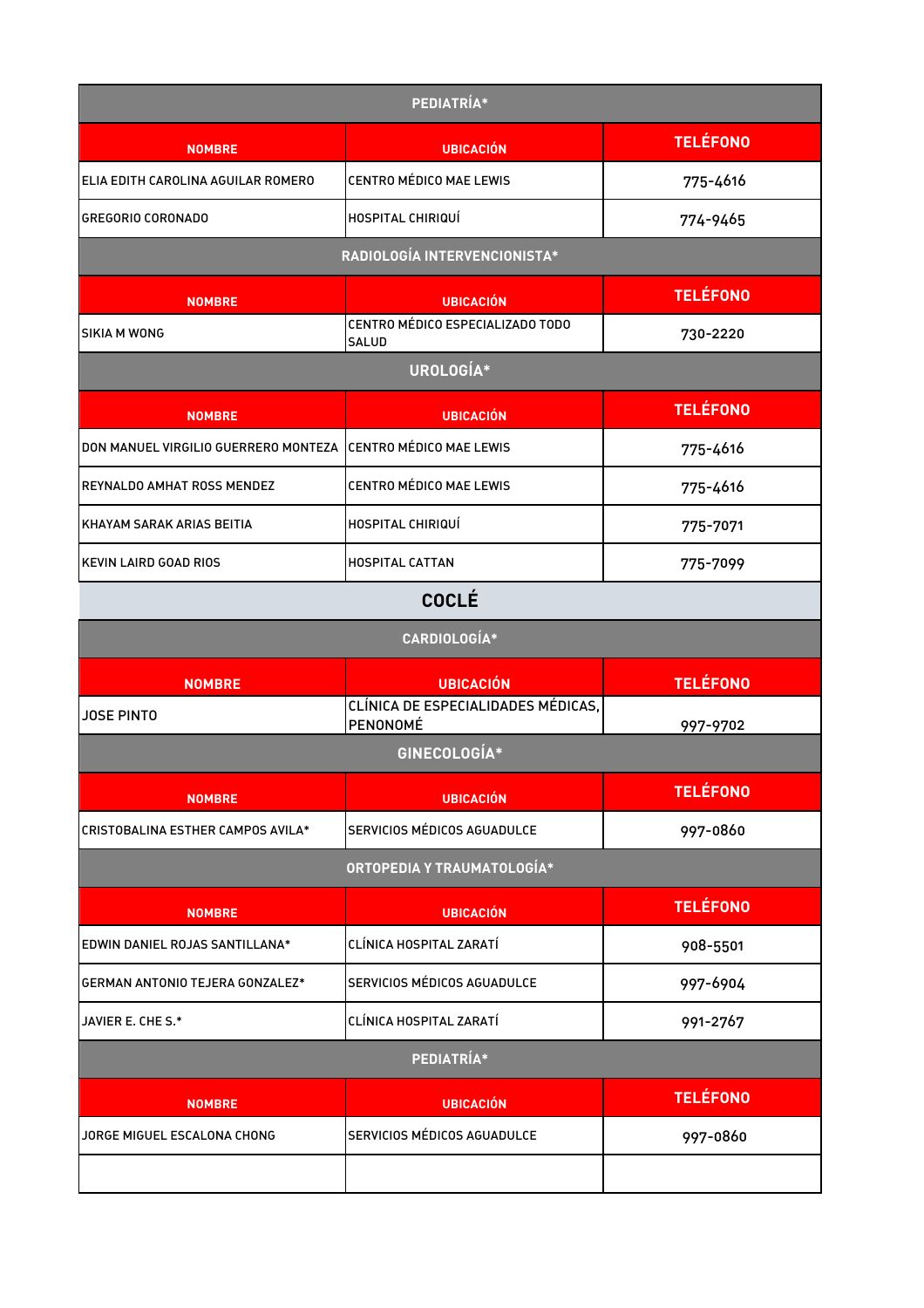| <b>COLÓN</b>                          |                                 |                 |
|---------------------------------------|---------------------------------|-----------------|
| ANESTESIOLOGÍA*                       |                                 |                 |
| <b>NOMBRE</b>                         | <b>UBICACIÓN</b>                | <b>TELÉFONO</b> |
| JESSICA JOANNA BONAGAS MEDIANERO      | CENTRO MÉDICO DEL CARIBE        | 441-4420        |
| MARTIN HUMBERTO CRAGWELL TUÑON        | <b>HOSPITAL CUATRO ALTOS</b>    | 445-7234        |
| <b>NODIER GUERRERO</b>                | <b>HOSPITAL CUATRO ALTOS</b>    | 441-4420        |
|                                       | CARDIOLOGÍA*                    |                 |
| <b>NOMBRE</b>                         | <b>UBICACIÓN</b>                | <b>TELÉFONO</b> |
| EDWIN ANTONIO BELIZ PORTILLO          | <b>HOSPITAL CUATRO ALTOS</b>    | 474-3223        |
| FRANCISCO JAVIER IGLESIAS ROZAS       | <b>HOSPITAL CUATRO ALTOS</b>    | 433-7513        |
|                                       | <b>CIRUGÍA GENERAL*</b>         |                 |
| <b>NOMBRE</b>                         | <b>UBICACIÓN</b>                | <b>TELÉFONO</b> |
| NIMIA ARACELY PARDO ACOSTA            | <b>HOSPITAL CUATRO ALTOS</b>    | 433-7500        |
| <b>ERNESTO CECILIO FENTON SANTANA</b> | <b>CENTRO MÉDICO DEL CARIBE</b> | 441-4420        |
| JAIME TREJOS ALVARADO                 | <b>CENTRO MÉDICO DEL CARIBE</b> | 441-4420        |
| ROLANDO ELIAS GONZALEZ G              | <b>HOSPITAL CUATRO ALTOS</b>    | 474-5308        |
| <b>SUANY MARIELYS TOVARES URIETA</b>  | CENTRO MÉDICO DEL CARIBE        | 441-4420        |
|                                       | <b>CIRUGÍA CARDIOVASCULAR*</b>  |                 |
| <b>NOMBRE</b>                         | <b>UBICACIÓN</b>                | <b>TELÉFONO</b> |
| ANTONIO DIAZ BONILLA*                 | <b>HOSPITAL CUATRO ALTOS</b>    | 441-4420        |
| KAMAL ELISHO THORNE SCOTT*            | <b>HOSPITAL CUATRO ALTOS</b>    | 442-1373        |
|                                       | GINECOLOGÍA*                    |                 |
| <b>NOMBRE</b>                         | <b>UBICACIÓN</b>                | <b>TELÉFONO</b> |
| DAMARIS GONZÁLEZ AGUIRRE*             | <b>HOSPITAL CUATRO ALTOS</b>    |                 |
| LEYDI VÁSQUEZ*                        | PACÍFICA SALUD                  | 204-8581        |
| <b>MEDICINA INTENSIVA*</b>            |                                 |                 |
| <b>NOMBRE</b>                         | <b>UBICACIÓN</b>                | <b>TELÉFONO</b> |
| NICOLAS HENRY HURTADO                 | <b>HOSPITAL CUATRO ALTOS</b>    | 433-7400        |
| RANDALL DAYAN WITTGREEN GONZALEZ      | <b>HOSPITAL CUATRO ALTOS</b>    | 433-7400        |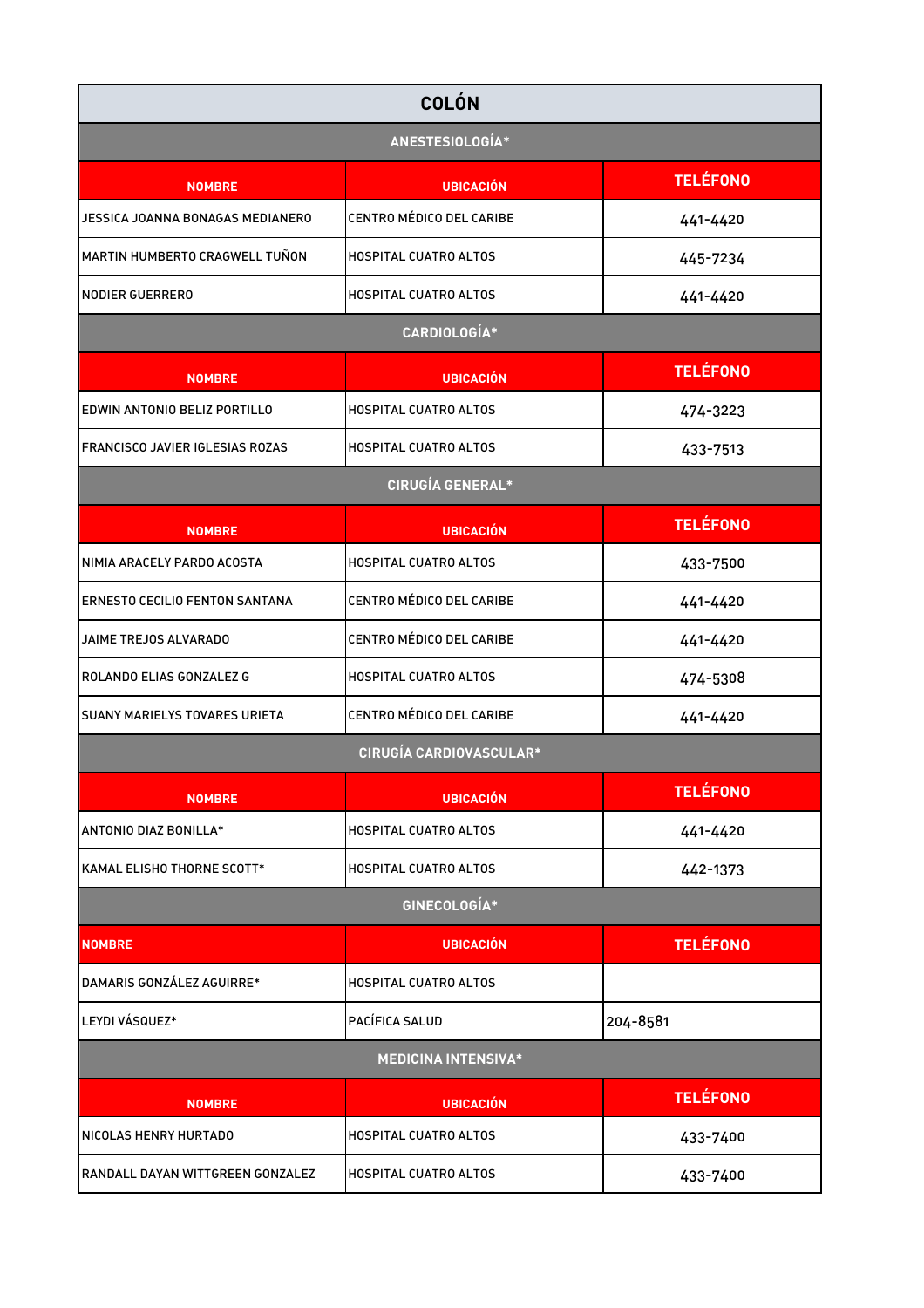| <b>RONALD SMITH ROMERO</b>        | <b>HOSPITAL CUATRO ALTOS</b>                                      | 433-7400        |
|-----------------------------------|-------------------------------------------------------------------|-----------------|
| <b>MEDICINA INTERNA*</b>          |                                                                   |                 |
| <b>NOMBRE</b>                     | <b>UBICACIÓN</b>                                                  | <b>TELÉFONO</b> |
| LUIS ENRIQUE RODRIGUEZ MOLINAR    | <b>HOSPITAL CUATRO ALTOS</b>                                      | 433-7504        |
|                                   | <b>CLÍNICAS PRIMARIAS Y MEDICINA GENERAL*</b>                     |                 |
| <b>NOMBRE</b>                     | <b>UBICACIÓN</b>                                                  | <b>TELÉFONO</b> |
| <b>CLÍNICA CARLTON</b>            | CALLE 10 AVENIDA MELÉNDEZ                                         | 474-1686        |
| <b>CIRANMED</b>                   | CONSULTORIOS 4 ALTOS, 1ER PISO 101                                | 474-5308        |
| CLÍNICA SANTA FÉ COLÓN 2000       | CENTRO DE CRUCEROS COLÓN LOCAL #<br>47                            | 441-2812        |
| <b>CENTRO MÉDICO ELIAM</b>        | ENTRADA DE VILLA LUZMILA, VÍA<br><b>TRANSISTMICA</b>              | 472-6988        |
| <b>SERVICIOS CARLTON</b>          | CENTRO DE COLÓN CALLE 10 AVE.<br>MELÉNDEZ                         | 474-1686        |
| <b>UNISALUD</b>                   | CALLE 11 PASEO GORGAS, CRISTÓBAL                                  | 439-8144        |
| <b>UNISALUD</b>                   | <b>SABANITAS A 110 MTS DEL SUPER</b><br>XTRA. PLAZA PUERTO PILÓN. | 474-1688        |
|                                   | NEUMOLOGÍA*                                                       |                 |
| <b>NOMBRE</b>                     | <b>UBICACIÓN</b>                                                  | <b>TELÉFONO</b> |
| JULIO CESAR JURADO E.             | CENTRO MÉDICO DEL CARIBE                                          | 441-4420        |
| VICTORIA ANASTASIA WILLIAMS DERBY | <b>HOSPITAL CUATRO ALTOS</b>                                      | 433-7400        |
|                                   | OFTALMOLOGÍA*                                                     |                 |
| <b>NOMBRE</b>                     | <b>UBICACIÓN</b>                                                  | <b>TELÉFONO</b> |
| ADRIANO YOUNG LEON JULIO          | <b>HOSPITAL CUATRO ALTOS</b>                                      | 251-3626        |
| <b>HECTOR R. CASTRO</b>           | <b>HOSPITAL CUATRO ALTOS</b>                                      | 441-4420        |
| NEUROCIRUGÍA*                     |                                                                   |                 |
| <b>NOMBRE</b>                     | <b>UBICACIÓN</b>                                                  | <b>TELÉFONO</b> |
| ANDRÉS ALMENDRAL                  | <b>CENTRO MÉDICO DEL CARIBE</b>                                   | 441-4420        |
|                                   | ORTOPEDIA Y TRAUMATOLOGÍA                                         |                 |
| <b>NOMBRE</b>                     | <b>UBICACIÓN</b>                                                  | <b>TELÉFONO</b> |
| <b>ERIC KRAVCIO*</b>              | <b>HOSPITAL CUATRO ALTOS</b>                                      | 474-1320        |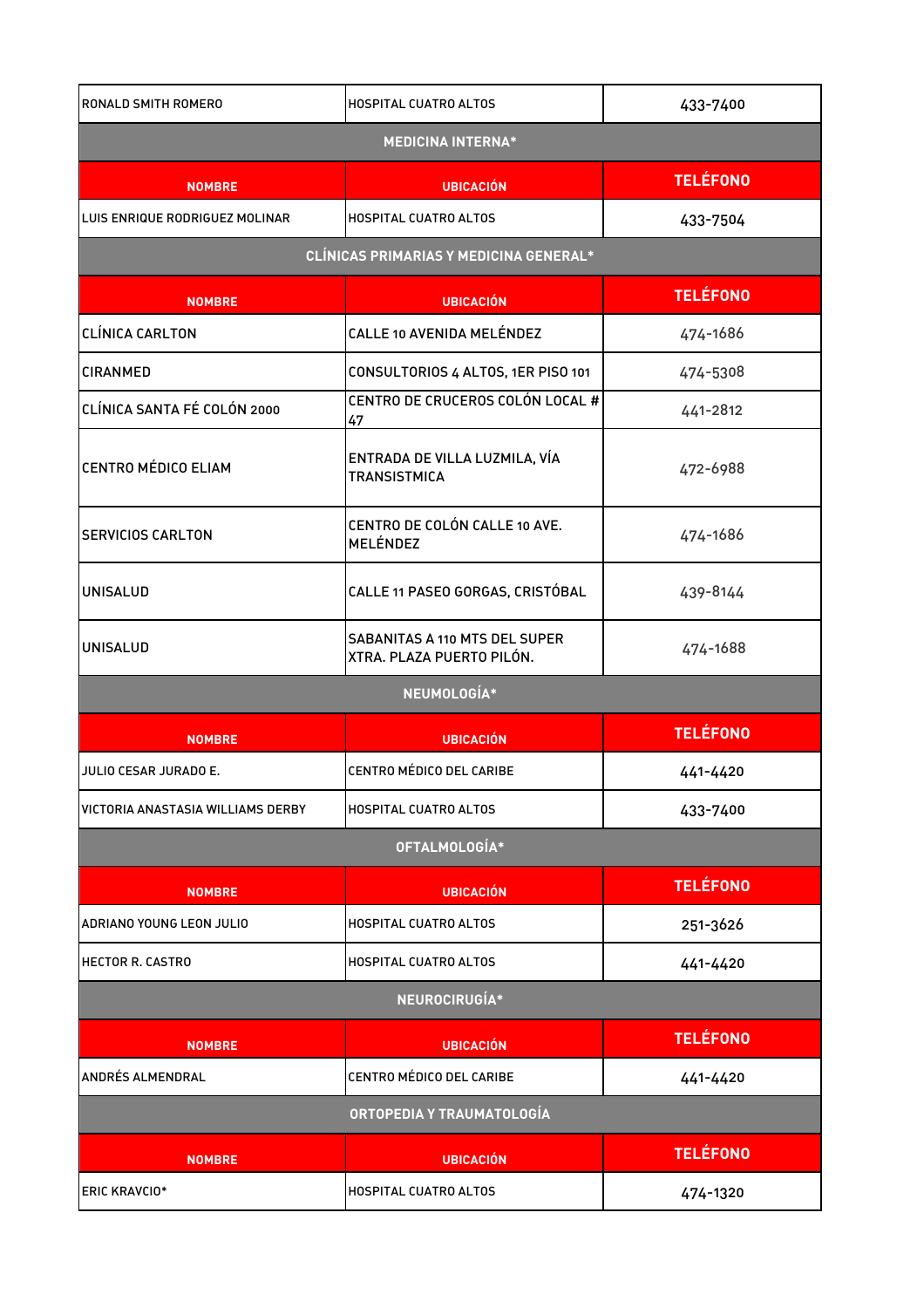| JAIME ANTONIO JASPE CASTAÑO*           | <b>HOSPITAL CUATRO ALTOS</b>           | 474-1452        |
|----------------------------------------|----------------------------------------|-----------------|
| JORGE ALBERTO MATURELL*                | <b>HOSPITAL CUATRO ALTOS</b>           | 441-4420        |
| JULIO C. ROMERO V.*                    | <b>HOSPITAL CUATRO ALTOS</b>           | 475-2211        |
| LUIS ROBERTO CELY NIÑO                 | HOSPITAL CUATRO ALTOS                  | 441-4420        |
| MAURICIO VALENTINO ANDERSON PEAT       | <b>HOSPITAL CUATRO ALTOS</b>           | 474-1320        |
| PEDIATRÍA*                             |                                        |                 |
| <b>NOMBRE</b>                          | <b>UBICACIÓN</b>                       | <b>TELÉFONO</b> |
| ARMANDO RIOS CARRILLO                  | CENTRO MÉDICO DEL CARIBE               | 441-4420        |
| ARTURO ANTONIO ACIEGO LAN              | CENTRO MÉDICO DEL CARIBE               | 441-4420        |
| <b>CARLOS CESAR CEBALLOS AMADOR</b>    | CENTRO MÉDICO DEL CARIBE               | 441-4420        |
| DILIA GAONA                            | CENTRO MÉDICO DEL CARIBE               | 441-4420        |
| <b>KENNETH ANTONIO WILLIAMS LARSON</b> | HOSPITAL CUATRO ALTOS                  | 474-1832        |
| PUBLIO DE GRACIA TEJADA                | HOSPITAL CUATRO ALTOS                  | 433-7400        |
|                                        | PSIQUIATRÍA*                           |                 |
| <b>NOMBRE</b>                          | <b>UBICACIÓN</b>                       | <b>TELÉFONO</b> |
| <b>TAMARA GONZALEZ DIAZ</b>            | CENTRO MÉDICO DEL CARIBE               | 441-4420        |
|                                        |                                        |                 |
|                                        | RADIOLOGÍA INTERVENCIONISTA*           |                 |
| <b>NOMBRE</b>                          | <b>UBICACIÓN</b>                       | <b>TELÉFONO</b> |
| CRUZ MARIA HERALDEZ MACKAY             | HOSPITAL CUATRO ALTOS                  | 470-0420        |
|                                        | UROLOGÍA*                              |                 |
| <b>NOMBRE</b>                          | <b>UBICACIÓN</b>                       | <b>TELÉFONO</b> |
| <b>MARTEL DE BERNARD</b>               | HOSPITAL CUATRO ALTOS                  | 441-4409        |
| TRISTAN L. PINZON                      | HOSPITAL CUATRO ALTOS                  | 433-7504        |
|                                        | <b>COCLÉ</b>                           |                 |
|                                        | CLÍNICAS PRIMARIAS Y MEDICINA GENERAL* |                 |
| <b>NOMBRE</b>                          | <b>UBICACIÓN</b>                       | <b>TELÉFONO</b> |
| <b>CLÍNICA HOSPITAL ZARATÍ</b>         | VÍA PANAMERICANA                       | 997-8410        |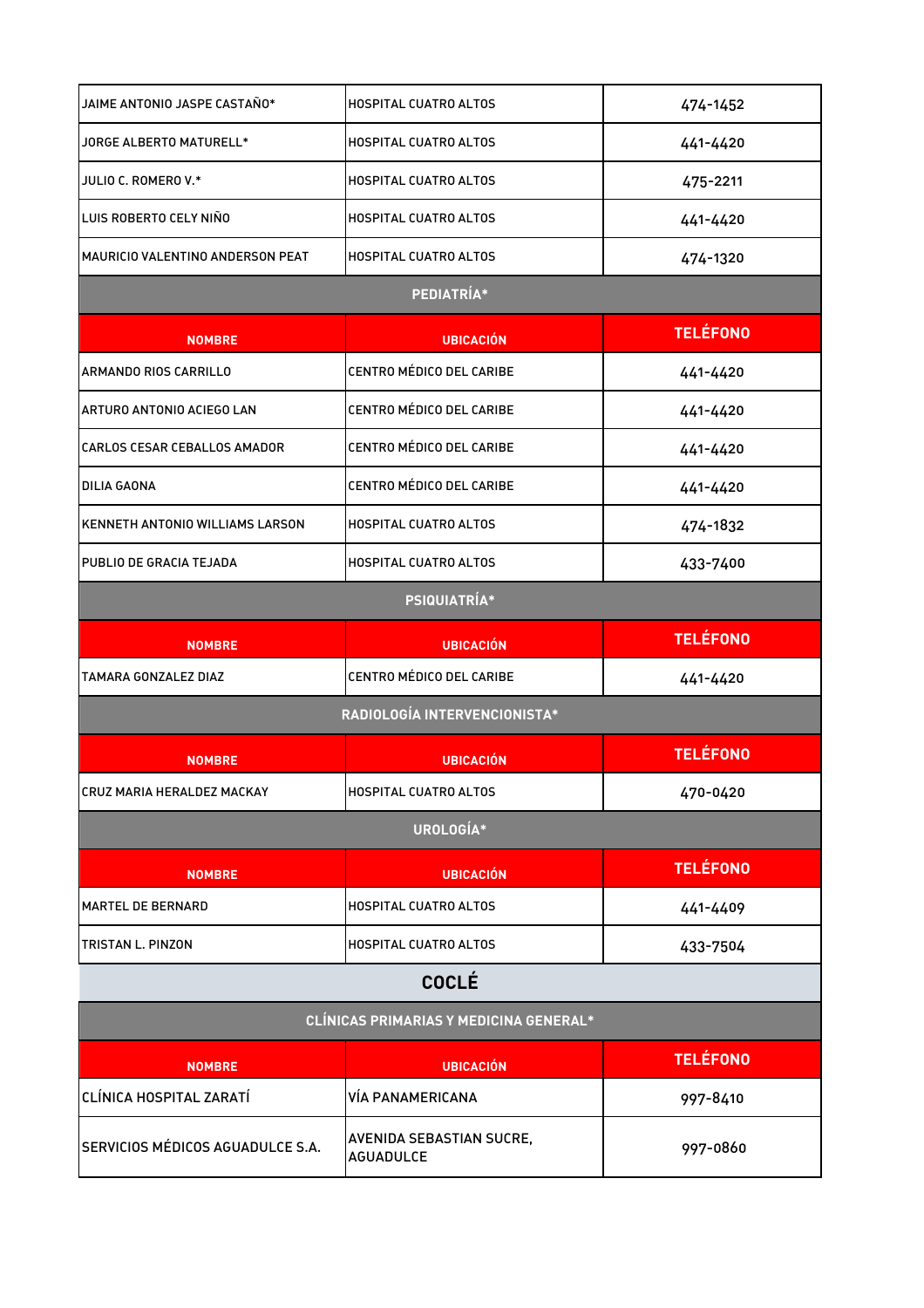| SERVCIOS ESPECIALIZADOS CEMY        | CALLE MANUEL ROBLES, DESPUÉS DE<br>LA POLICLÍNICA MANUEL PAULINO<br><b>OCAÑA</b> | 908-5501        |
|-------------------------------------|----------------------------------------------------------------------------------|-----------------|
| CLINICA DOCATI/CENTRO RADIOLÓGICO   | PLAZA COMERCIAL LOS NARANJOS,<br>LOCAL <sub>3</sub>                              | 991-0346        |
|                                     | <b>HERRERA</b>                                                                   |                 |
|                                     | ANESTESIOLOGÍA*                                                                  |                 |
| <b>NOMBRE</b>                       | <b>UBICACIÓN</b>                                                                 | <b>TELÉFONO</b> |
| ABEL FLORENCIO PÉREZ MONTENEGRO     | CLÍNICA HOSPITAL SAN JUAN BAUTISTA                                               | 996-4448        |
| ARCADIO ANTONIO CASTILLO DIAZ       | CLÍNICA HOSPITAL SAN JUAN BAUTISTA                                               | 996-4448        |
| ICIAR DEL ROSARIO BUENDÍA MARTÍNEZ  | CLÍNICA HOSPITAL VENANCIO VILLARREAL                                             | 996-2360        |
|                                     | CARDIOLOGÍA*                                                                     |                 |
| <b>NOMBRE</b>                       | <b>UBICACIÓN</b>                                                                 | <b>TELÉFONO</b> |
| JOSE PINTO                          | CLINICA HOSPITAL DR. VENANCIO<br>VILLARREAL                                      | 996-2360        |
| <b>JOSE PINTO</b>                   | CLÍNICA GUADALUPANA, LAS TABLAS                                                  | 994-9730        |
|                                     | <b>CIRUGÍA GENERAL*</b>                                                          |                 |
| <b>NOMBRE</b>                       | <b>UBICACIÓN</b>                                                                 | <b>TELÉFONO</b> |
| JOSE JOAQUIN COLLADO BARRERA        | CLÍNICA HOSPITAL SAN JUAN BAUTISTA                                               | 996-2360        |
|                                     | GASTROENTEROLOGÍA*                                                               |                 |
| <b>NOMBRE</b>                       | <b>UBICACIÓN</b>                                                                 | <b>TELÉFONO</b> |
| EDUARDO JOSE CORTES SANTANA         | CLÍNICA HOSPITAL SAN JUAN BAUTISTA                                               | 996-4448        |
| <b>WALTER FERNELY BERNAL MORENO</b> | CLÍNICA HOSPITAL SAN JUAN BAUTISTA                                               | 996-4448        |
|                                     | GINECOLOGÍA*                                                                     |                 |
| <b>NOMBRE</b>                       | <b>UBICACIÓN</b>                                                                 | <b>TELÉFONO</b> |
| ANA LORENA CHIARI*                  | CLÍNICA HOSPITAL SAN JUAN BAUTISTA                                               | 996-4448        |
| ERIC N. GALVEZ G.*                  | CLÍNICA HOSPITAL SAN JUAN BAUTISTA                                               | 996-0017        |
| <b>FRANCISCO J VERGARA A*</b>       | CLINICA HOSPITAL DR. VENANCIO<br>VILLARREAL                                      | 994-7221        |
| MILENA YAVEL HO*                    | CLÍNICA HOSPITAL SAN JUAN BAUTISTA                                               | 996-2360        |
|                                     |                                                                                  |                 |
|                                     |                                                                                  |                 |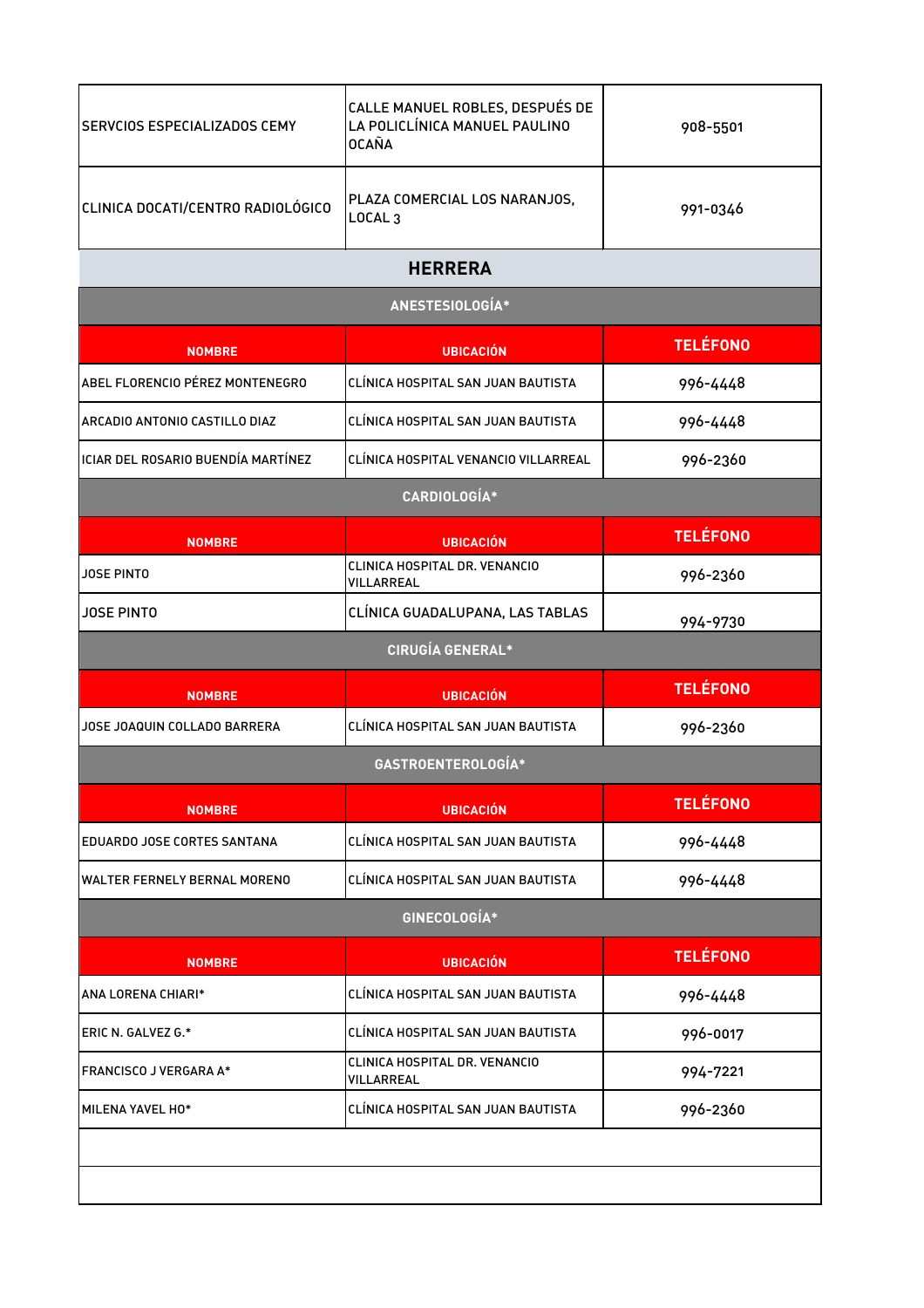| <b>CLÍNICAS PRIMARIAS Y MEDICINA GENERAL*</b>      |                                                        |                 |
|----------------------------------------------------|--------------------------------------------------------|-----------------|
| <b>NOMBRE</b>                                      | <b>UBICACIÓN</b>                                       | <b>TELÉFONO</b> |
| MELISSA RAQUEL AGUILAR SOLIS                       | CLÍNICA HOSPITAL SAN JUAN BAUTISTA                     | 996-5475        |
| SERVICIOS MÉDICOS DE AZUERO S.A.                   | AVENIDA CARMELO SPADAFORA                              | 996-4941        |
| CLÍNICA HOSPITAL DR. VENANCIO<br><b>VILLARREAL</b> | CARRETERA NACIONAL VIA LAS<br><b>TABLAS</b>            | 996-2360        |
| <b>CLÍNICA ÉLITE</b>                               | <b>AVENIDA PÉREZ RUTA 1 CHITRÉ</b>                     | 970-1236        |
| <b>CENTRO MÉDICO LA UNIÓN</b>                      | FRENTE AL PARQUE UNIÓN, CALLE<br><b>MELITON MARTÍN</b> | 978-9490        |
| CONSULTORIOS DRA. YANISA RÍOS                      | AVE. HERRERA, DIAGONAL A MUEBLES<br><b>SAEZ</b>        | 996-4163        |
| CLÍNICA J & J                                      | AVE. CENTENARIO LOCAL 37667 (AL<br>LADO DE LA LOTERÍA) | 6522-3879       |
|                                                    | OFTALMOLOGÍA*                                          |                 |
| <b>NOMBRE</b>                                      | <b>UBICACIÓN</b>                                       | <b>TELÉFONO</b> |
| ALBERTO BROCE                                      | HOSPITAL VENANCIO VILLARREAL                           | 996-2360        |
|                                                    | ORTOPEDIA Y TRAUMATOLOGÍA*                             |                 |
| <b>NOMBRE</b>                                      | <b>UBICACIÓN</b>                                       | <b>TELÉFONO</b> |
| <b>HORACIO BURGOS RIVERA*</b>                      | CLÍNICA HOSPITAL SAN JUAN BAUTISTA                     | 996-4689        |
| RODRIGO GUSTAVO ORTEGA AYALA*                      | CLINICA HOSPITAL DR. VENANCIO<br>VILLARREAL            | 970-3200        |
|                                                    | PEDIATRÍA*                                             |                 |
| <b>NOMBRE</b>                                      | <b>UBICACIÓN</b>                                       | <b>TELÉFONO</b> |
| MARLENE LILI MCLEAN ARAGON                         | CLINICA DE ESPECIALIDADES PEDIATRICAS<br><b>CHITRÉ</b> | 910-1250        |
| PAOLA LUCIA CASTILLERO AVILES                      | CLINICA HOSPITAL SAN JUAN BAUTISTA                     | 996-4448        |
|                                                    | UROLOGÍA*                                              |                 |
| <b>NOMBRE</b>                                      | <b>UBICACIÓN</b>                                       | <b>TELÉFONO</b> |
| ALEXANDER GONZALEZ THIBAULT                        | CENTRO MÉDICO SAN JUAN BAUTISTA                        | 996-2360        |
| ELIECER ARTURO ORTEGA VEGA                         | CLÍNICA HOSPITAL SAN JUAN BAUTISTA                     | 996-4448+       |
|                                                    | GINECOLOGÍA*                                           |                 |
| <b>NOMBRE</b>                                      | <b>UBICACIÓN</b>                                       | <b>TELÉFONO</b> |
| <b>GAMALIEL NEFTALI MC LEAN CASTILLO*</b>          | <b>CLINICA VACOR</b>                                   | 923-2086        |
| JACINTO GONZALES BARRIOS*                          | <b>CENTRO MÉDICO LOS SANTOS</b>                        | 399-1384        |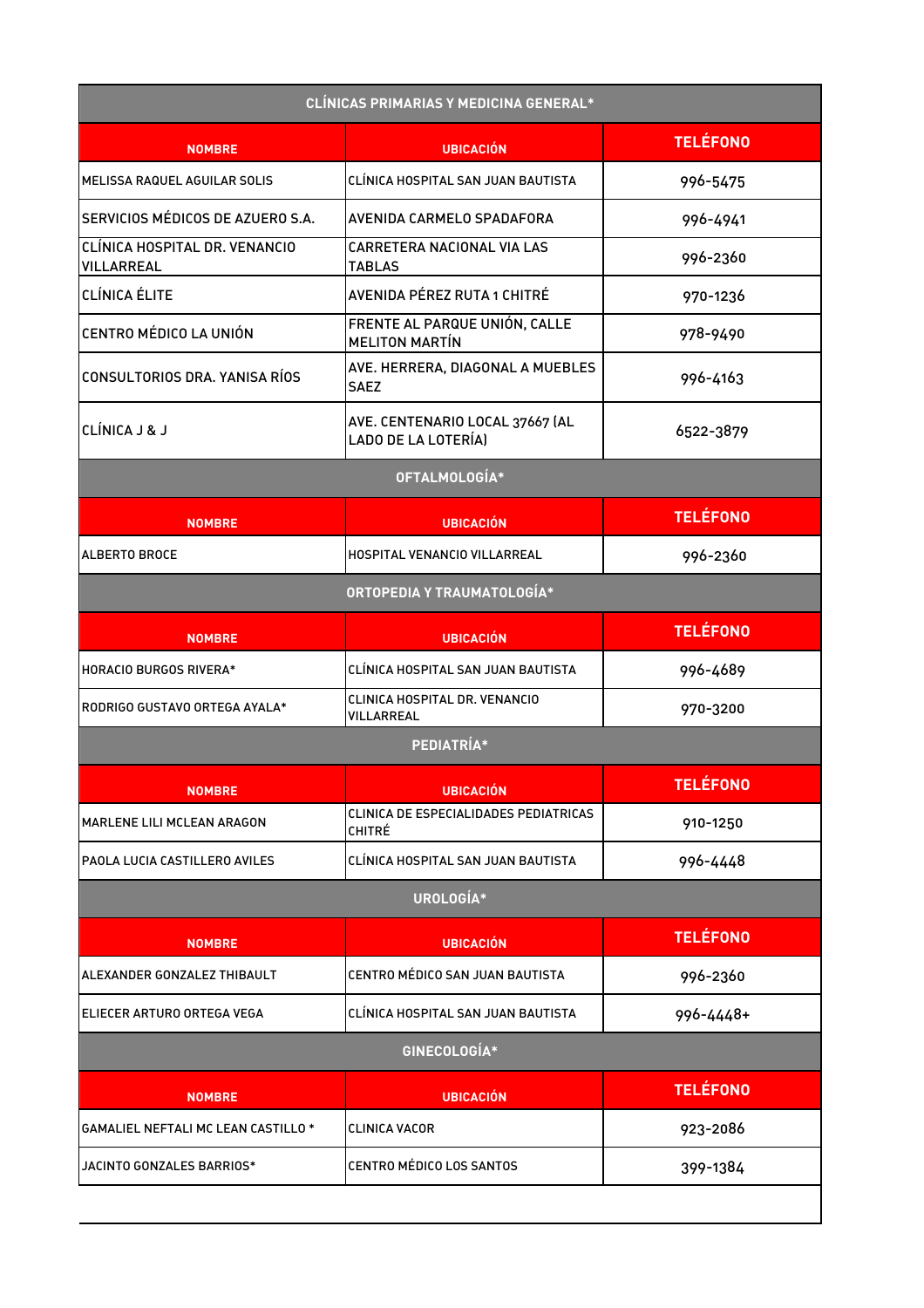| <b>LOS SANTOS</b>                             |                                                                |                 |
|-----------------------------------------------|----------------------------------------------------------------|-----------------|
| <b>CLÍNICAS PRIMARIAS Y MEDICINA GENERAL*</b> |                                                                |                 |
| <b>NOMBRE</b>                                 | <b>UBICACIÓN</b>                                               | <b>TELÉFONO</b> |
| CLÍNICA INTEGRAL SEANA                        | CALLE RAMON MORA, LAS TABLAS                                   | 994-7221        |
| <b>CENTRO MÉDICO LOS SANTOS</b>               | CALLE JOAQUÍN PABLO FRANCO CON<br><b>AVENIDA EMILIO CASTRO</b> | 994-7997        |
| CENTRO MÉDICO VILLA SALUD                     | PLAZA LA VILLA. LA VILLA DE LOS<br><b>SANTOS</b>               | 923-1370        |
|                                               | PANAMÁ OESTE                                                   |                 |
|                                               | <b>CIRUGÍA GENERAL*</b>                                        |                 |
| <b>NOMBRE</b>                                 | <b>UBICACIÓN</b>                                               | <b>TELÉFONO</b> |
| <b>KEI MEI LEE MITRE</b>                      | <b>HOSPITAL PANAMERICANO</b>                                   | 253-3447        |
|                                               | DERMATOLOGÍA*                                                  |                 |
| <b>NOMBRE</b>                                 | <b>UBICACIÓN</b>                                               | <b>TELÉFONO</b> |
| ROSARIO LOPEZ MIRANDA                         | HOSPITAL PANAMERICANO                                          | 204-8632        |
|                                               | GINECOLOGÍA*                                                   |                 |
| <b>NOMBRE</b>                                 | <b>UBICACIÓN</b>                                               | <b>TELÉFONO</b> |
| <b>ABEL IBARRA MARTINEZ*</b>                  | HOSPITAL PANAMERICANO                                          | 253-3447        |
| JOAQUIN CERVANTES OLMEDO RODRIGUEZ*           | HOSPITAL PANAMERICANO                                          | 253-6996        |
|                                               | OFTALMOLOGÍA*                                                  |                 |
| <b>NOMBRE</b>                                 | <b>UBICACIÓN</b>                                               | <b>TELÉFONO</b> |
| NELSON LUIS DUARTE ANRIA                      | CLÍNICA DE LOS 0JOS                                            | 345-1946        |
|                                               | PEDIATRÍA*                                                     |                 |
| <b>NOMBRE</b>                                 | <b>UBICACIÓN</b>                                               | <b>TELÉFONO</b> |
| EUSEBIO E. BRAVO B.                           | HOSPITAL PANAMERICANO                                          | 253-3447        |
|                                               | <b>MEDICINA INTENSIVA*</b>                                     |                 |
| <b>NOMBRE</b>                                 | <b>UBICACIÓN</b>                                               | <b>TELÉFONO</b> |
| <b>CARLOS ENRIQUE FU ALVAREZ</b>              | HOSPITAL PANAMERICANO                                          | 6200-4331       |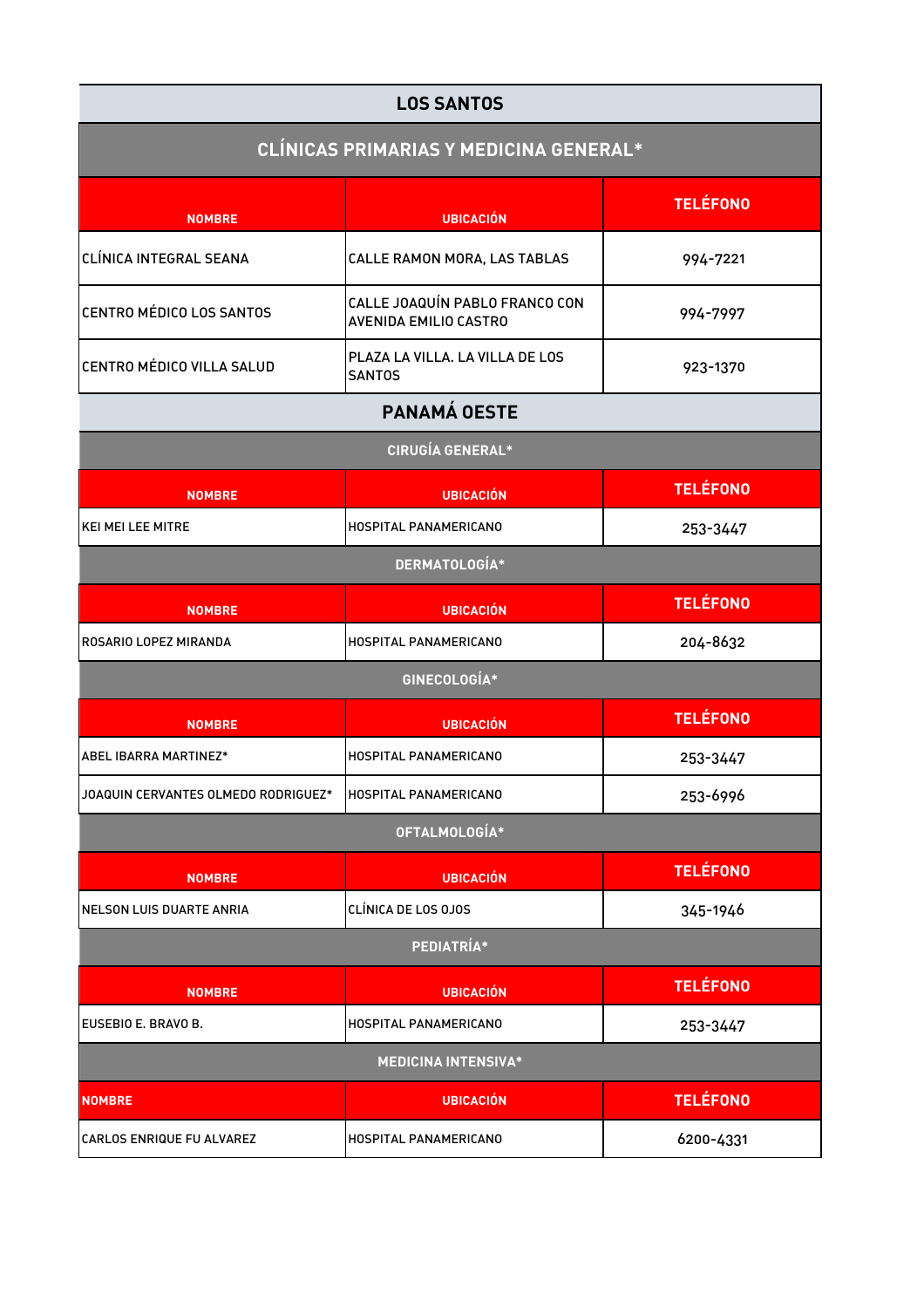| <b>CLÍNICAS PRIMARIAS Y MEDICINA GENERAL*</b> |                                                                                     |                 |  |  |
|-----------------------------------------------|-------------------------------------------------------------------------------------|-----------------|--|--|
| <b>NOMBRE</b>                                 | <b>UBICACIÓN</b>                                                                    | <b>TELÉFONO</b> |  |  |
| CLÍNICA DR. BARRIA                            | AVENIDA LAS AMÉRICAS, CERCA DE<br><b>SUCURSAL MAPFRE</b>                            | 341-7177        |  |  |
| <b>DOCTOR CARE</b>                            | CALLE 8VA NORTE Y AVENIDA MATUNA<br>H. ESTE ARTURO DEL VALLE                        | 253-0632        |  |  |
| CLÍNICA DOCATI                                | REY DE VISTA ALEGRE LOCAL 10                                                        | 251-7812        |  |  |
| <b>CLÍNICA CAMEP</b>                          | <b>CENTRO COMERCIAL VISTA</b><br>ALEGRE (VÍA INTERAMERICANA)                        | 344-1487        |  |  |
| CENTRO DE MEDICINA PREVENTIVA                 | BRISAS DEL GOLF, ARRAIJÁN                                                           | 389-3483        |  |  |
| PANAMÉDICA                                    | INTERNATIONAL BUSINESS PARK,<br>EDIFICIO 3825, LOCAL 101, BLVRD<br>PANAMÁ PACÍFICO  | 389-0010        |  |  |
| <b>CLÍNICA CAMEP</b>                          | <b>VISTA ALEGRE</b>                                                                 | 344-1487        |  |  |
| CENTRO DE MEDICINA PREVENTIVA                 | PLAZA EN BRISAS DEL GOLF LOCAL #2,<br>CERCA DEL SEUPERMERCADO 99<br><b>ARRAIJAN</b> | 389-3484        |  |  |
| <b>MINIMED CORP</b>                           | <b>COSTA VERDE</b>                                                                  | 263-6464        |  |  |
| CENTRO MÉDICO DR. SANCHEZ<br>PORTUGAL         | AVENIDA DE LAS AMÉRICAS, FRENTE<br>AL SUPERMERCADO EL PUEBLO NO2                    | 253-3286        |  |  |
| <b>VERAGUAS</b>                               |                                                                                     |                 |  |  |
| ANESTESIOLOGÍA*                               |                                                                                     |                 |  |  |
| <b>NOMBRE</b>                                 | <b>UBICACIÓN</b>                                                                    | <b>TELÉFONO</b> |  |  |
| <b>ALEXIS VALDELAMAR</b>                      | CLÍNICA HOSPITAL JESÚS NAZARENO                                                     | 998-1581        |  |  |
| LORENA MARISOL SERRANO MIRANDA                | CLÍNICA HOSPITAL JESÚS NAZARENO                                                     | 998-1581        |  |  |
| LOURDES IVONNE HIM BATISTA                    | CLÍNICA HOSPITAL SAN JUAN DE DIOS                                                   | 933-0059        |  |  |
| CARDIOLOGÍA*                                  |                                                                                     |                 |  |  |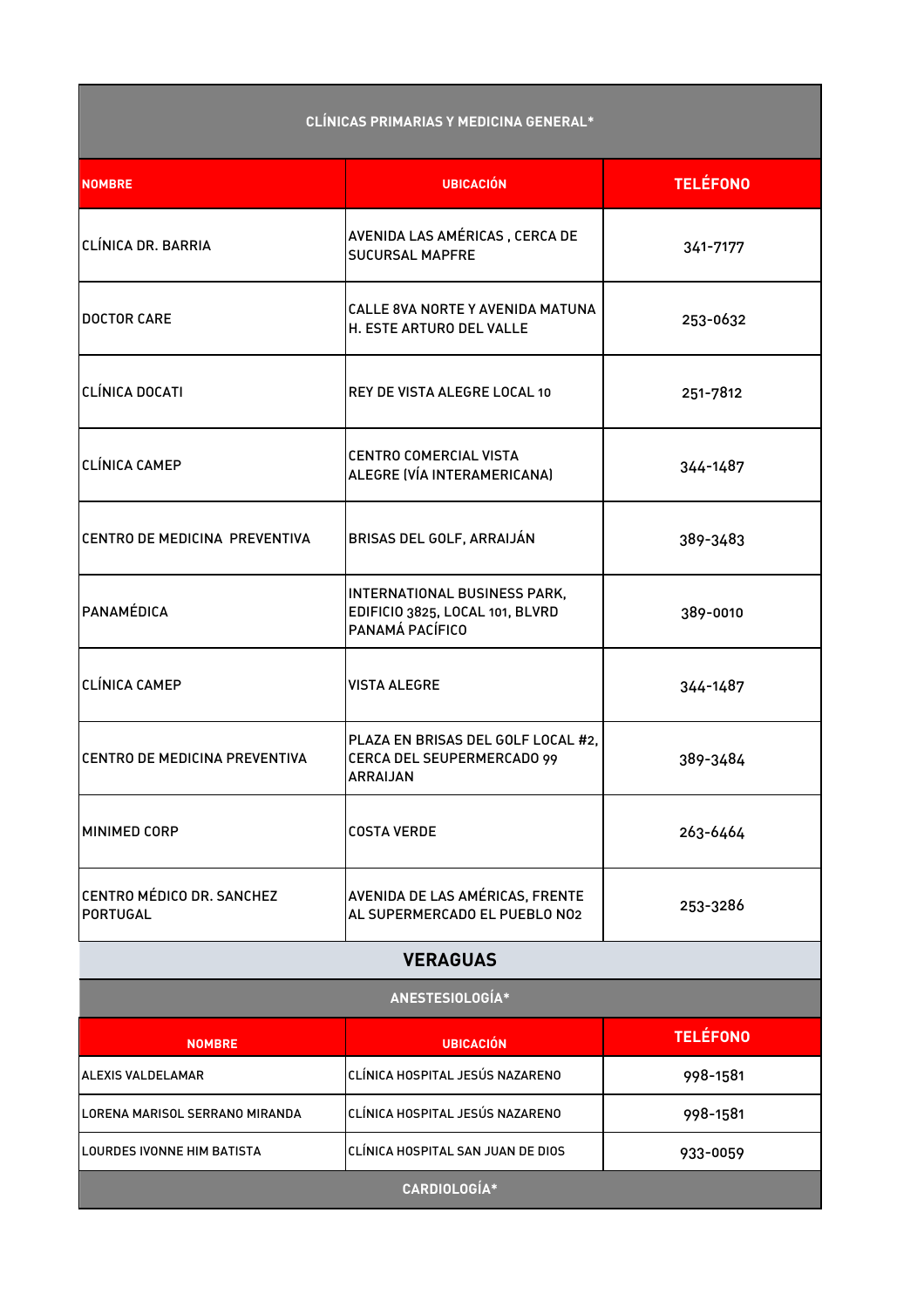| <b>NOMBRE</b>                            | <b>UBICACIÓN</b>                              | <b>TELÉFONO</b> |  |  |
|------------------------------------------|-----------------------------------------------|-----------------|--|--|
| <b>JOSE PINTO</b>                        | CLÍNICA VILLALBA, SANTIAGO                    | 998-4969        |  |  |
| <b>CIRUGÍA GENERAL*</b>                  |                                               |                 |  |  |
| <b>NOMBRE</b>                            | <b>UBICACIÓN</b>                              | <b>TELÉFONO</b> |  |  |
| BISMARCK ARTURO CASTILLO GOMEZ           | CLÍNICA HOSPITAL JESÚS NAZARENO               | 998-1581        |  |  |
| FREDY ONEL YAP LEE                       | CLÍNICA HOSPITAL JESÚS NAZARENO               | 998-4860        |  |  |
| <b>MEDICINA FÍSICA Y REHABILITACIÓN*</b> |                                               |                 |  |  |
| <b>NOMBRE</b>                            | <b>UBICACIÓN</b>                              | <b>TELÉFONO</b> |  |  |
| LIZBETH YARELYS CORDOBA ADAMES           | CLÍNICA HOSPITAL SAN JUAN DE DIOS             | 998-5583        |  |  |
| GINECOLOGÍA*                             |                                               |                 |  |  |
| <b>NOMBRE</b>                            | <b>UBICACIÓN</b>                              | <b>TELÉFONO</b> |  |  |
| AXEL MANUEL PONCE *                      | <b>CENTRO MÉDICO MELILLO</b>                  | 998-1177        |  |  |
| DOMENICO MELILLO*                        | CLÍNICA HOSPITAL JESÚS NAZARENO               | 998-1581        |  |  |
| SOLEDAD URIBE GIL*                       | CLÍNICA HOSPITAL SAN JUAN DE DIOS             | 998-5583        |  |  |
|                                          | <b>CLÍNICAS PRIMARIAS Y MEDICINA GENERAL*</b> |                 |  |  |
| <b>NOMBRE</b>                            | <b>UBICACIÓN</b>                              | <b>TELÉFONO</b> |  |  |
| FABIO RIOS UREÑA                         | <b>CLÍNICA SAN BENITO</b>                     | 279-1463        |  |  |
| ROSA AGUILAR MENDOZA                     | CLÍNICA HOSPITAL SAN JUAN DE DIOS             | 998-6421        |  |  |
| CLÍNICA HOSPITAL SAN JUAN DE DIOS        | CALLE 3RA, SANTIAGO DE VERAGUAS               | 998-5583        |  |  |
| CENTRO ESPECIALIZADO VERDÚN              | CALLE 15A, URBANIZACIÓN VERDÚN                | 998-6090        |  |  |
| CLÍNICA HOSPITAL JESÚS NAZARENO          | SANTIAGO, CARRETERA NACIONAL                  | 998-1581        |  |  |
| ORTOPEDIA Y TRAUMATOLOGÍA*               |                                               |                 |  |  |
| <b>NOMBRE</b>                            | <b>UBICACIÓN</b>                              | <b>TELÉFONO</b> |  |  |
| DIONISIA MARIN ESCOBAR*                  | CLÍNICA HOSPITAL SAN JUAN DE DIOS             | 997-3127        |  |  |
| ETELBERTO BOTACIO*                       | CLÍNICA HOSPITAL JESÚS NAZARENO               | 998-1581        |  |  |
| RAFAEL ANTONIO TIRADO DELGADO*           | CLÍNICA HOSPITAL SAN JUAN DE DIOS             | 933-0060        |  |  |
| RICARDO ADOLFO CONCEPCION SANCHEZ*       | CENTRO MÉDICO INTERAMERICANO                  | 998-0901        |  |  |
| RAFAEL TRISTÁN*                          | CLÍNICA HOSPITAL SAN JUAN DE DIOS             | 933-0060        |  |  |
|                                          |                                               |                 |  |  |